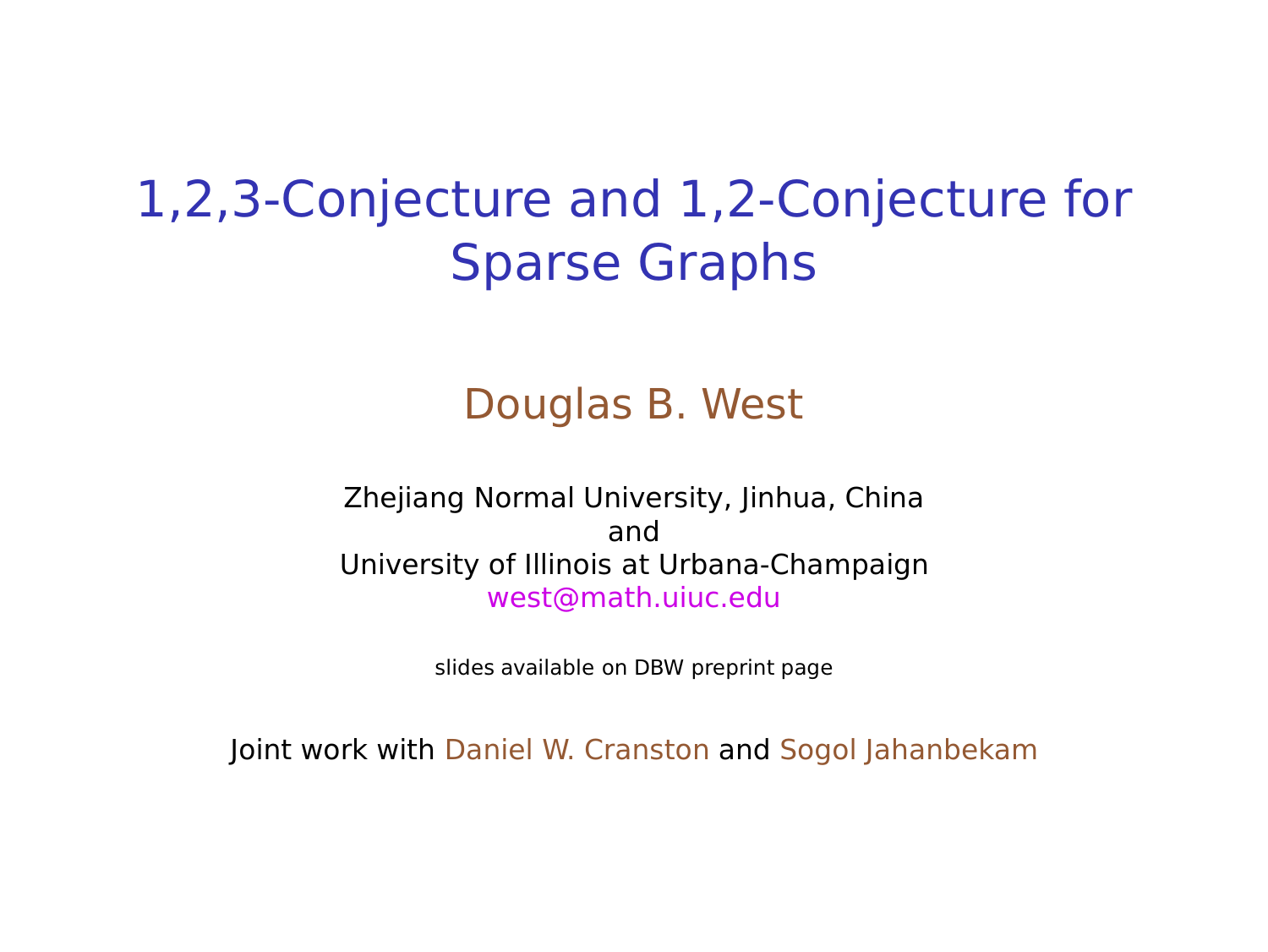Colorings Derived from Edge-Weightings **Def.** S-weighting of a graph G: a map  $w: E(G) \rightarrow S$ .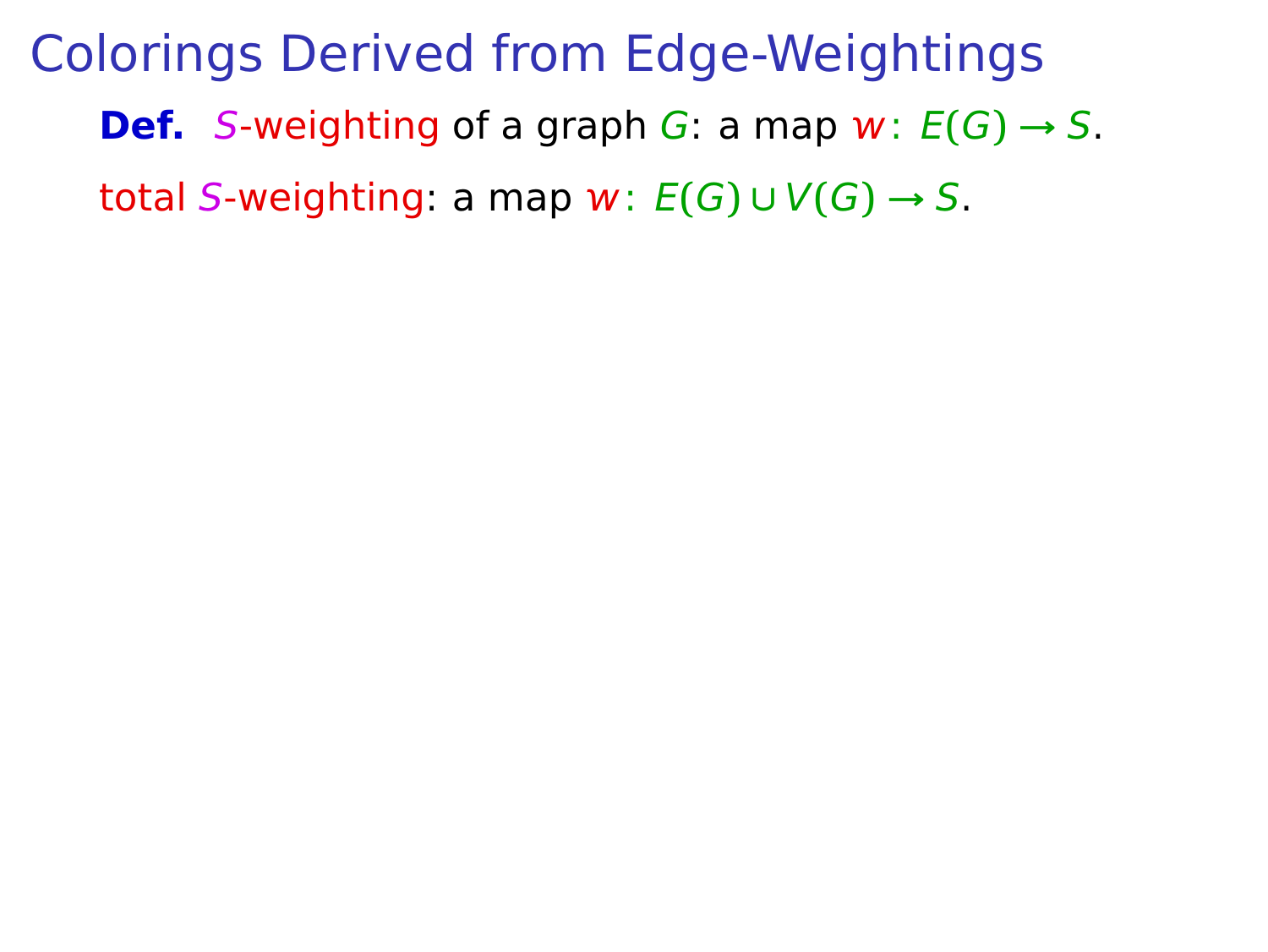Let  $\Gamma_G(v)$  denote the set of edges incident to v.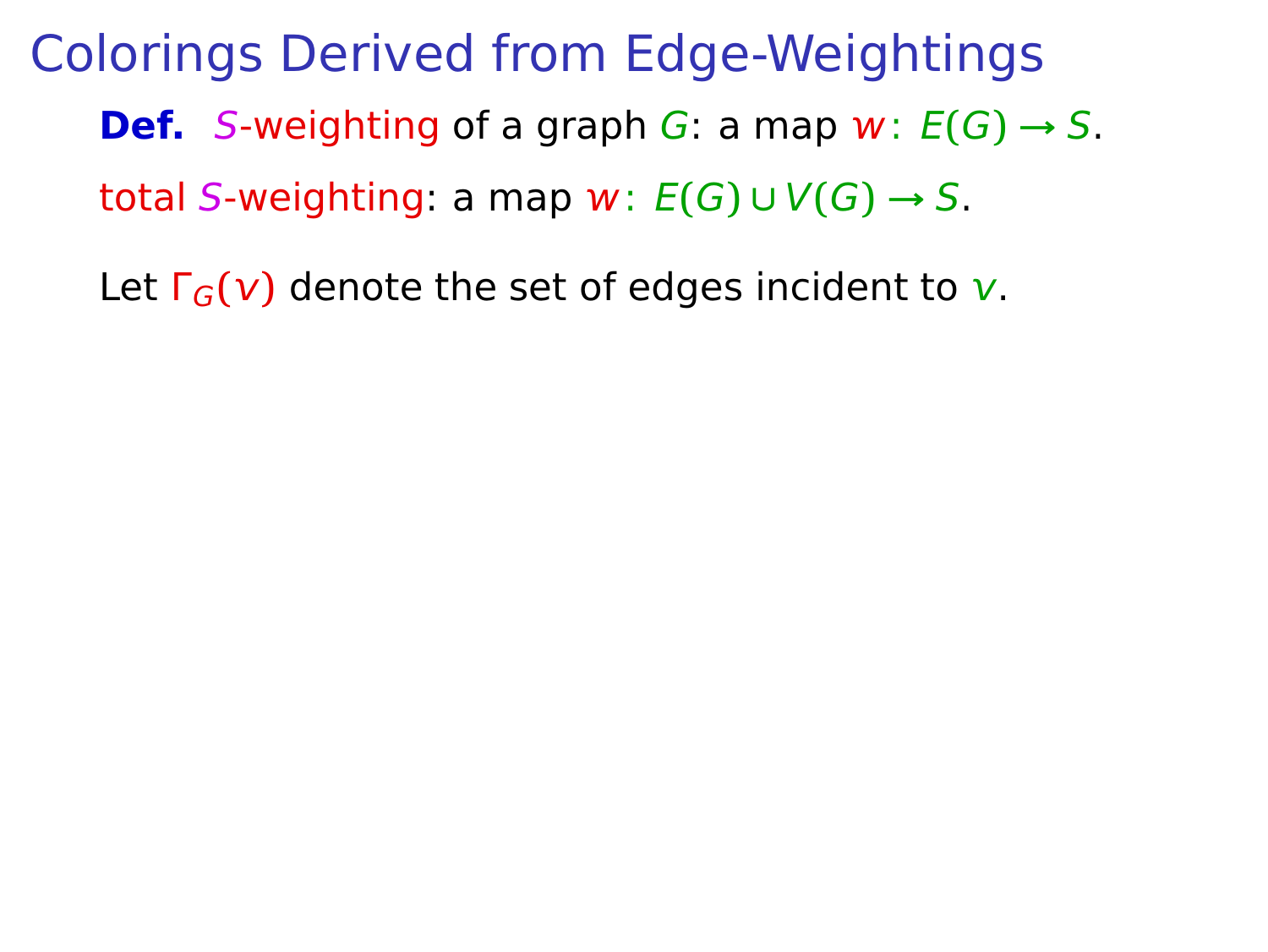Let  $\Gamma_G(v)$  denote the set of edges incident to v.  $\mathsf{Derived}$  coloring:  $\phi_w(\mathsf{v}) = \sum_{e \in \Gamma_G(\mathsf{v})} w(e)$  (for weighting  $w$ )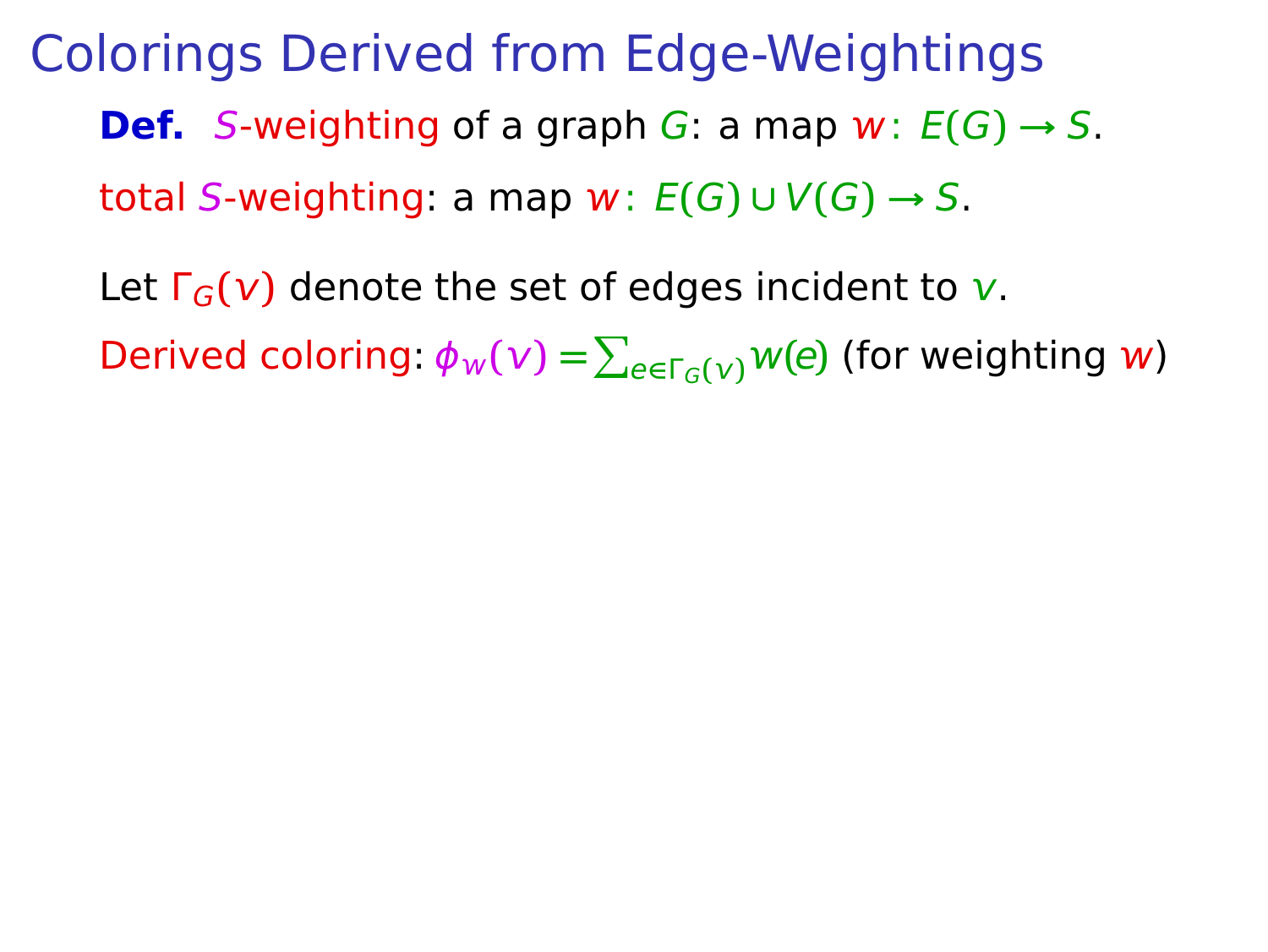Let  $\Gamma_G(v)$  denote the set of edges incident to v.  $\mathsf{Derived}$  coloring:  $\phi_w(\mathsf{v}) = \sum_{e \in \Gamma_G(\mathsf{v})} w(e)$  (for weighting  $w$ ) or ϕ **′**  $\gamma_w'(\nu) = w(\nu) + \phi_w(\nu)$  (when  $w$  is a total weighting).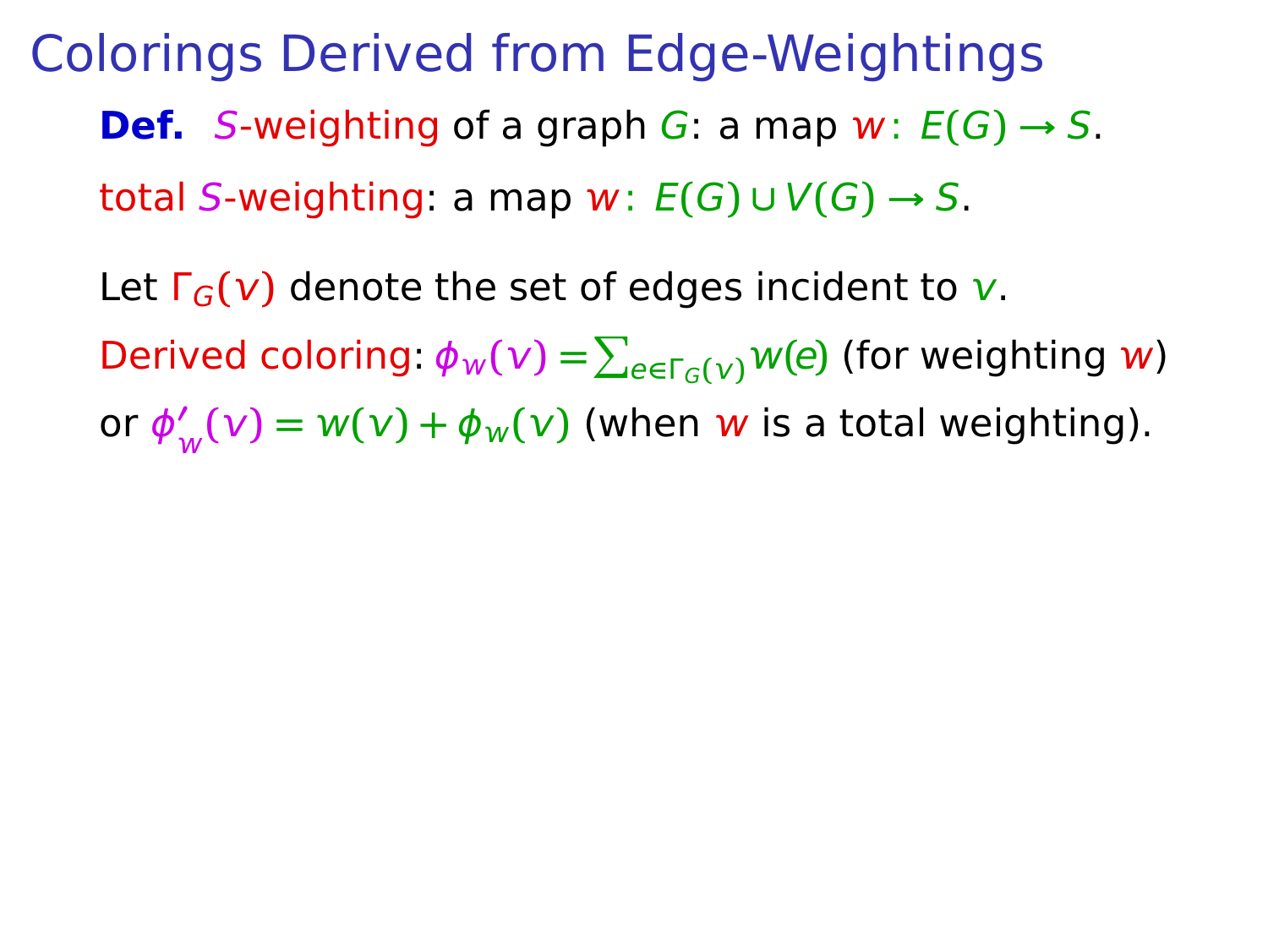Let  $\Gamma_G(v)$  denote the set of edges incident to v.  $\mathsf{Derived}$  coloring:  $\phi_w(\mathsf{v}) = \sum_{e \in \Gamma_G(\mathsf{v})} w(e)$  (for weighting  $w$ ) or ϕ **′**  $\gamma_w'(\nu) = w(\nu) + \phi_w(\nu)$  (when  $w$  is a total weighting). I.e.,  $\bf{v}$  is assigned the total of the weights it "sees".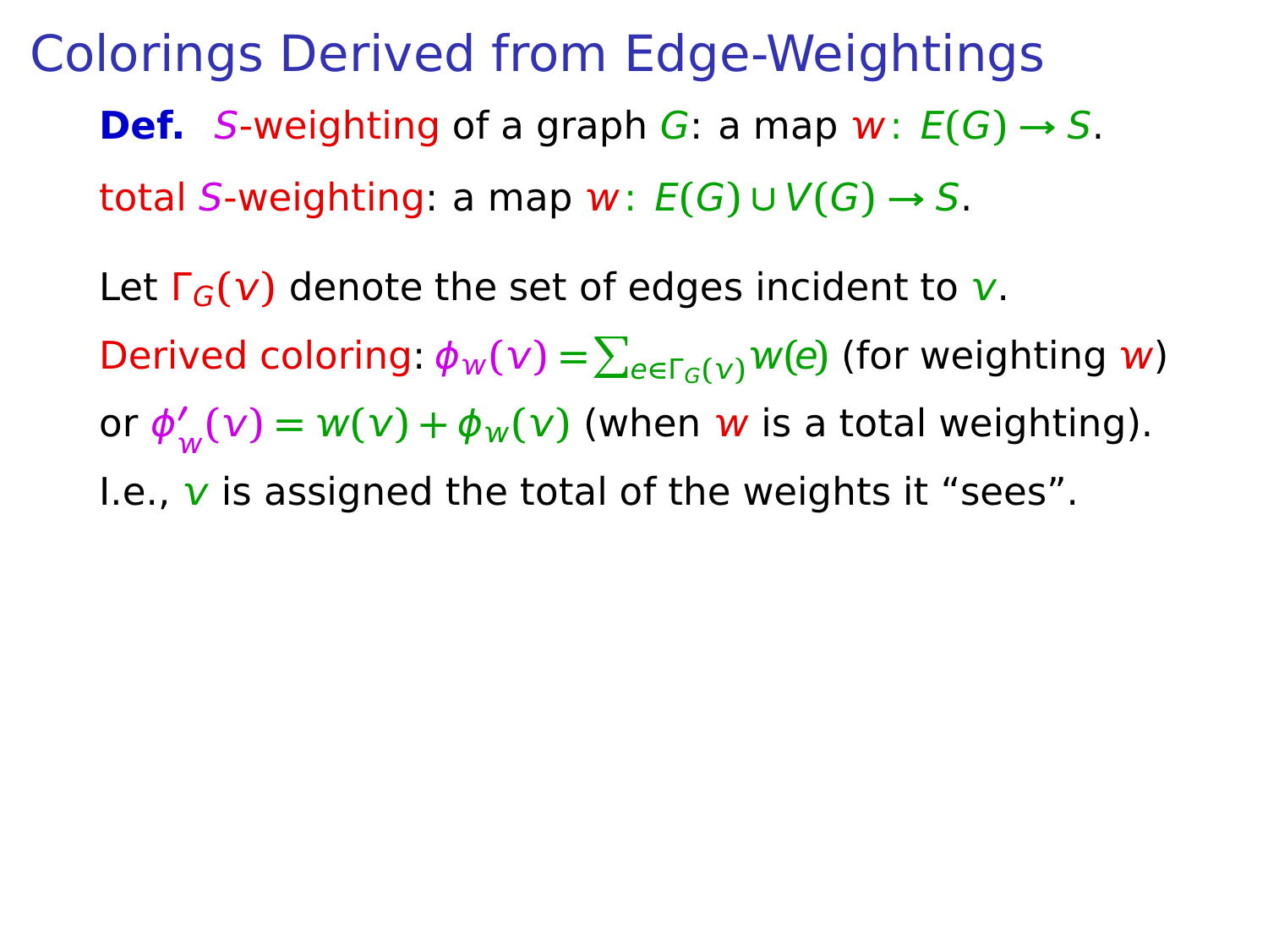Let  $\Gamma_G(v)$  denote the set of edges incident to v.  $\mathsf{Derived}$  coloring:  $\phi_w(\mathsf{v}) = \sum_{e \in \Gamma_G(\mathsf{v})} w(e)$  (for weighting  $w$ ) or ϕ **′**  $\gamma_w'(\nu) = w(\nu) + \phi_w(\nu)$  (when  $w$  is a total weighting). I.e.,  $\bf{v}$  is assigned the total of the weights it "sees".

A weighting or total weighting  $w$  is proper if its derived coloring is a proper coloring of  $G$ .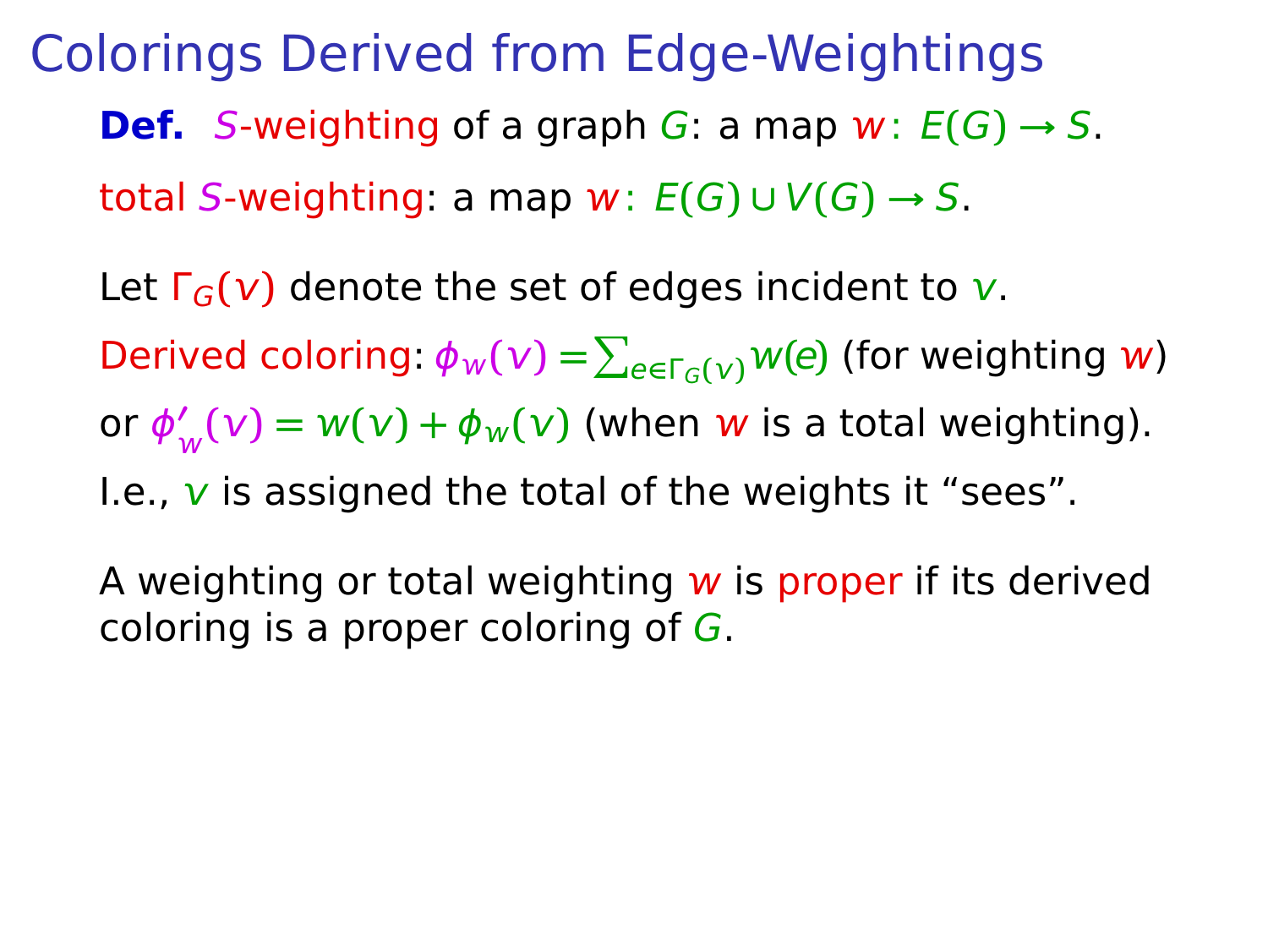Let  $\Gamma_G(v)$  denote the set of edges incident to v.  $\mathsf{Derived}$  coloring:  $\phi_w(\mathsf{v}) = \sum_{e \in \Gamma_G(\mathsf{v})} w(e)$  (for weighting  $w$ ) or ϕ **′**  $\gamma_w'(\nu) = w(\nu) + \phi_w(\nu)$  (when  $w$  is a total weighting). I.e.,  $\bf{v}$  is assigned the total of the weights it "sees".

A weighting or total weighting  $w$  is proper if its derived coloring is a proper coloring of G.

**Aim:** Find proper S-weightings or total S-weightings with  $S$  being a small set of positive integers.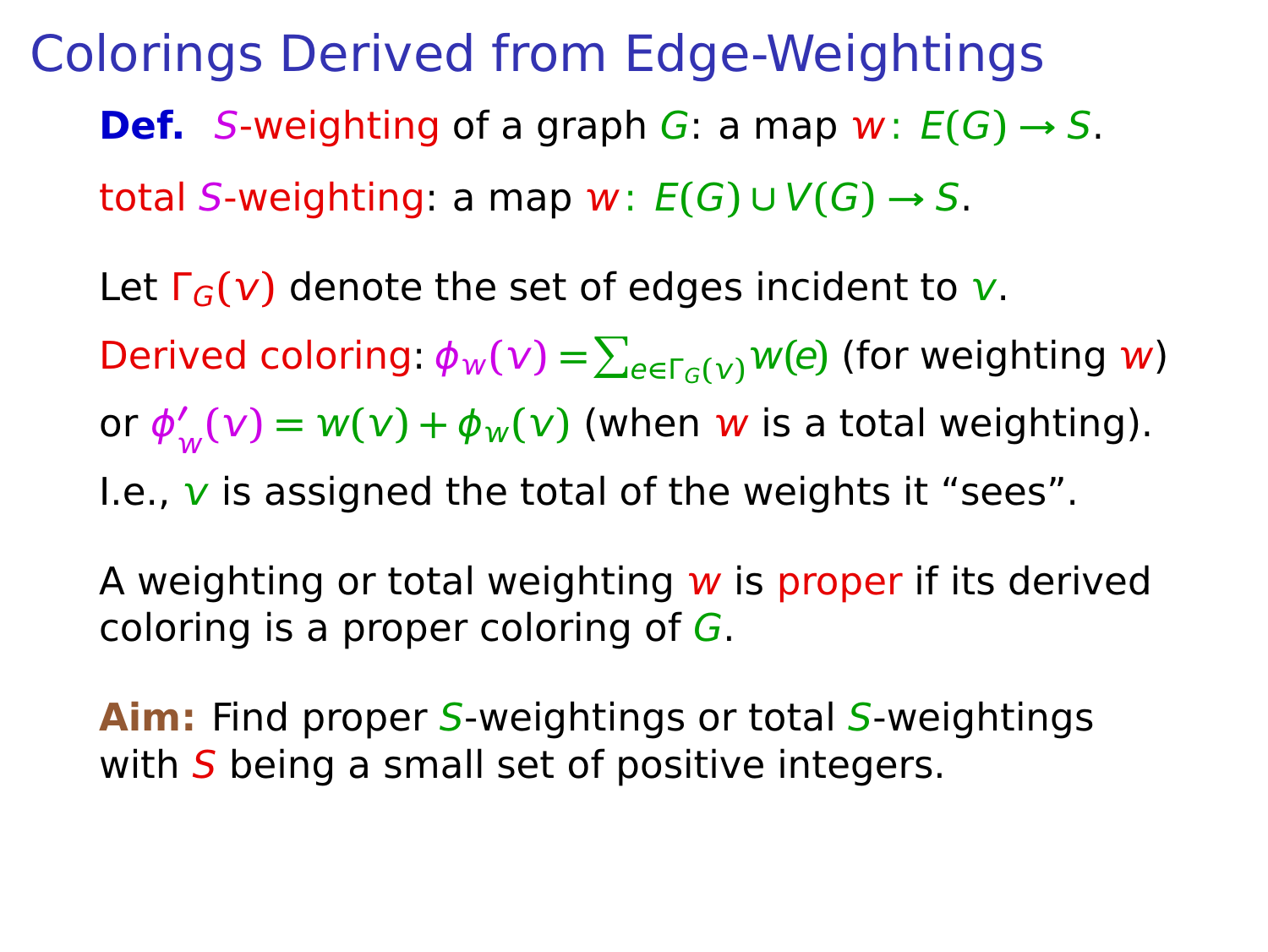**Conj.**(1,2,3-Conjecture; Karónski–Łuczak–Thomason [2004]) With no isolated edges  $\exists$  proper  $\{1, 2, 3\}$ -weighting.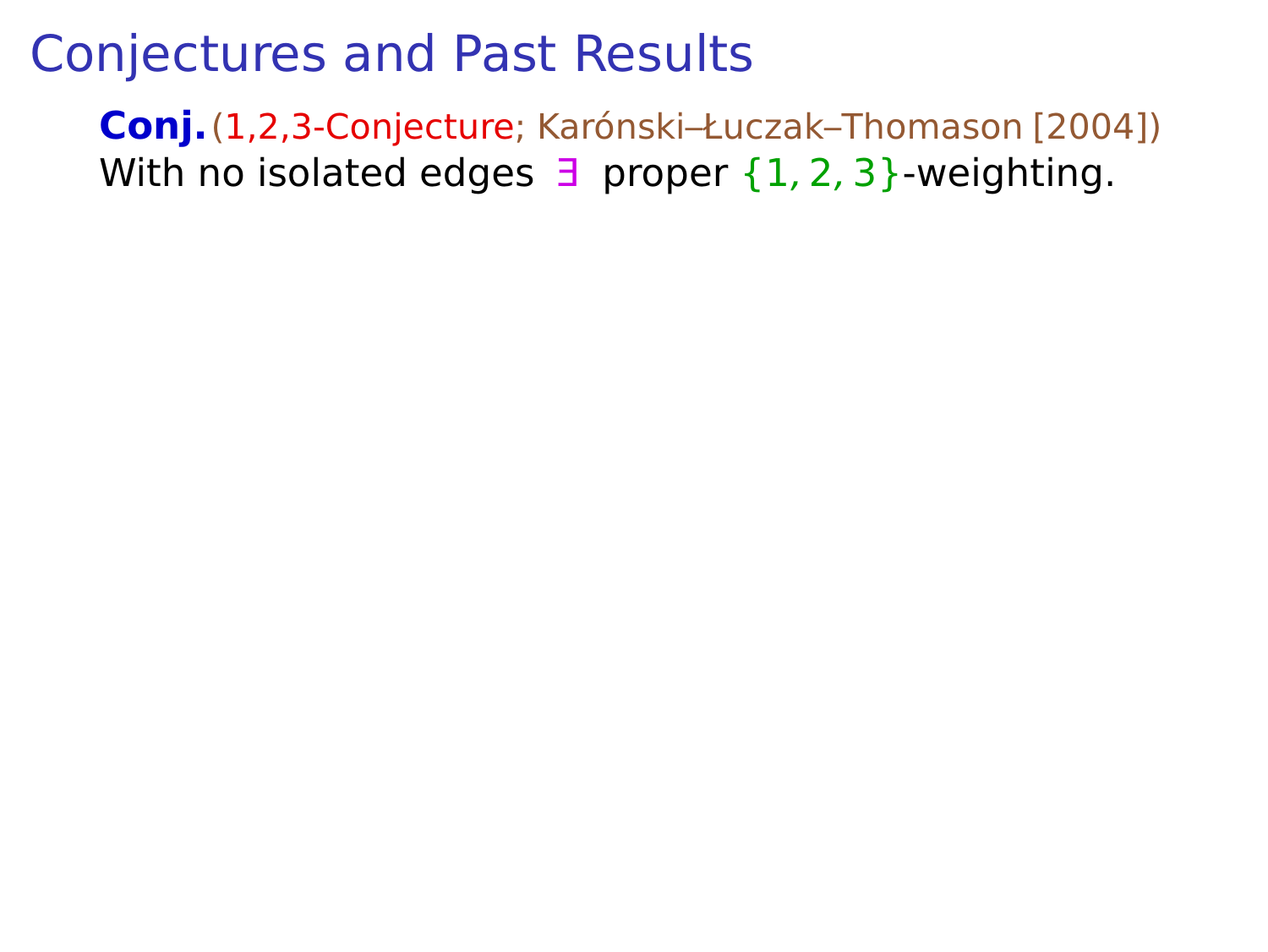**Conj.**(1,2,3-Conjecture; Karónski–Łuczak–Thomason [2004]) With no isolated edges  $\exists$  proper  $\{1, 2, 3\}$ -weighting.

**Thm.**(Addario-Berry, Dalal, McDiarmid, Reed, Thomason [2007] With no isolated edges ∃ proper **[**30**]**-weighting.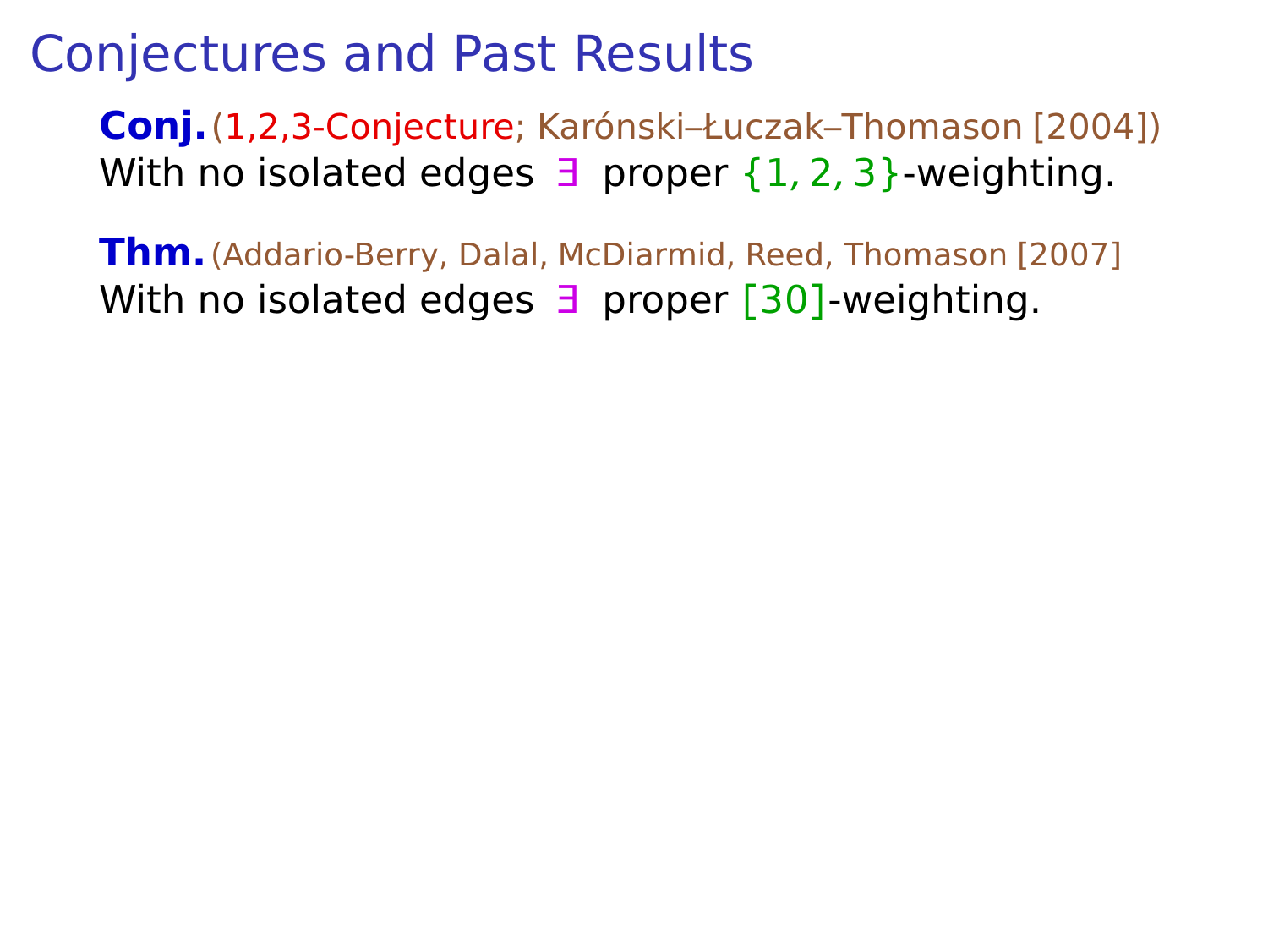**Conj.**(1,2,3-Conjecture; Karónski–Łuczak–Thomason [2004]) With no isolated edges  $\exists$  proper  $\{1, 2, 3\}$ -weighting.

**Thm.**(Addario-Berry, Dalal, McDiarmid, Reed, Thomason [2007] With no isolated edges ∃ proper **[**30**]**-weighting.

**• [**16**]** by A-B, D, R [2008]; **[**13**]** by Wang–Yu [2008].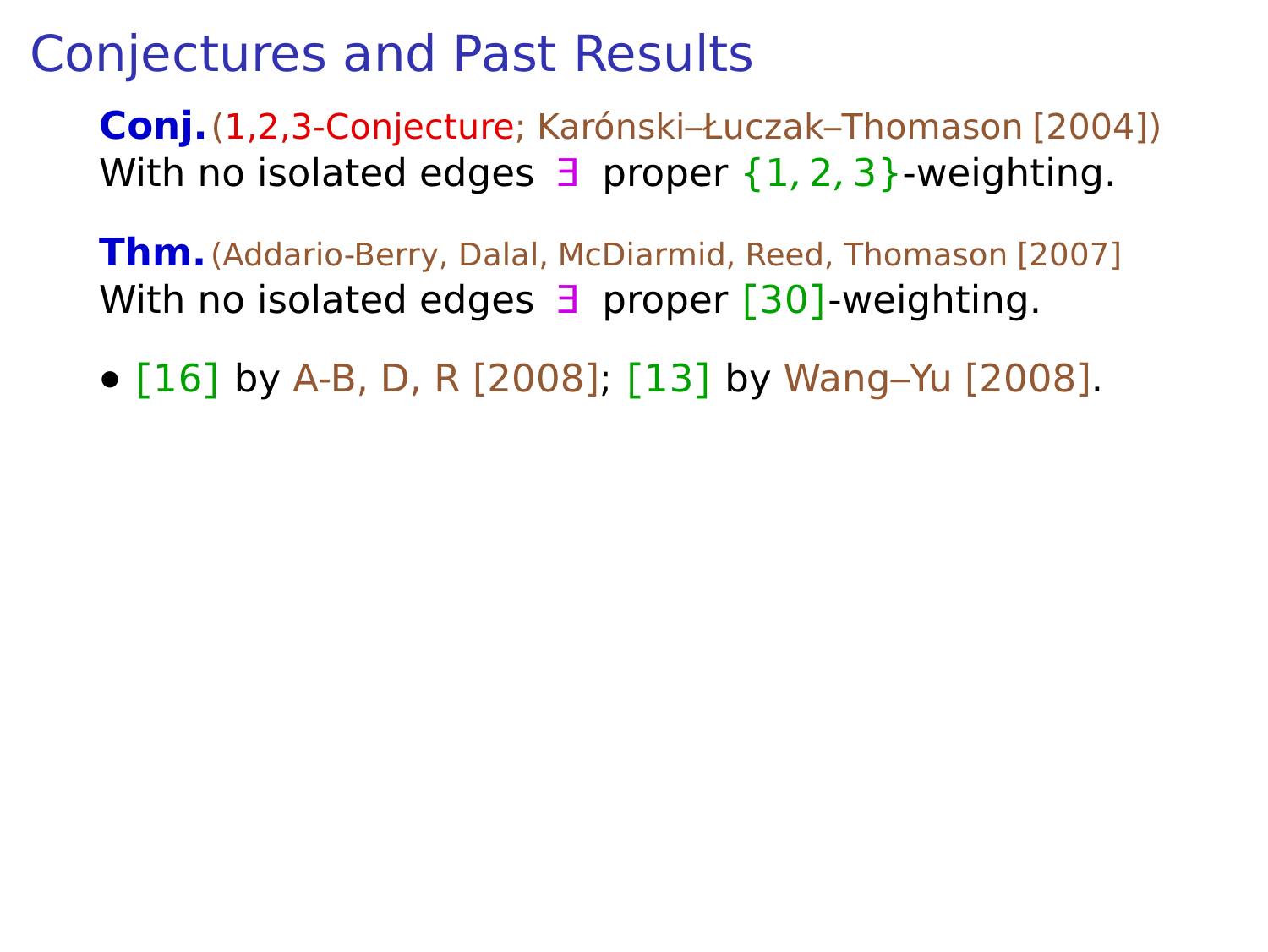**Conj.**(1,2,3-Conjecture; Karónski–Łuczak–Thomason [2004]) With no isolated edges  $\exists$  proper  $\{1, 2, 3\}$ -weighting.

**Thm.**(Addario-Berry, Dalal, McDiarmid, Reed, Thomason [2007] With no isolated edges ∃ proper **[**30**]**-weighting.

**• [**16**]** by A-B, D, R [2008]; **[**13**]** by Wang–Yu [2008].

**Thm.** (Kalkowski–Karónski–Pfender [2010]) Every graph w/o isolated edges has a proper  $\{1, \ldots, 5\}$ -weighting.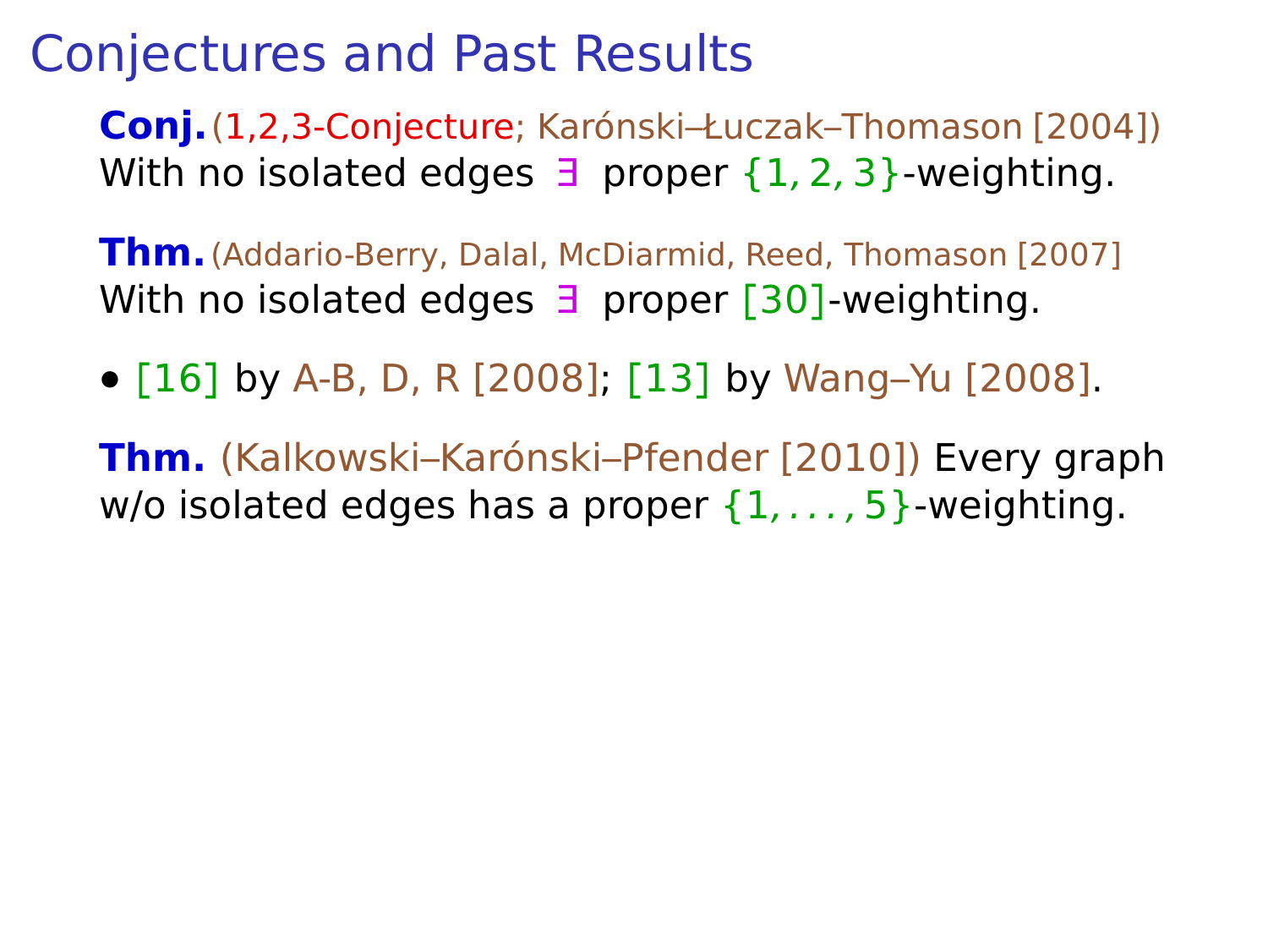**Conj.**(1,2,3-Conjecture; Karónski–Łuczak–Thomason [2004]) With no isolated edges  $\exists$  proper  $\{1, 2, 3\}$ -weighting.

**Thm.**(Addario-Berry, Dalal, McDiarmid, Reed, Thomason [2007] With no isolated edges ∃ proper **[**30**]**-weighting.

**• [**16**]** by A-B, D, R [2008]; **[**13**]** by Wang–Yu [2008].

**Thm.** (Kalkowski–Karónski–Pfender [2010]) Every graph w/o isolated edges has a proper  $\{1, \ldots, 5\}$ -weighting.

**Conj.** (1,2-Conjecture; Przybyło–Woźniak [2010]) Every graph has a proper total  $\{1,2\}$ -weighting.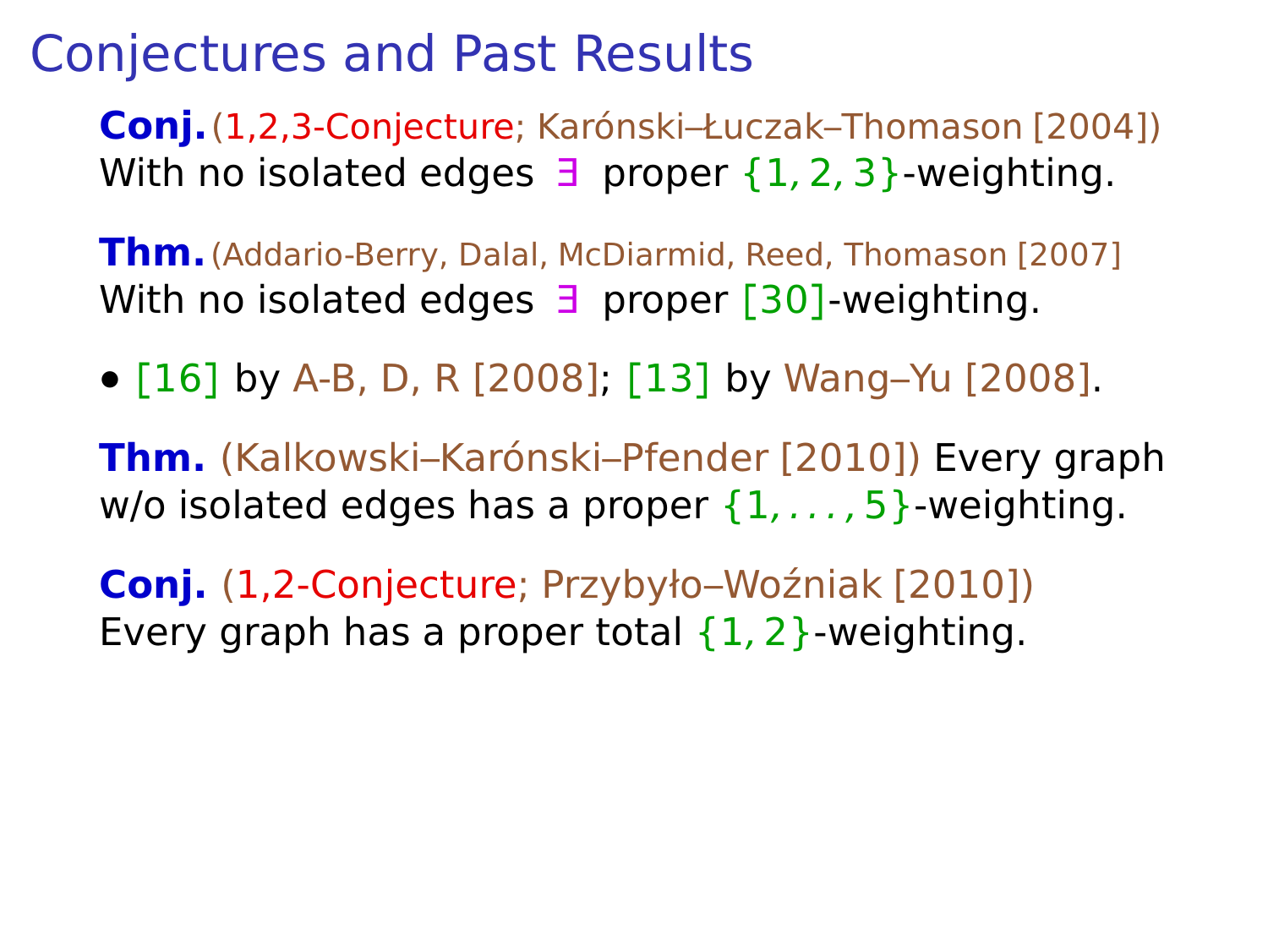**Conj.**(1,2,3-Conjecture; Karónski–Łuczak–Thomason [2004]) With no isolated edges  $\exists$  proper  $\{1, 2, 3\}$ -weighting.

**Thm.**(Addario-Berry, Dalal, McDiarmid, Reed, Thomason [2007] With no isolated edges ∃ proper **[**30**]**-weighting.

**• [**16**]** by A-B, D, R [2008]; **[**13**]** by Wang–Yu [2008].

**Thm.** (Kalkowski–Karónski–Pfender [2010]) Every graph w/o isolated edges has a proper  $\{1, \ldots, 5\}$ -weighting.

**Conj.** (1,2-Conjecture; Przybyło–Woźniak [2010]) Every graph has a proper total  $\{1,2\}$ -weighting.

**Thm.** (Przybyło–Woźniak [2010]) 1, 2-Conjecture holds for complete graphs and graphs with  $\chi(G) \leq 3$ .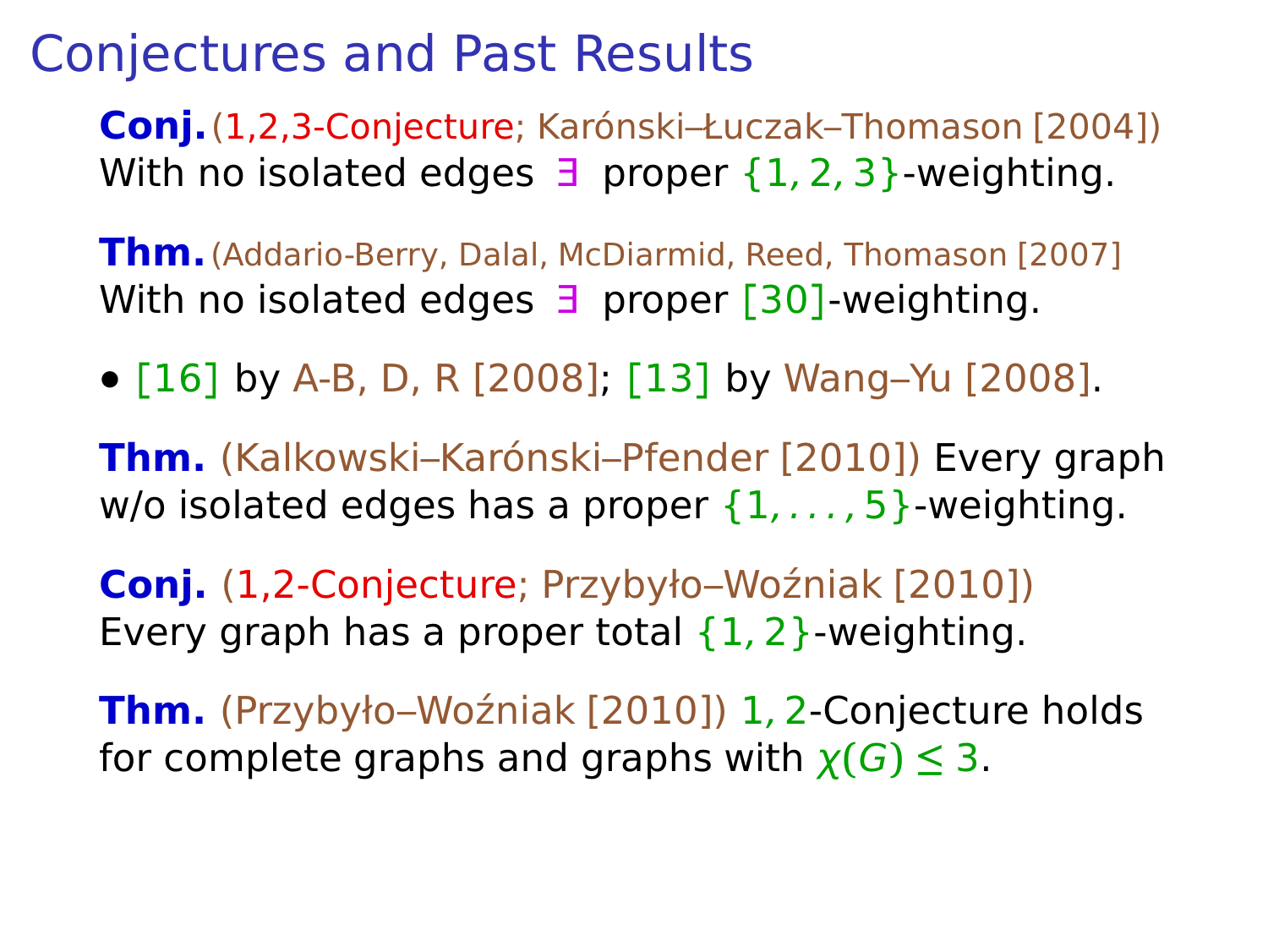**Conj.**(1,2,3-Conjecture; Karónski–Łuczak–Thomason [2004]) With no isolated edges  $\exists$  proper  $\{1, 2, 3\}$ -weighting.

**Thm.**(Addario-Berry, Dalal, McDiarmid, Reed, Thomason [2007] With no isolated edges ∃ proper **[**30**]**-weighting.

**• [**16**]** by A-B, D, R [2008]; **[**13**]** by Wang–Yu [2008].

**Thm.** (Kalkowski–Karónski–Pfender [2010]) Every graph w/o isolated edges has a proper  $\{1, \ldots, 5\}$ -weighting.

**Conj.** (1,2-Conjecture; Przybyło–Woźniak [2010]) Every graph has a proper total  $\{1, 2\}$ -weighting.

**Thm.** (Przybyło–Woźniak [2010]) 1, 2-Conjecture holds for complete graphs and graphs with  $\chi(G) \leq 3$ .

#### **Thm.** (Kalkowski [2010+])

Every graph has a proper total  $\{1, 2, 3\}$ -weighting.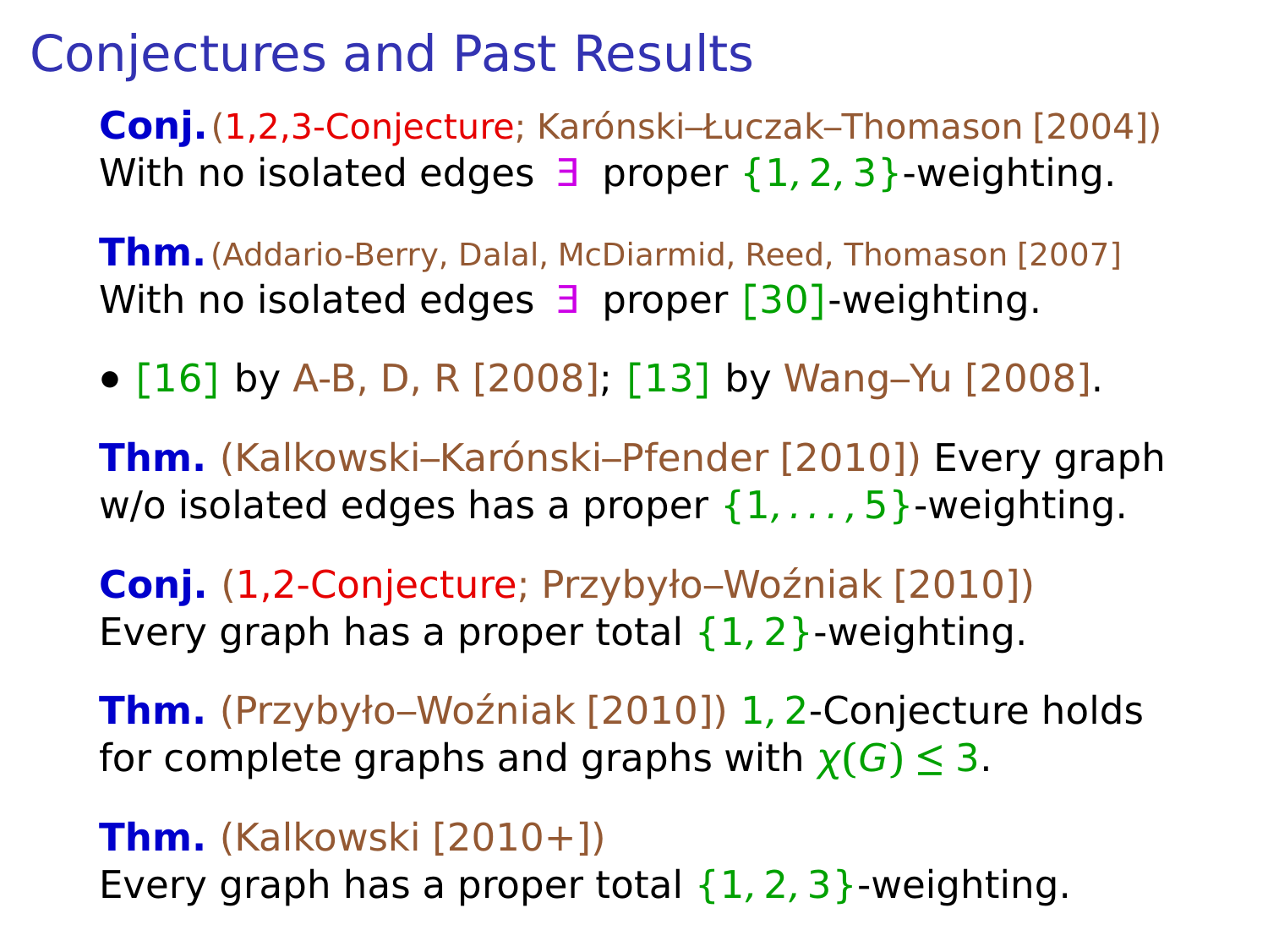**Def.** G is k-weight-choosable if a proper weighting can be chosen from any lists of  $k$  integers at the edges.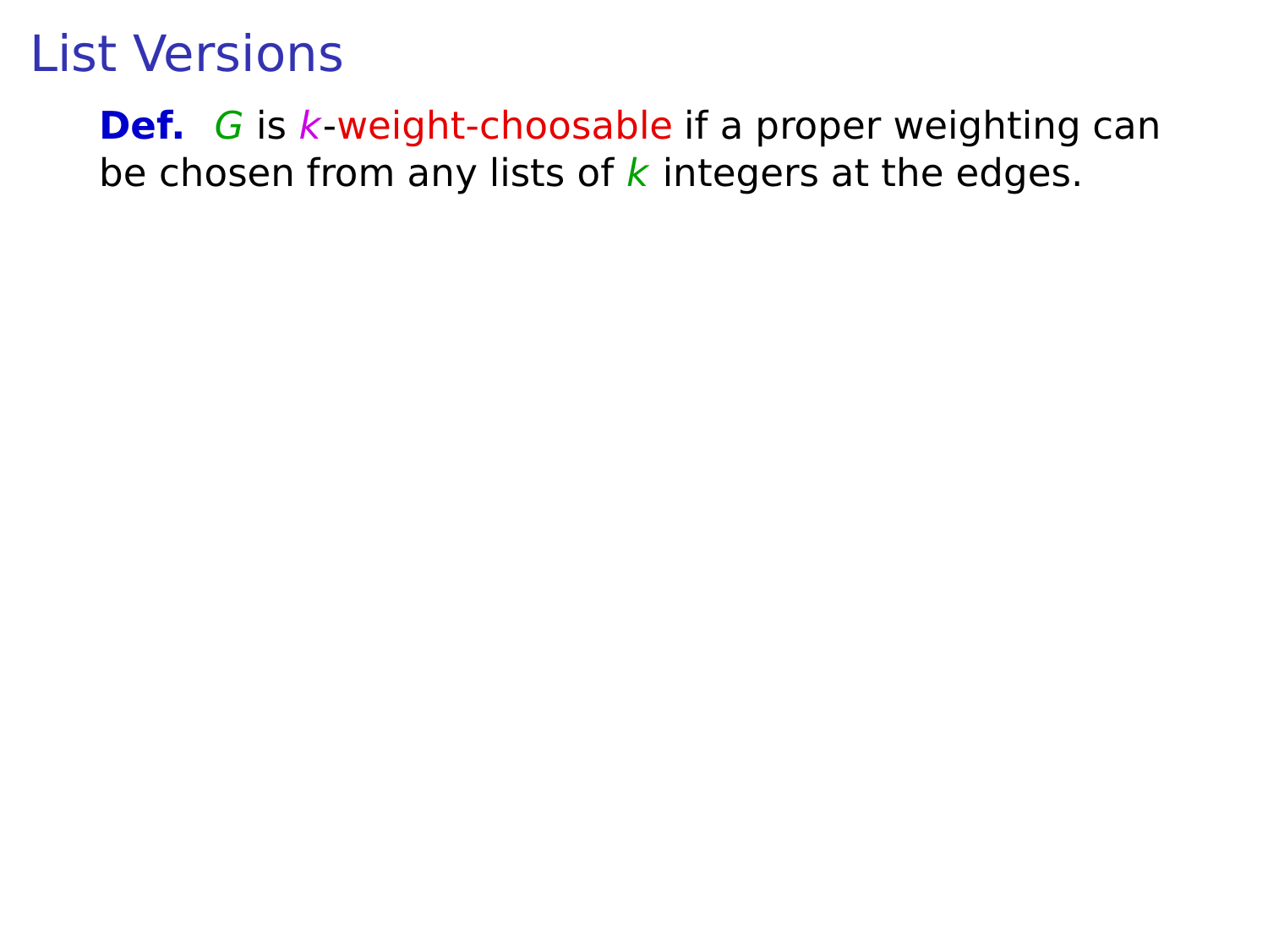**Def.** G is k-weight-choosable if a proper weighting can be chosen from any lists of  $k$  integers at the edges.

**Conj.** Bartnicki–Grytczuk–Niwczyk [2009] Every graph without isolated edges is 3-weight-choosable.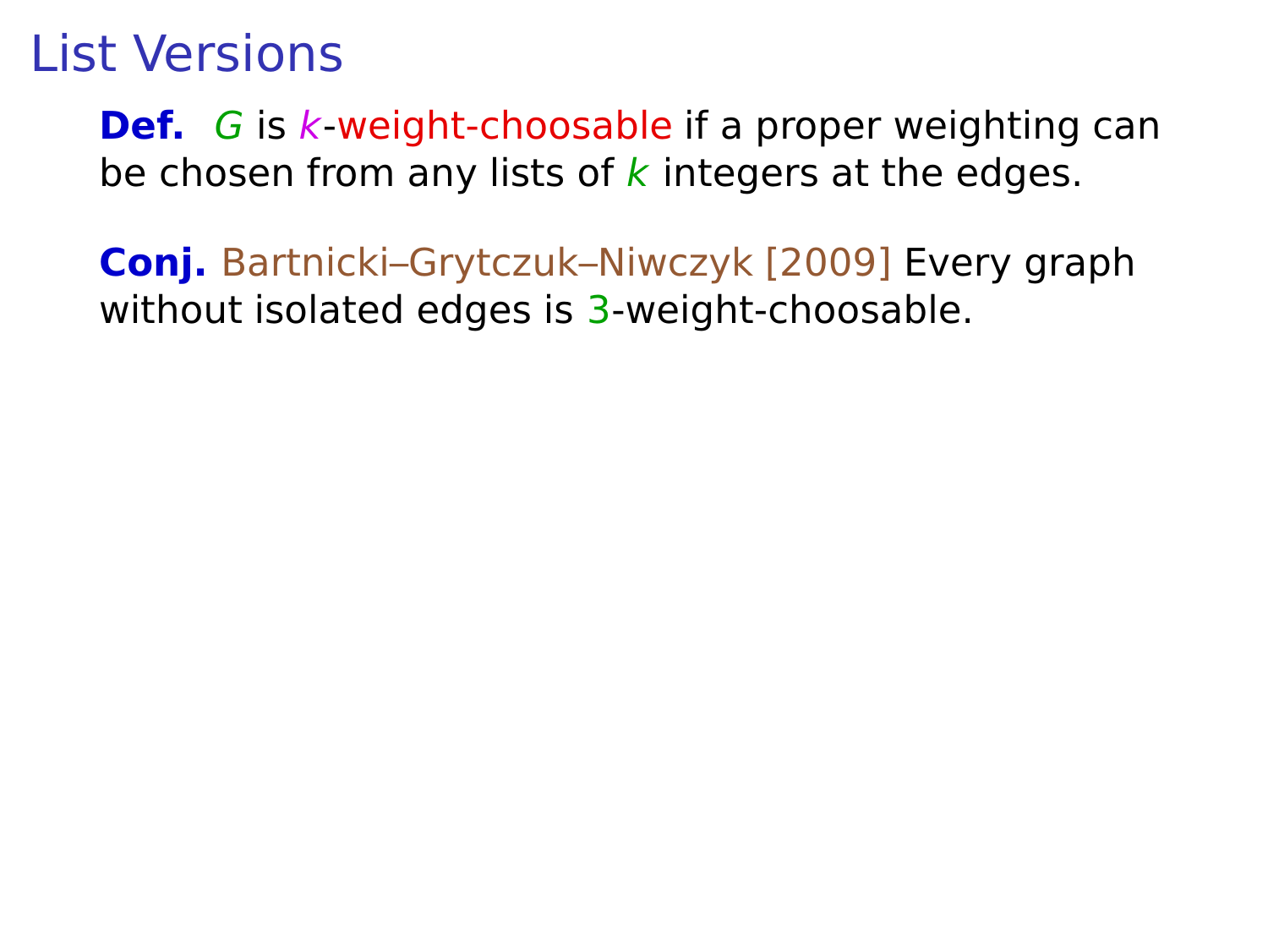**Def.** G is k-weight-choosable if a proper weighting can be chosen from any lists of  $k$  integers at the edges.

**Conj.** Bartnicki–Grytczuk–Niwczyk [2009] Every graph without isolated edges is 3-weight-choosable.

**Def.** G is **(**k, k**′ )**-weight-choosable if a proper total weighting can be chosen from any lists of  $k$  integers at the vertices and k' integers at the edges.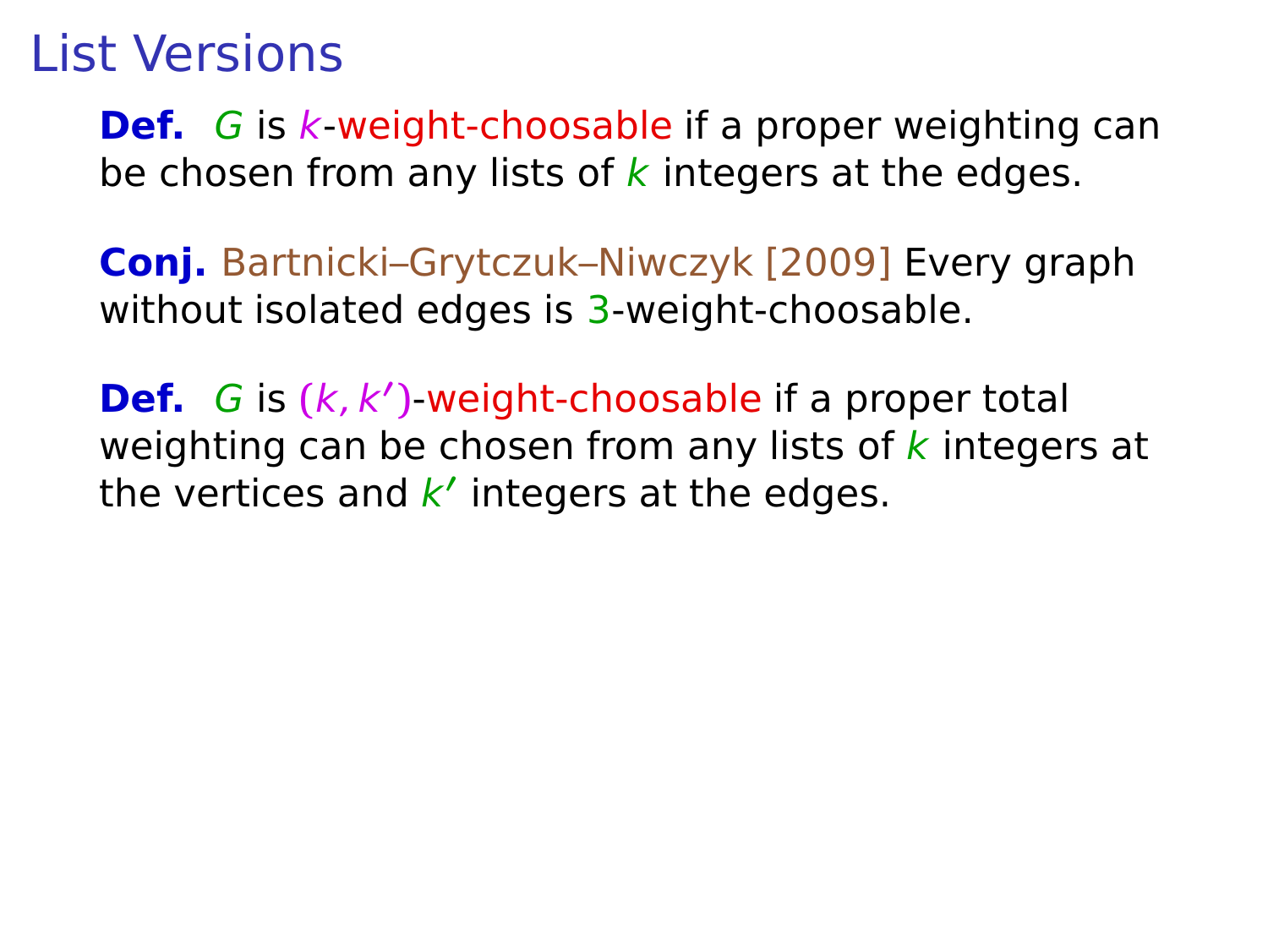**Def.** G is k-weight-choosable if a proper weighting can be chosen from any lists of  $k$  integers at the edges.

**Conj.** Bartnicki–Grytczuk–Niwczyk [2009] Every graph without isolated edges is 3-weight-choosable.

**Def.** G is **(**k, k**′ )**-weight-choosable if a proper total weighting can be chosen from any lists of  $k$  integers at the vertices and k' integers at the edges.

**Conj.** Wong–Zhu [2011] Every graph is **(**2, 2**)**-weight-choosable. Every graph w/o isolated edges is **(**1, 3**)**-wt-choosable.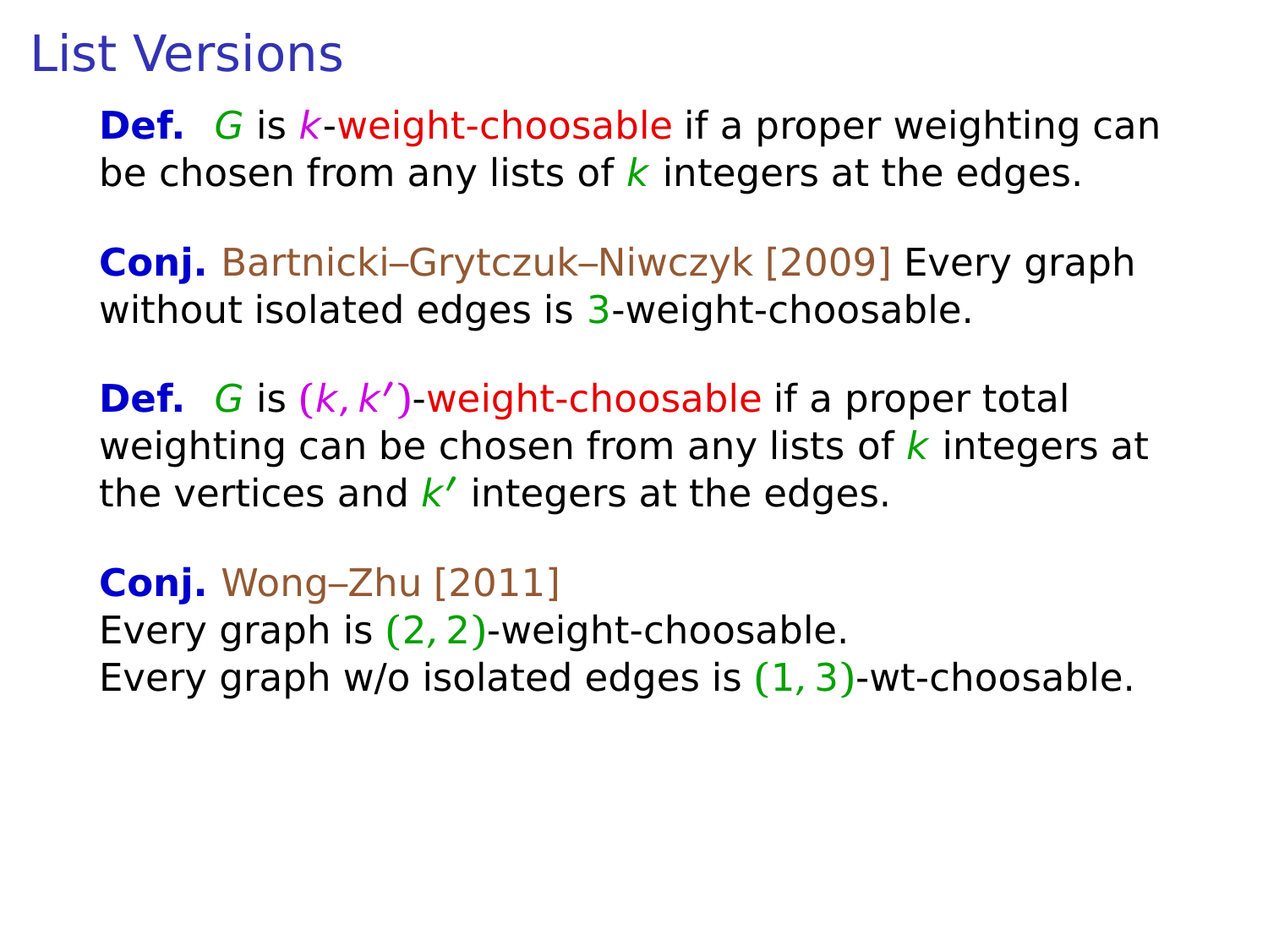**Def.** G is k-weight-choosable if a proper weighting can be chosen from any lists of  $k$  integers at the edges.

**Conj.** Bartnicki–Grytczuk–Niwczyk [2009] Every graph without isolated edges is 3-weight-choosable.

**Def.** G is **(**k, k**′ )**-weight-choosable if a proper total weighting can be chosen from any lists of  $k$  integers at the vertices and k' integers at the edges.

**Conj.** Wong–Zhu [2011] Every graph is **(**2, 2**)**-weight-choosable. Every graph w/o isolated edges is **(**1, 3**)**-wt-choosable.

The original conjectures are the special cases where the lists consist of the smallest positive integers.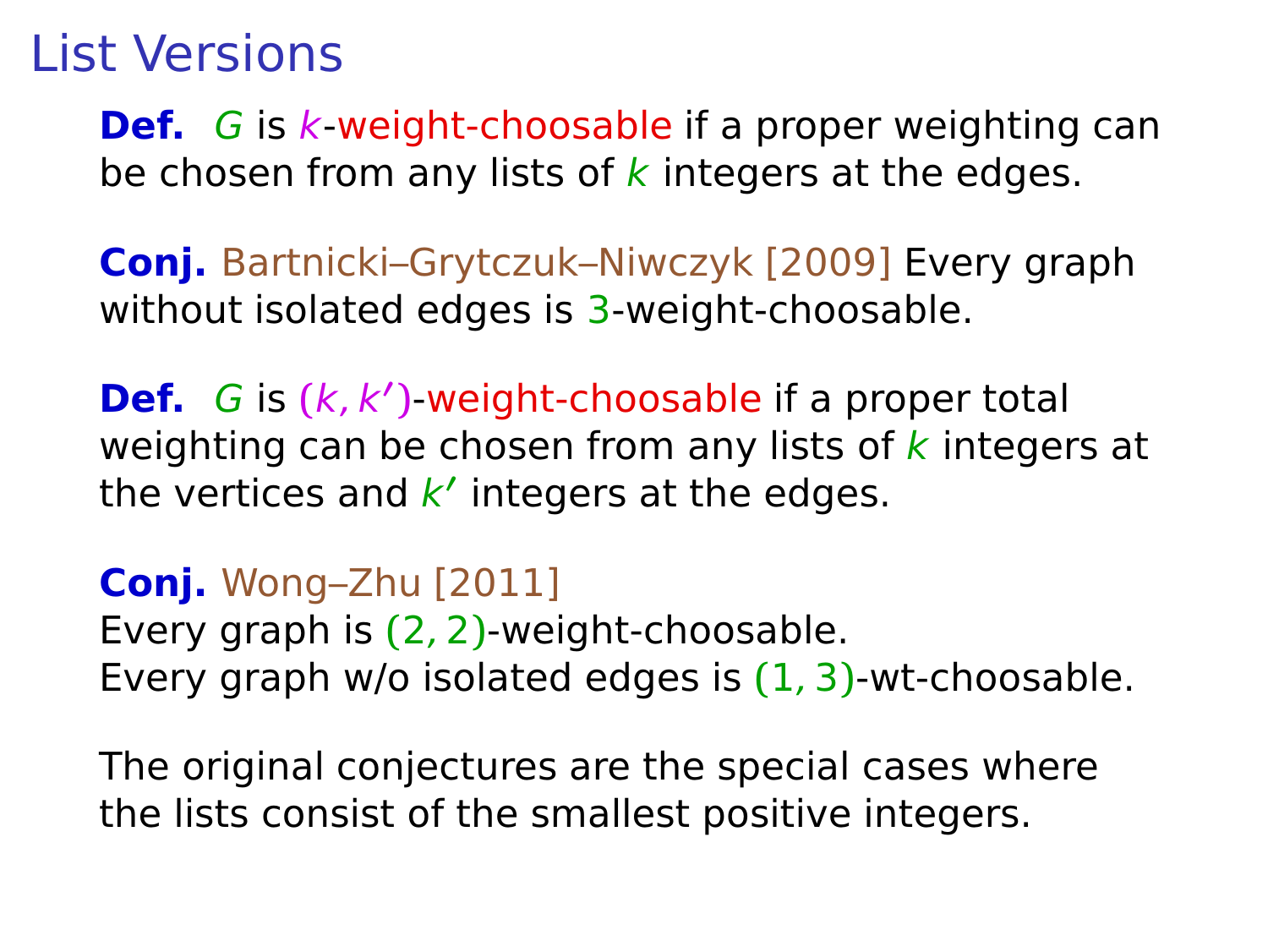**Thm.** (Wong–Yang–Zhu [2010])  $K_{r,s,1,\dots,1}$  is (2, 2)-weight-choosable.  $K_{r,s}$  is (1, 2)-weight-choosable (except  $K_2$ ).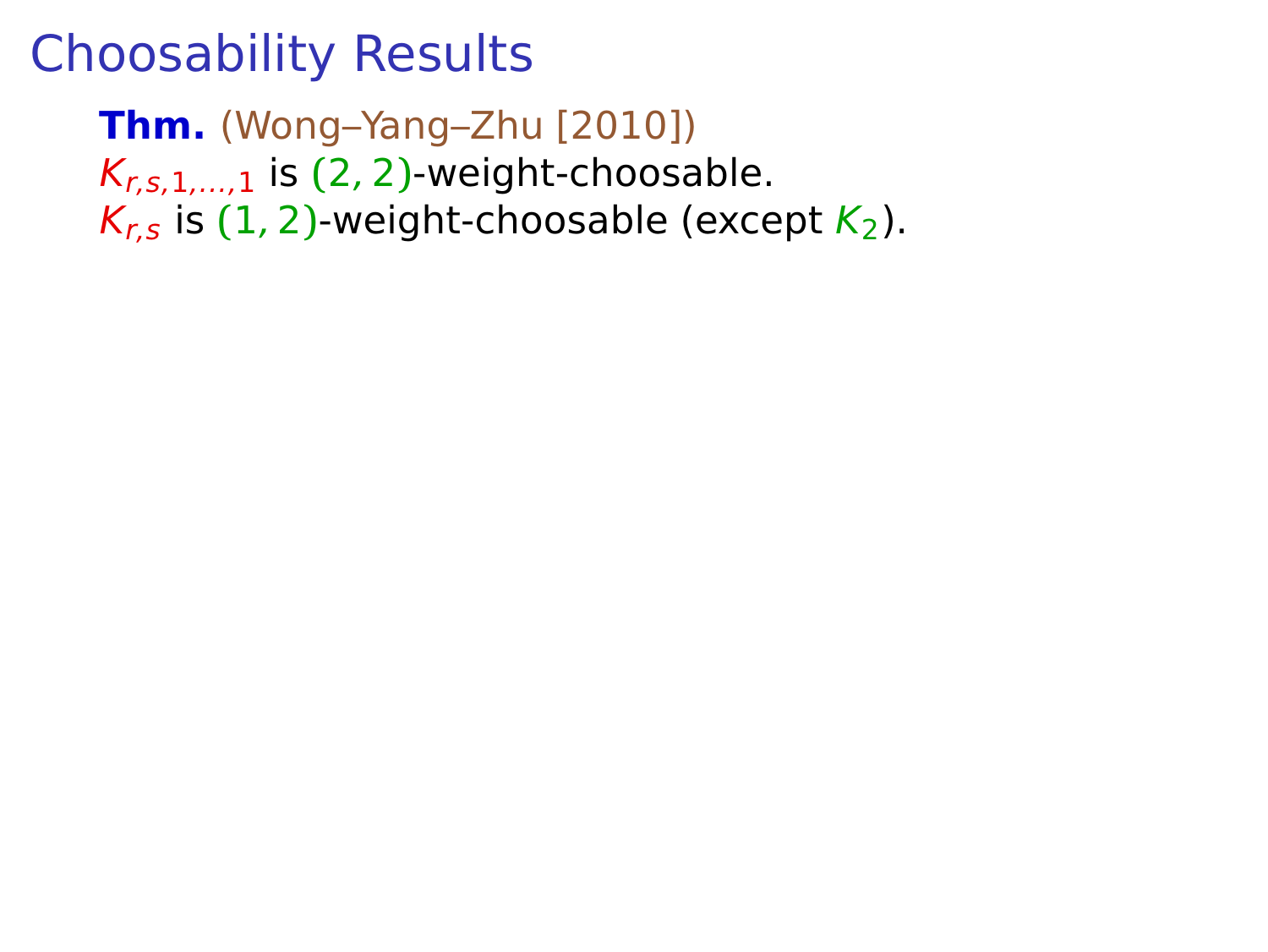**Thm.** (Wong–Yang–Zhu [2010])  $K_{r,s,1,\dots,1}$  is (2, 2)-weight-choosable.  $K_r$ , is (1, 2)-weight-choosable (except  $K_2$ ).

Results using the Combinatorial Nullstellensatz: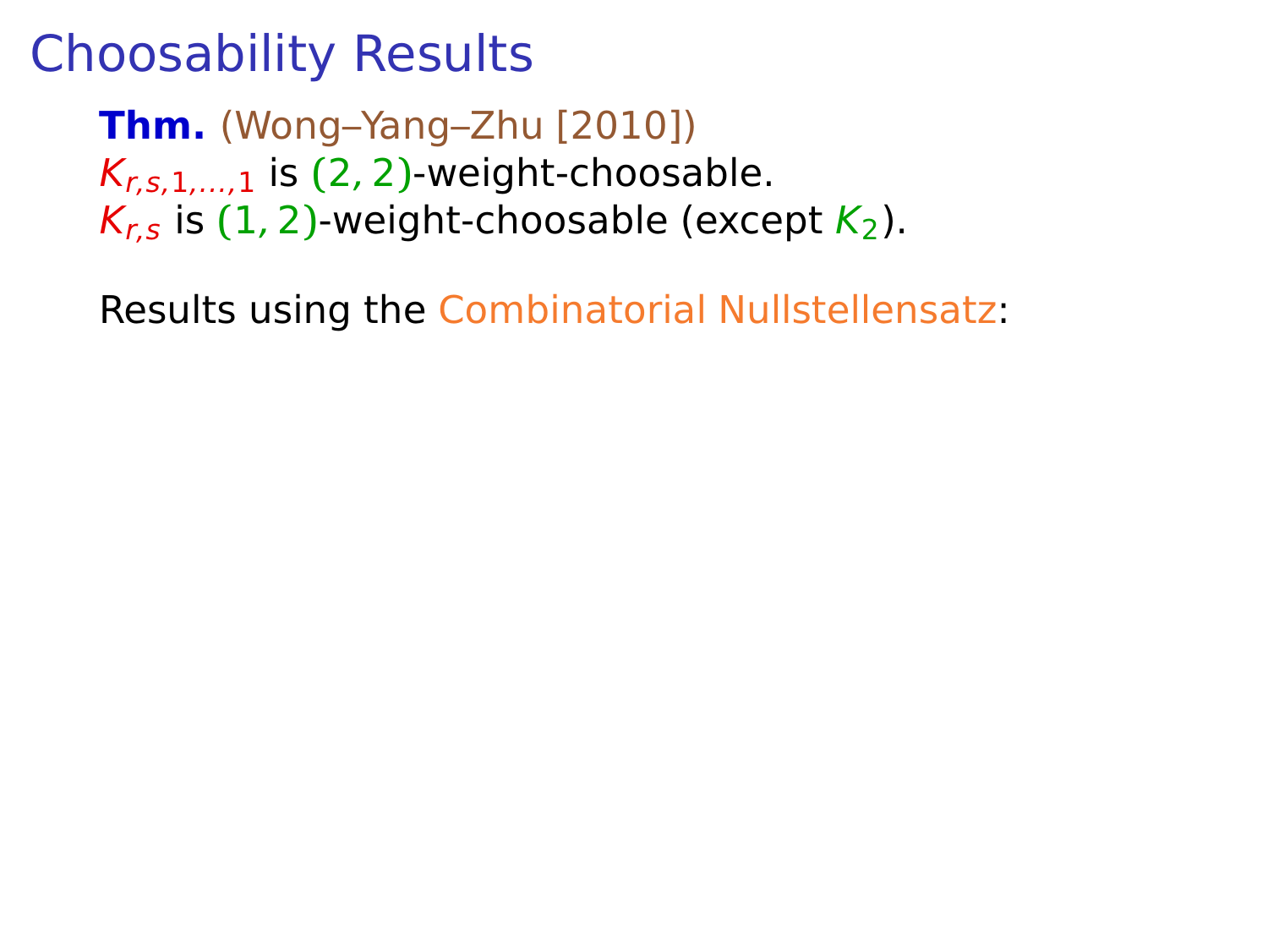**Thm.** (Wong–Yang–Zhu [2010])  $K_{r,s,1,\dots,1}$  is (2, 2)-weight-choosable.  $K_r$ , is (1, 2)-weight-choosable (except  $K_2$ ).

Results using the Combinatorial Nullstellensatz:

**Thm.** (Bartnicki–Grytczuk–Niwczyk [2009])  $K_n$ ,  $K_r$ , and trees are 3-weight-choosable.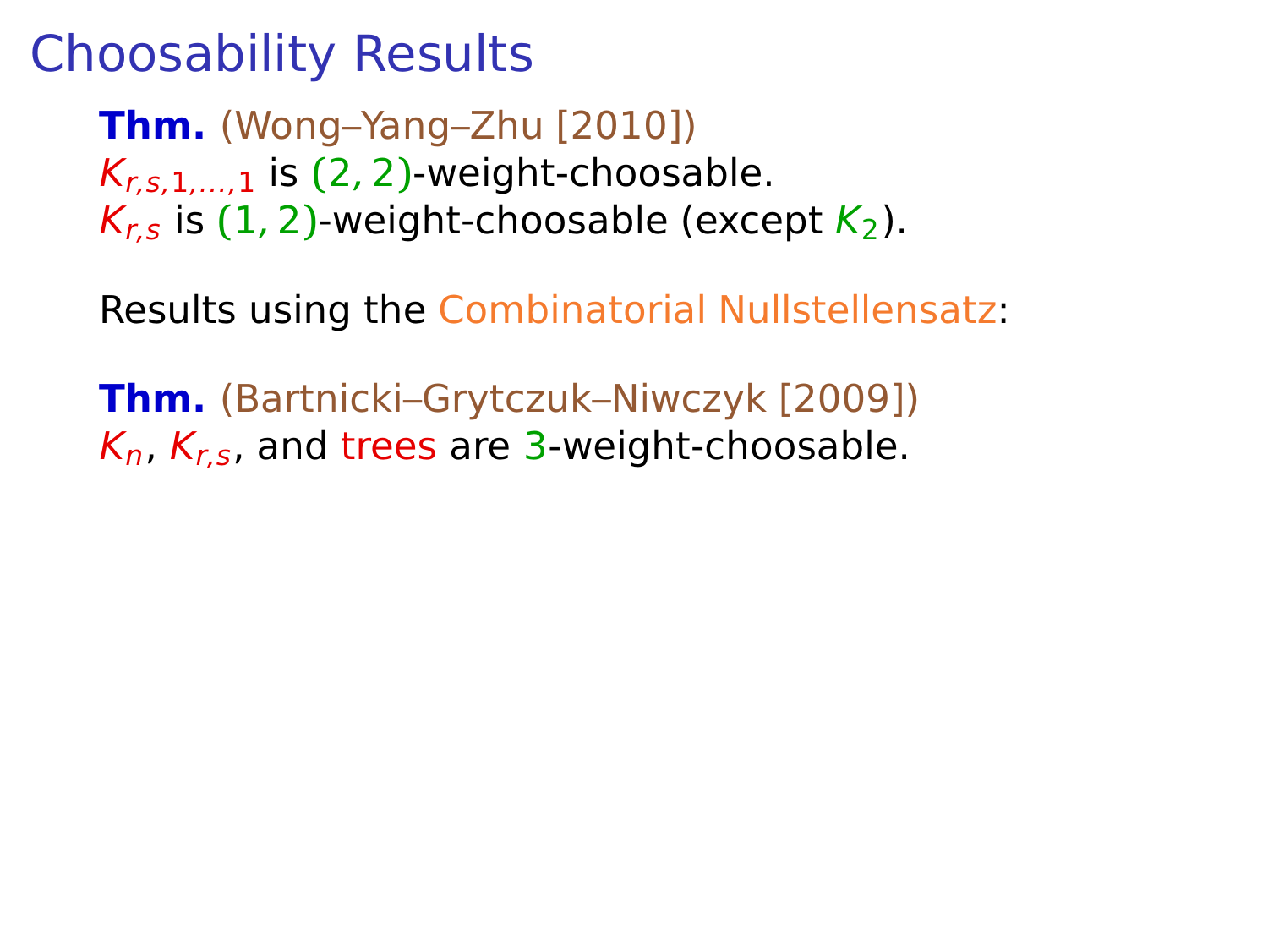**Thm.** (Wong–Yang–Zhu [2010])  $K_{r,s,1,\dots,1}$  is (2, 2)-weight-choosable.  $K_r$ , is (1, 2)-weight-choosable (except  $K_2$ ).

Results using the Combinatorial Nullstellensatz:

**Thm.** (Bartnicki–Grytczuk–Niwczyk [2009])  $K_n$ ,  $K_r$ , and trees are 3-weight-choosable.

**Thm.** (Wong–Zhu [2011]) Complements of linear forests are **(**2, 2**)**- and **(**1, 3**)**-weight-choosable. Trees of even size are **(**1, 2**)**-weight-choosable.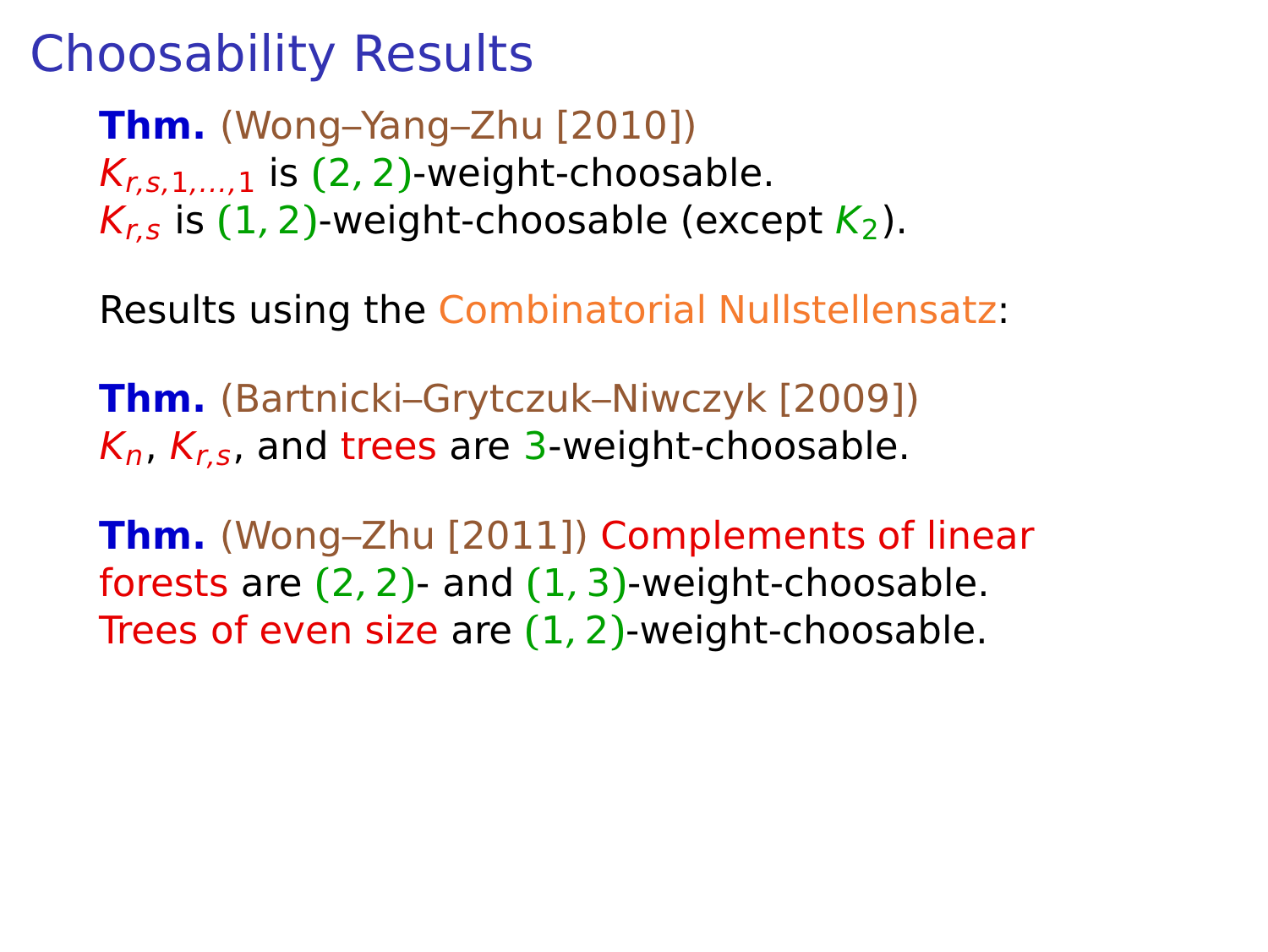**Thm.** (Wong–Yang–Zhu [2010])  $K_{r,s,1,\dots,1}$  is (2, 2)-weight-choosable.  $K_r$ , is (1, 2)-weight-choosable (except  $K_2$ ).

Results using the Combinatorial Nullstellensatz:

**Thm.** (Bartnicki–Grytczuk–Niwczyk [2009])  $K_n$ ,  $K_r$ , and trees are 3-weight-choosable.

**Thm.** (Wong–Zhu [2011]) Complements of linear forests are **(**2, 2**)**- and **(**1, 3**)**-weight-choosable. Trees of even size are **(**1, 2**)**-weight-choosable.

**Thm.** (Wong–Yang–Zhu [2012+]) Graphs with maximum degree 3 are **(**2, 2**)**- and **(**1, 3**)**-weight-choosable.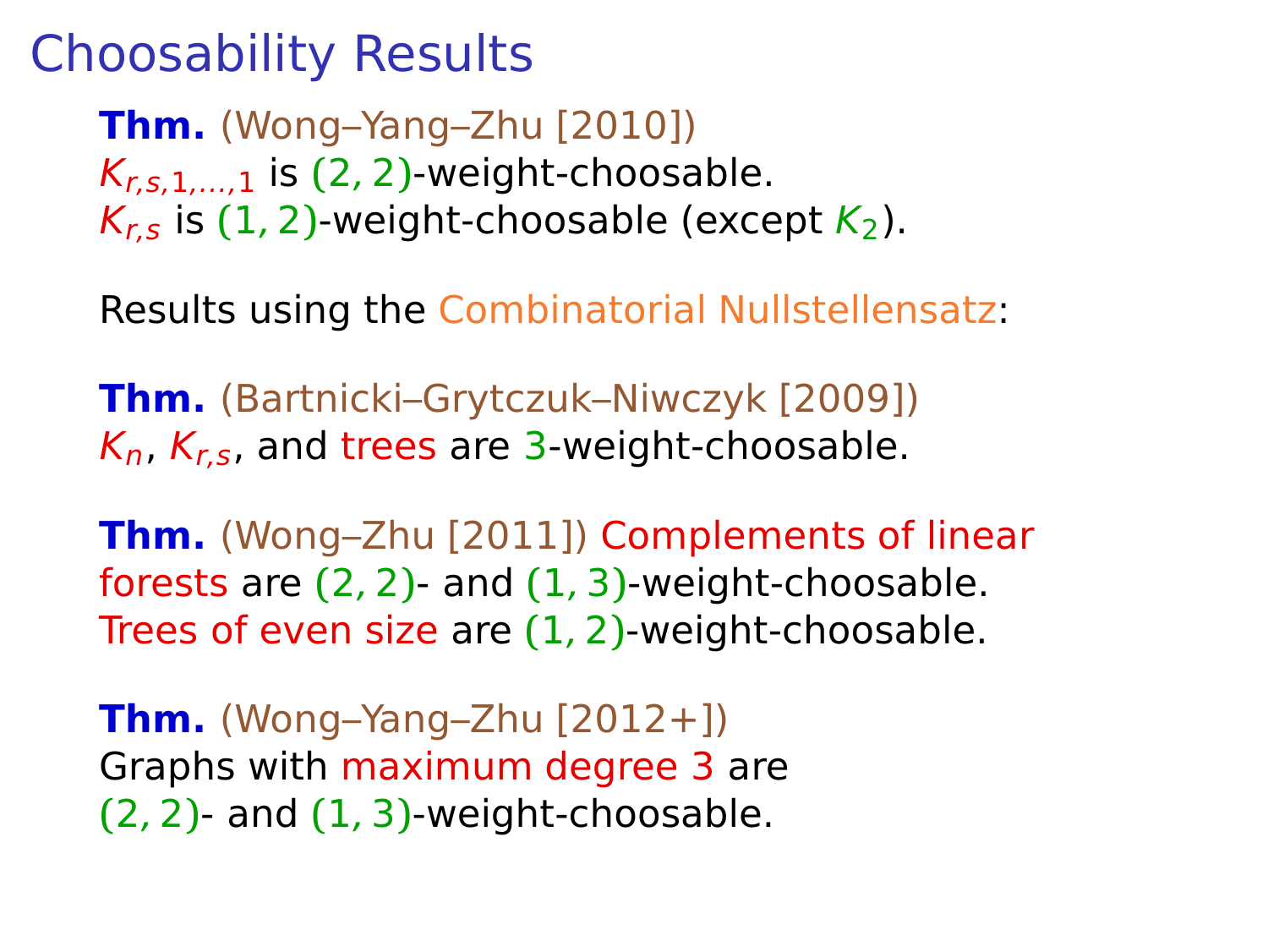We prove the original 1, 2, 3- and 1, 2-Conjectures for "sparse" graphs.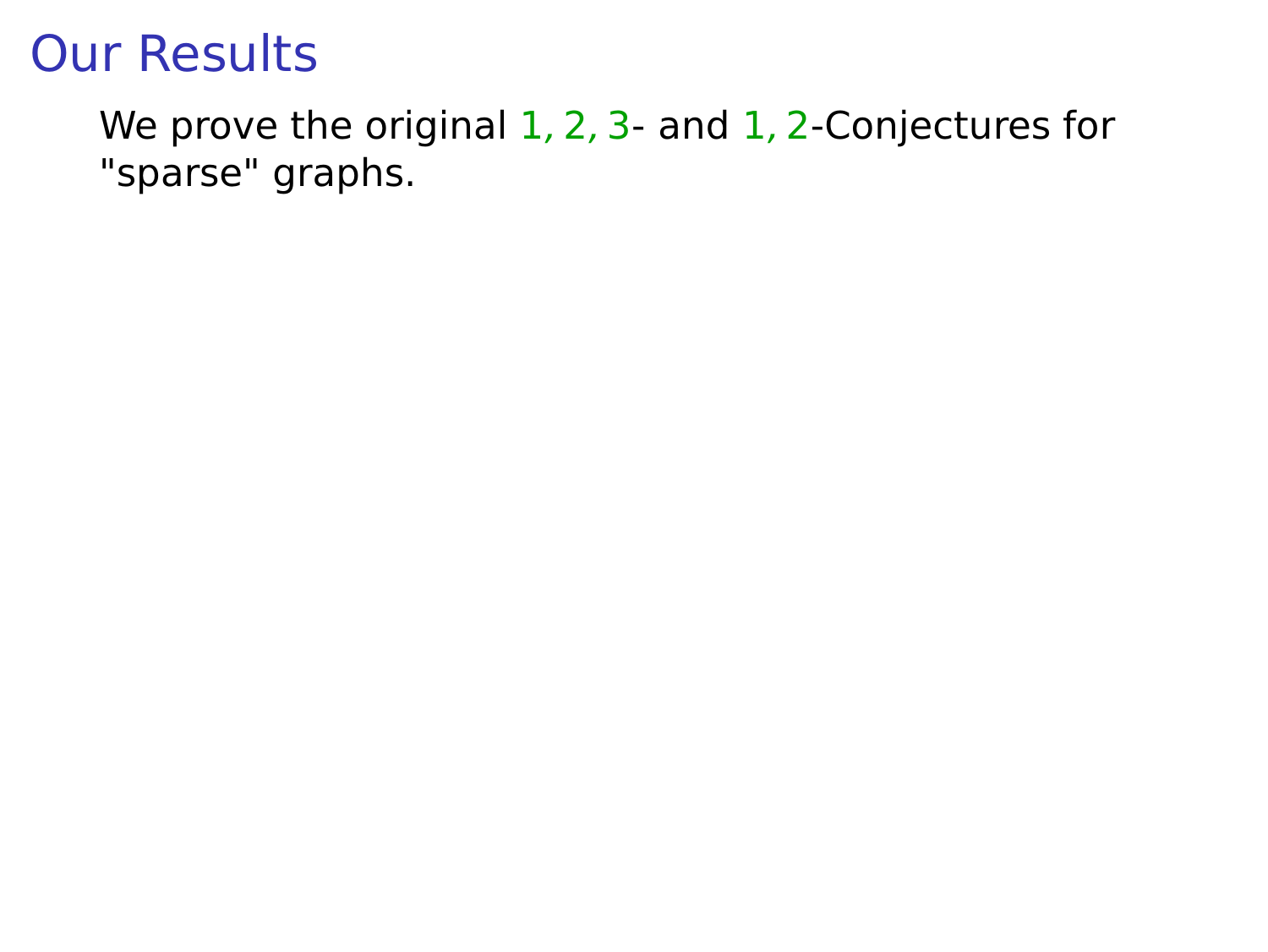We prove the original  $1, 2, 3$ - and  $1, 2$ -Conjectures for "sparse" graphs.

**Def.** The maximum average degree of G, denoted  $\mathsf{Mad}(G)$ , is max $_{H \subseteq G} \frac{2|E(H)|}{|V(H)|}$ **|**V**(**H**)|** , the largest average degree among subgraphs of G.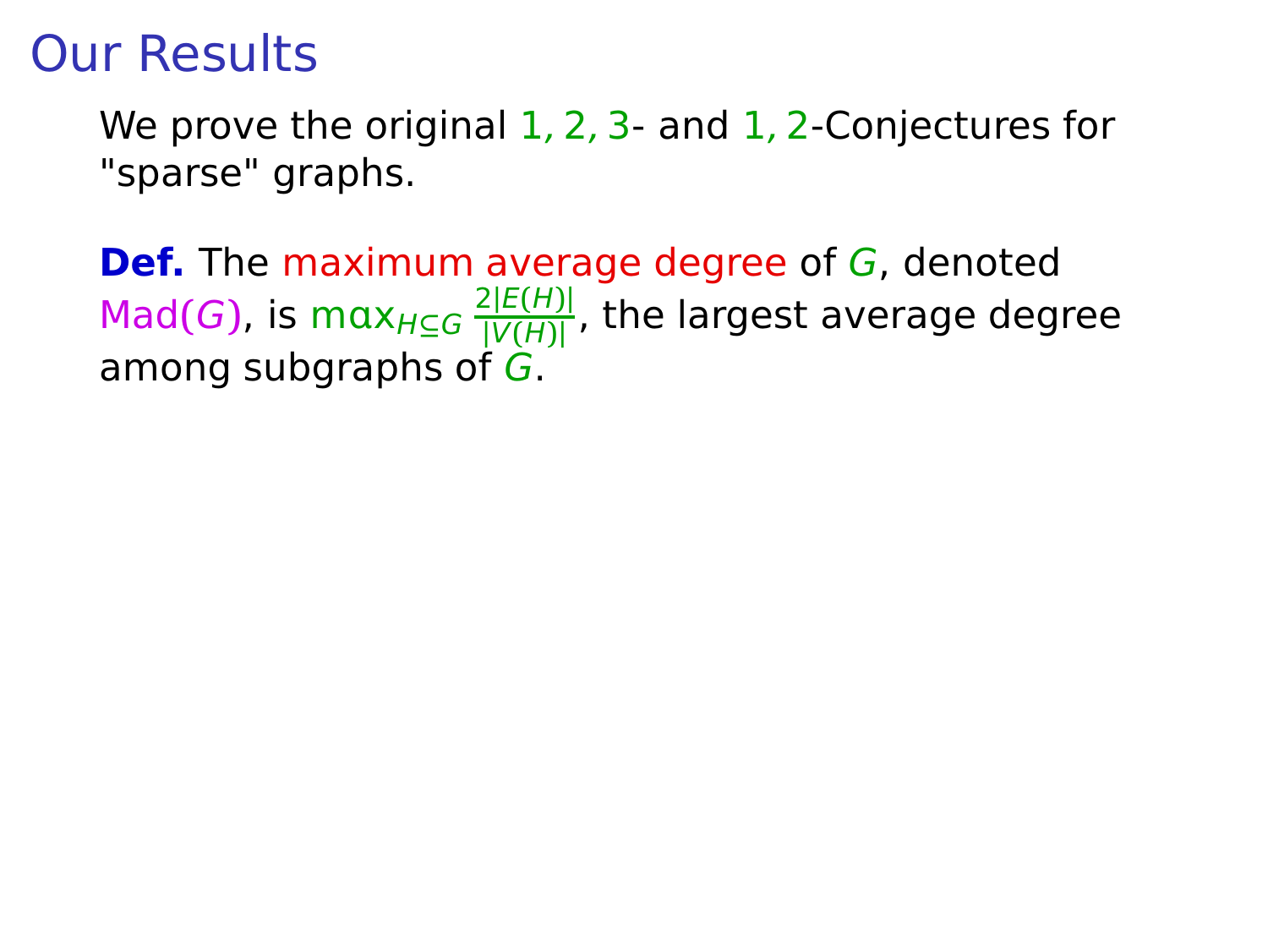We prove the original  $1, 2, 3$ - and  $1, 2$ -Conjectures for "sparse" graphs.

**Def.** The maximum average degree of G, denoted  $\mathsf{Mad}(G)$ , is max $_{H \subseteq G} \frac{2|E(H)|}{|V(H)|}$ **|**V**(**H**)|** , the largest average degree among subgraphs of G.

**Ex.** Mad(*G*) < 2 ⇔ *G* is a forest.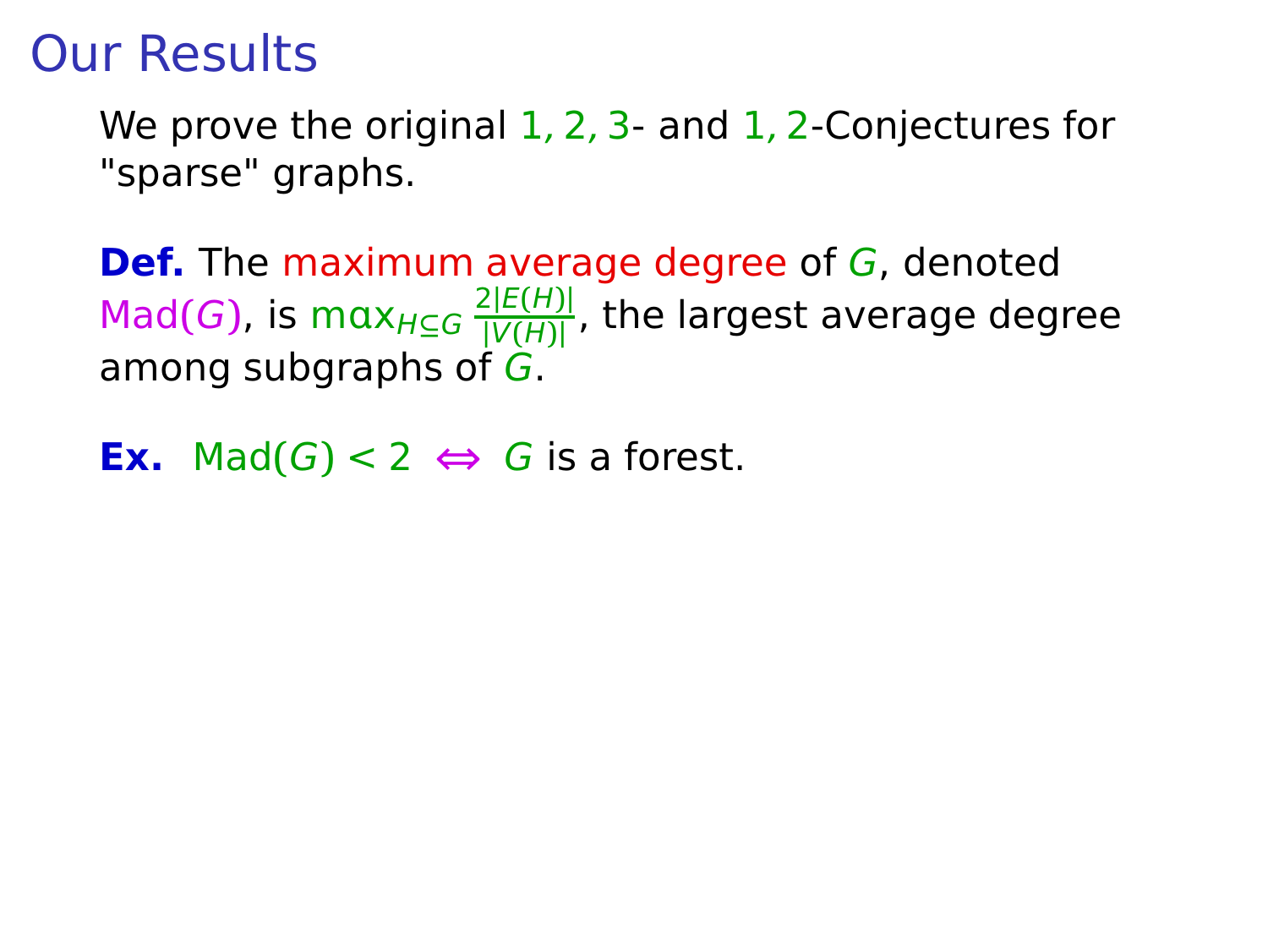We prove the original  $1, 2, 3$ - and  $1, 2$ -Conjectures for "sparse" graphs.

**Def.** The maximum average degree of G, denoted  $\mathsf{Mad}(G)$ , is max $_{H \subseteq G} \frac{2|E(H)|}{|V(H)|}$ **|**V**(**H**)|** , the largest average degree among subgraphs of G.

**Ex.** Mad(*G*) < 2 ⇔ *G* is a forest.

**Aim:** Weaker conclusions, but for larger families.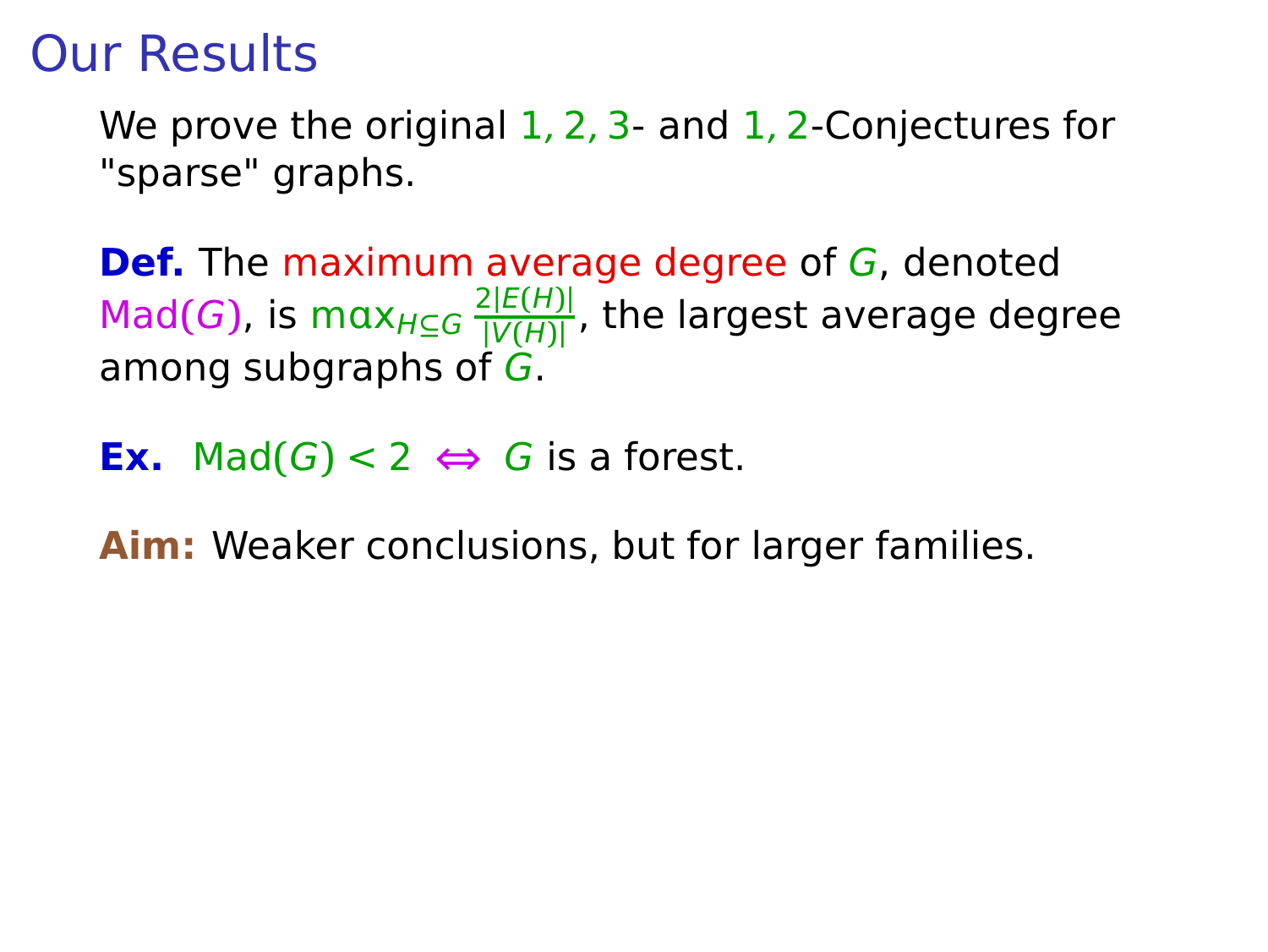We prove the original  $1, 2, 3$ - and  $1, 2$ -Conjectures for "sparse" graphs.

**Def.** The maximum average degree of G, denoted  $\mathsf{Mad}(G)$ , is max $_{H \subseteq G} \frac{2|E(H)|}{|V(H)|}$ **|**V**(**H**)|** , the largest average degree among subgraphs of G.

**Ex.** Mad $(G)$  < 2 ⇔ G is a forest.

**Aim:** Weaker conclusions, but for larger families.

**Thm.** (Cranston–Jahanbekam–West) The 1, 2, 3- and 1, 2-Conjectures hold when Mad**(**G**)** < 8/3.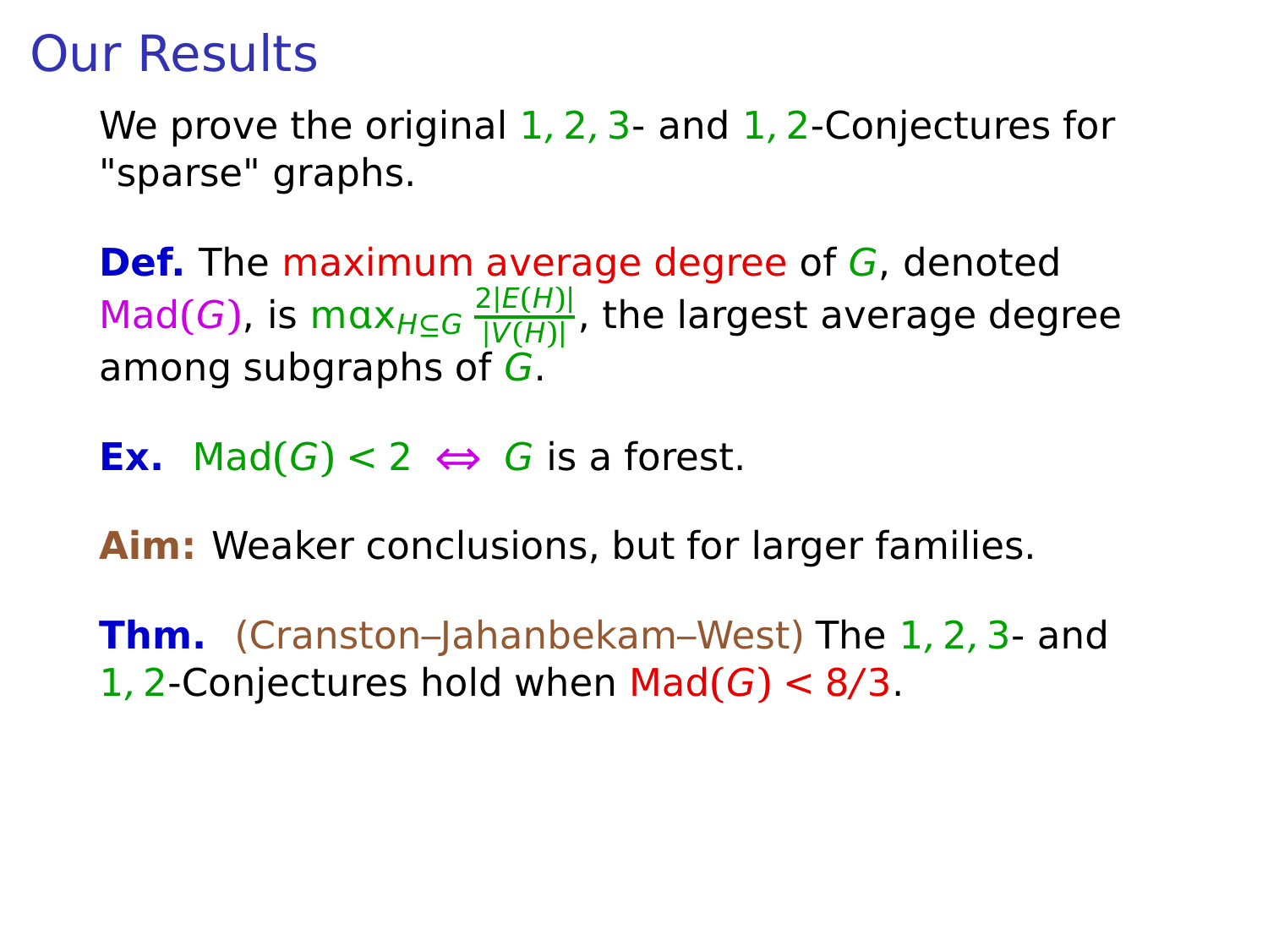We prove the original  $1, 2, 3$ - and  $1, 2$ -Conjectures for "sparse" graphs.

**Def.** The maximum average degree of G, denoted  $\mathsf{Mad}(G)$ , is max $_{H \subseteq G} \frac{2|E(H)|}{|V(H)|}$ **|**V**(**H**)|** , the largest average degree among subgraphs of G.

**Ex.** Mad $(G)$  < 2 ⇔ G is a forest.

**Aim:** Weaker conclusions, but for larger families.

**Thm.** (Cranston–Jahanbekam–West) The 1, 2, 3- and 1, 2-Conjectures hold when  $Mad(G) < 8/3$ .

**Cor.** True for planar graphs with girth at least 8.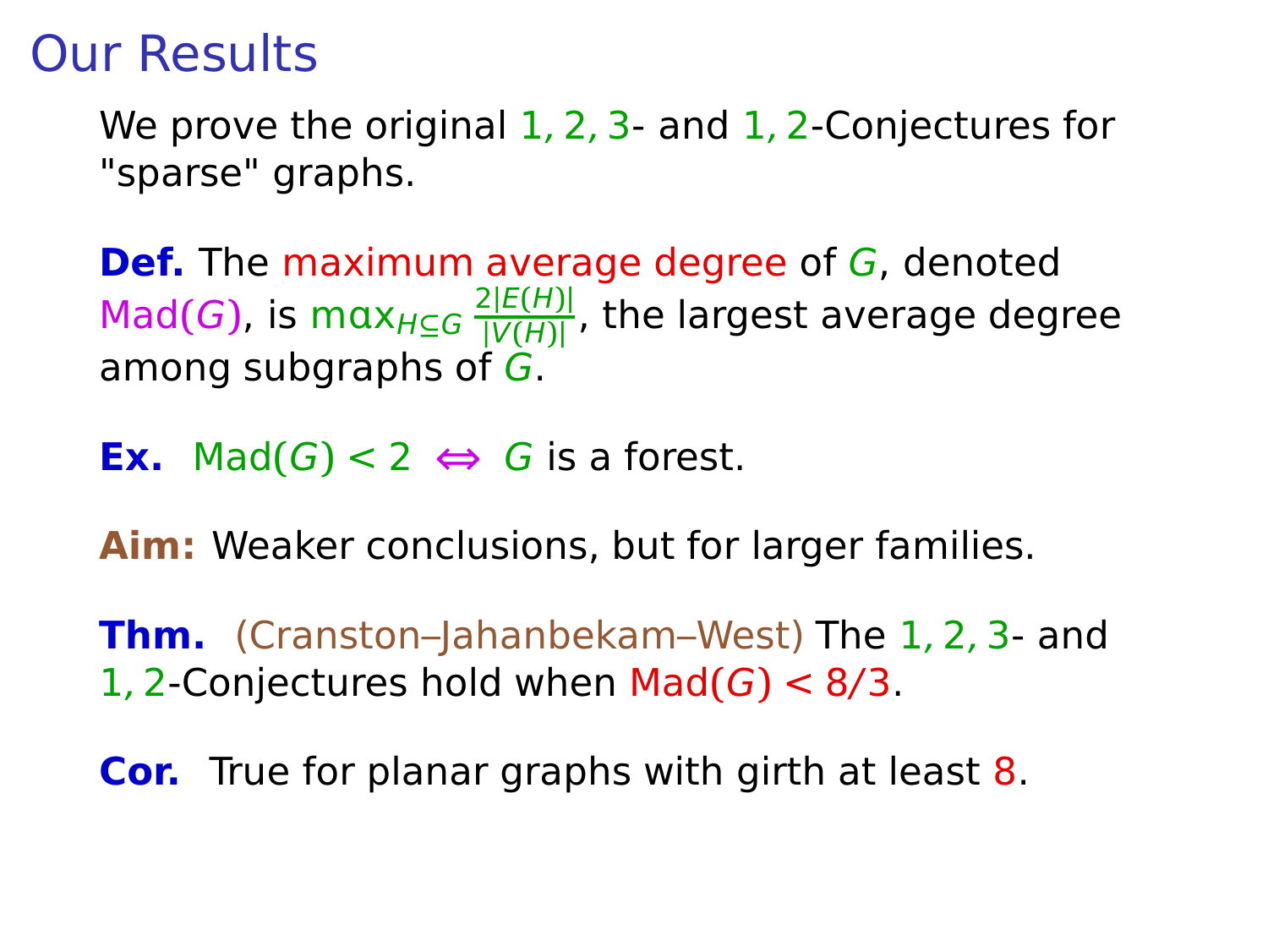We prove the original  $1, 2, 3$ - and  $1, 2$ -Conjectures for "sparse" graphs.

**Def.** The maximum average degree of G, denoted  $\mathsf{Mad}(G)$ , is max $_{H \subseteq G} \frac{2|E(H)|}{|V(H)|}$ **|**V**(**H**)|** , the largest average degree among subgraphs of G.

**Ex.** Mad $(G)$  < 2 ⇔ G is a forest.

**Aim:** Weaker conclusions, but for larger families.

**Thm.** (Cranston–Jahanbekam–West) The 1, 2, 3- and 1, 2-Conjectures hold when Mad**(**G**)** < 8/3.

**Cor.** True for planar graphs with girth at least 8.

This talk: Explanation for Mad**(**G**)** < 5/2.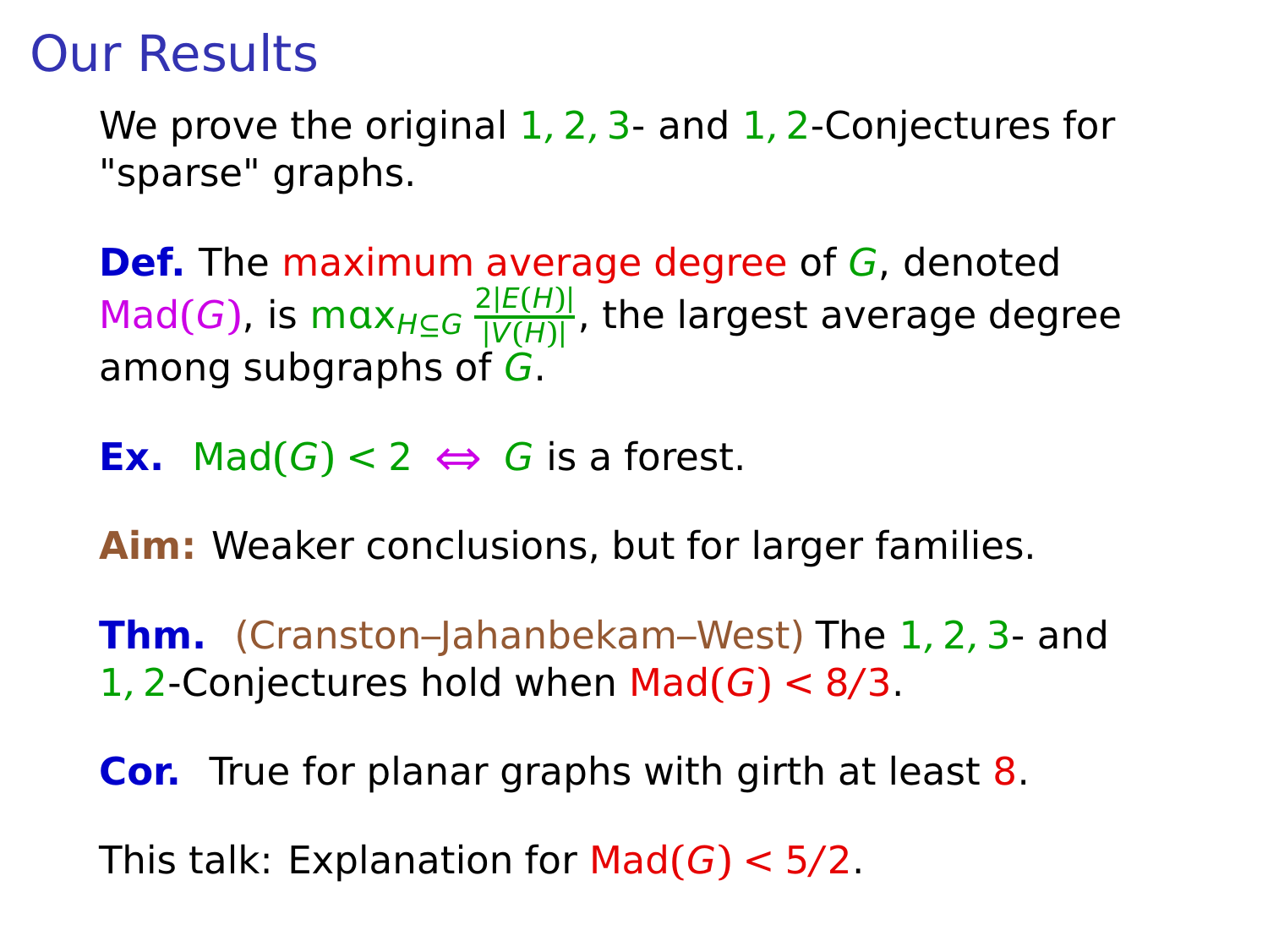# Discharging Method

A graph w/o good weighting is 1,2,3-bad or 1,2-bad.

Configurations that cannot occur in minimal bad graphs are 1,2,3- or 1,2-reducible.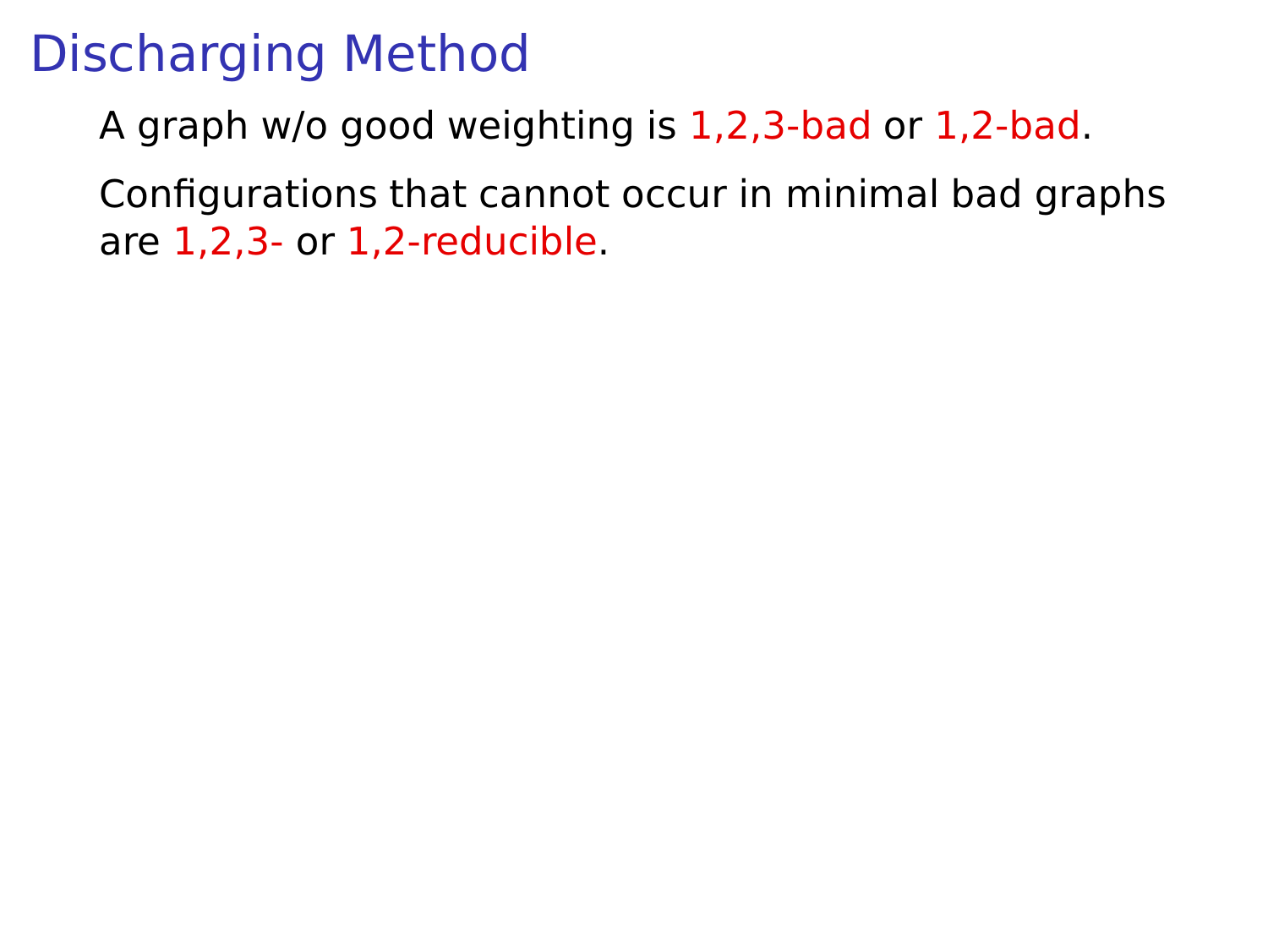# Discharging Method

A graph w/o good weighting is 1,2,3-bad or 1,2-bad.

Configurations that cannot occur in minimal bad graphs are 1,2,3- or 1,2-reducible.

**Method:** (1) Prove some configurations are reducible. (2) Prove that every graph with average degree **≤** 5/2 contains some such configuration.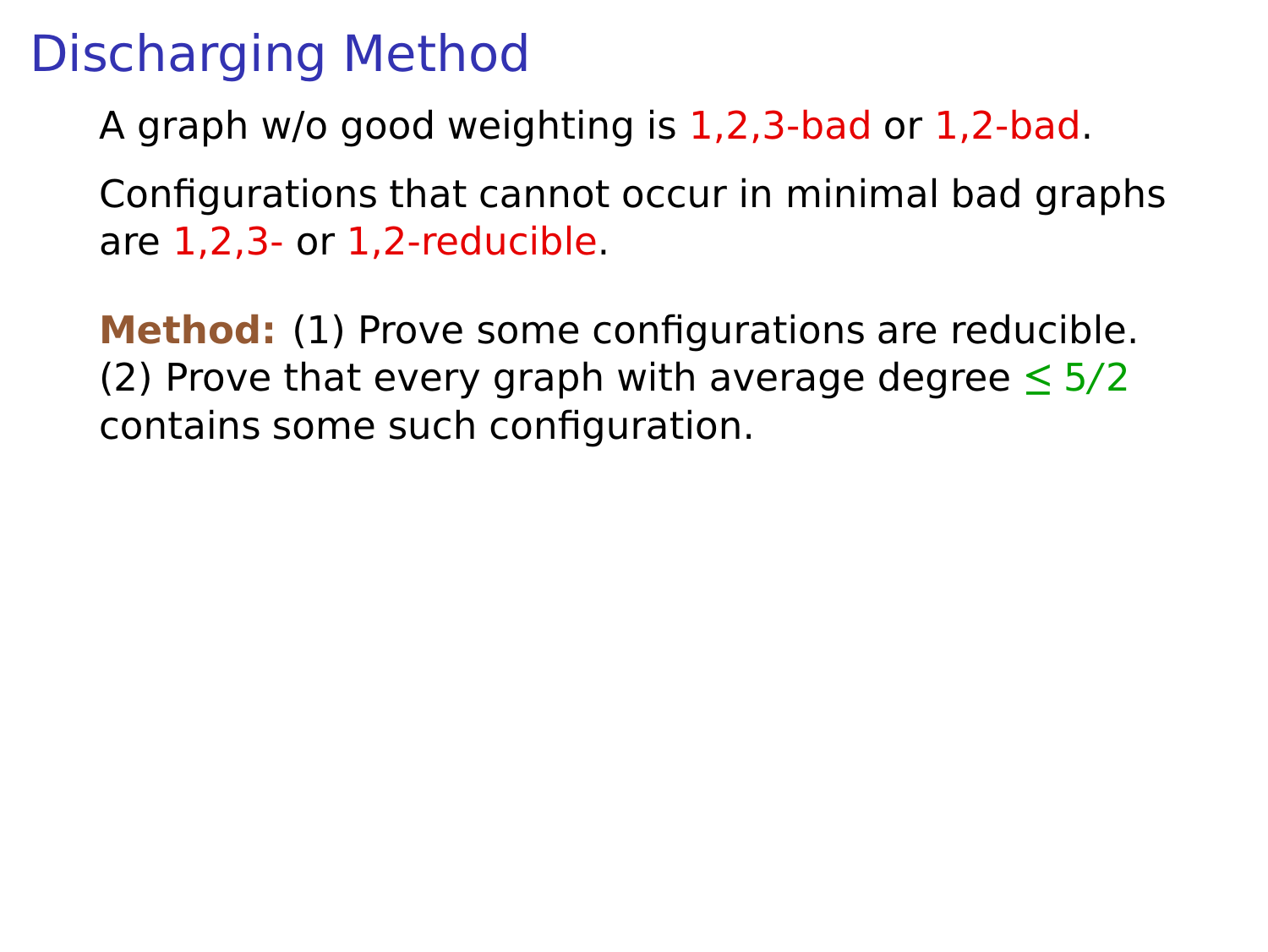# Discharging Method

A graph w/o good weighting is 1,2,3-bad or 1,2-bad.

Configurations that cannot occur in minimal bad graphs are 1,2,3- or 1,2-reducible.

**Method:** (1) Prove some configurations are reducible. (2) Prove that every graph with average degree **≤** 5/2 contains some such configuration.

Since  $\text{Mad}(G') \leq \text{Mad}(G)$  when  $G' \subseteq G$  (by definition), there is thus no minimal counterexample.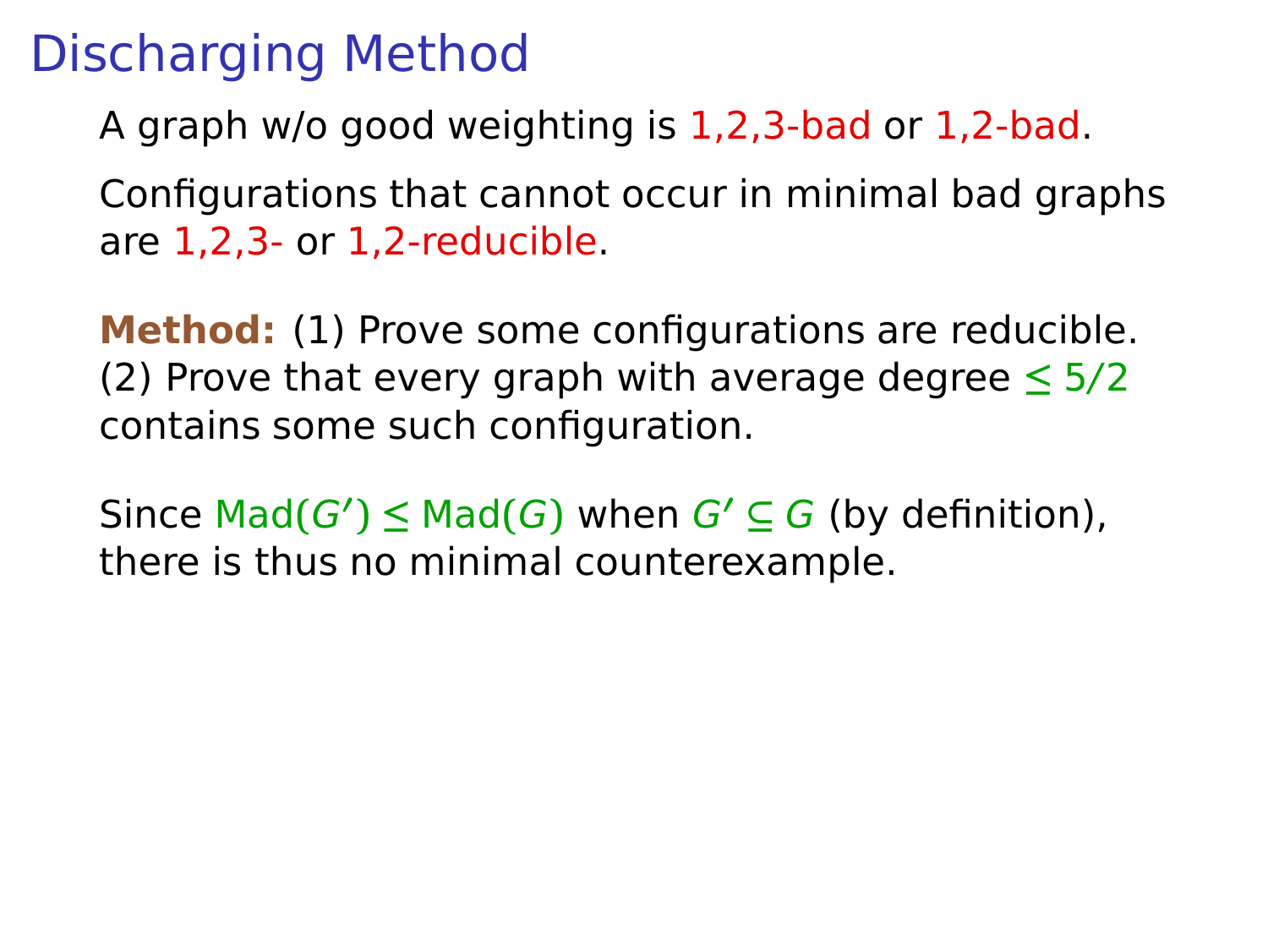A graph w/o good weighting is 1,2,3-bad or 1,2-bad.

Configurations that cannot occur in minimal bad graphs are 1,2,3- or 1,2-reducible.

**Method:** (1) Prove some configurations are reducible. (2) Prove that every graph with average degree **≤** 5/2 contains some such configuration.

Since  $\text{Mad}(G') \leq \text{Mad}(G)$  when  $G' \subseteq G$  (by definition), there is thus no minimal counterexample.

Step (2) uses discharging.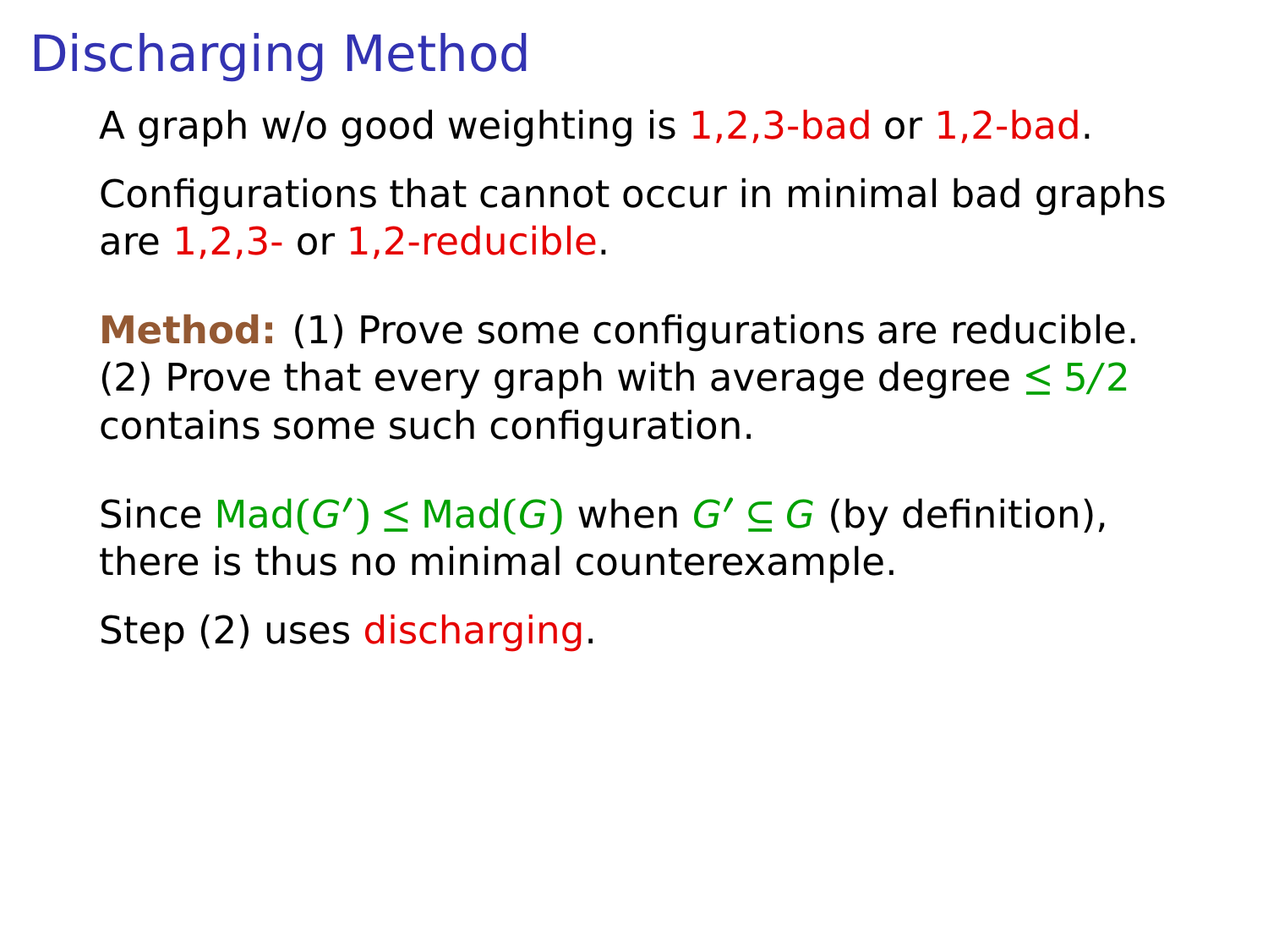A graph w/o good weighting is 1,2,3-bad or 1,2-bad.

Configurations that cannot occur in minimal bad graphs are 1,2,3- or 1,2-reducible.

**Method:** (1) Prove some configurations are reducible. (2) Prove that every graph with average degree **≤** 5/2 contains some such configuration.

Since  $\text{Mad}(G') \leq \text{Mad}(G)$  when  $G' \subseteq G$  (by definition), there is thus no minimal counterexample.

Step (2) uses discharging.

Assign each vertex  $v$  initial "charge"  $d_G(v)$ .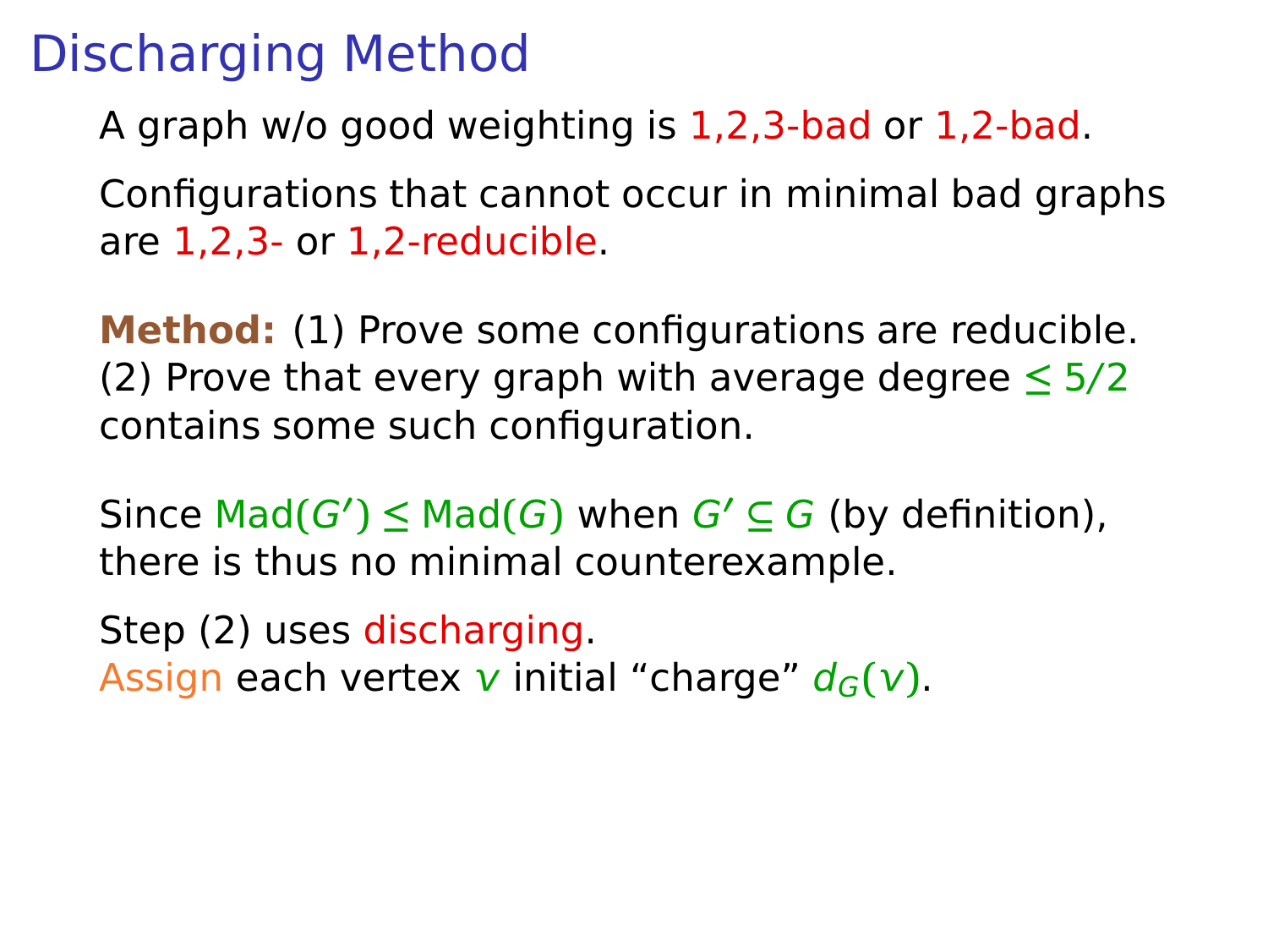A graph w/o good weighting is 1,2,3-bad or 1,2-bad.

Configurations that cannot occur in minimal bad graphs are 1,2,3- or 1,2-reducible.

**Method:** (1) Prove some configurations are reducible. (2) Prove that every graph with average degree **≤** 5/2 contains some such configuration.

Since  $\text{Mad}(G') \leq \text{Mad}(G)$  when  $G' \subseteq G$  (by definition), there is thus no minimal counterexample.

Step (2) uses discharging.

Assign each vertex  $v$  initial "charge"  $d_G(v)$ . Shift charge among vertices so that (no specified configuration) **⇒** (final charge **≥** 5/2 at each vertex).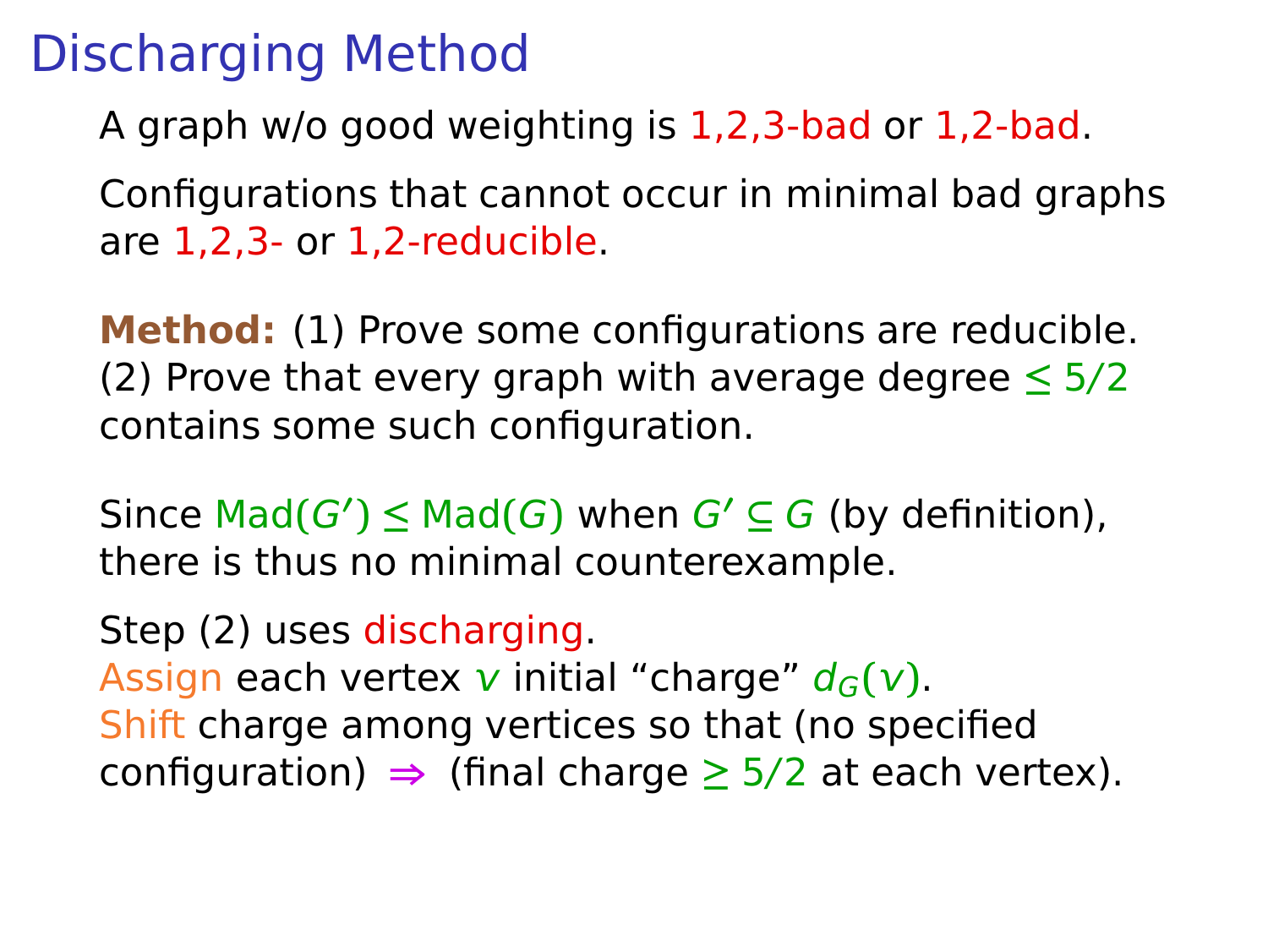A graph w/o good weighting is 1,2,3-bad or 1,2-bad.

Configurations that cannot occur in minimal bad graphs are 1,2,3- or 1,2-reducible.

**Method:** (1) Prove some configurations are reducible. (2) Prove that every graph with average degree **≤** 5/2 contains some such configuration.

Since  $\text{Mad}(G') \leq \text{Mad}(G)$  when  $G' \subseteq G$  (by definition), there is thus no minimal counterexample.

Step (2) uses discharging.

Assign each vertex  $v$  initial "charge"  $d_G(v)$ . Shift charge among vertices so that (no specified configuration) **⇒** (final charge **≥** 5/2 at each vertex).

The reducibility proofs do not extend to the list version.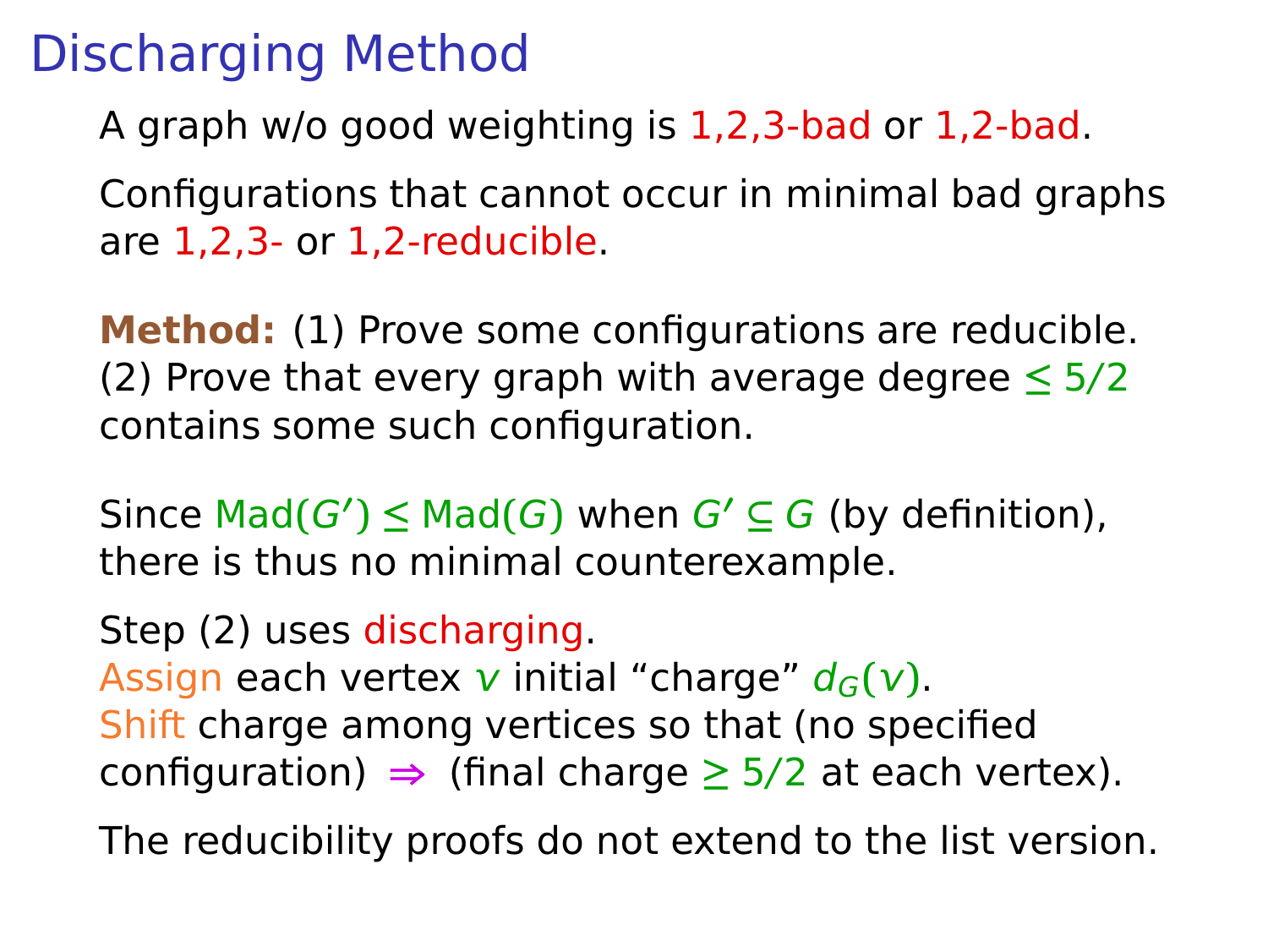A graph w/o good weighting is 1,2,3-bad or 1,2-bad.

Configurations that cannot occur in minimal bad graphs are 1,2,3- or 1,2-reducible.

**Method:** (1) Prove some configurations are reducible. (2) Prove that every graph with average degree **≤** 5/2 contains some such configuration.

Since  $\text{Mad}(G') \leq \text{Mad}(G)$  when  $G' \subseteq G$  (by definition), there is thus no minimal counterexample.

Step (2) uses discharging.

Assign each vertex  $v$  initial "charge"  $d_G(v)$ . Shift charge among vertices so that (no specified configuration) **⇒** (final charge **≥** 5/2 at each vertex).

The reducibility proofs do not extend to the list version. Vertices of degree 1 are not immediately reducible.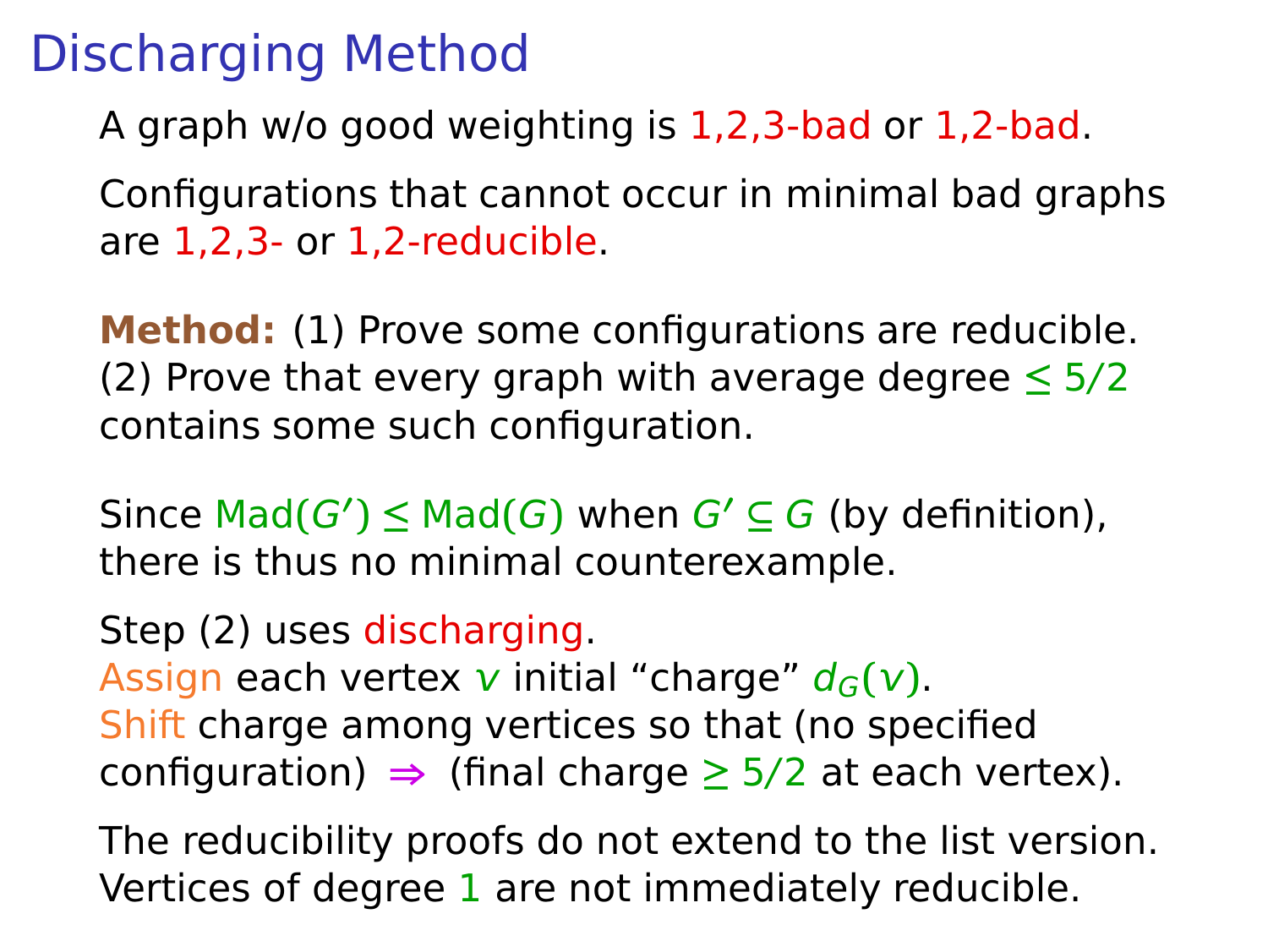**Def.** A vertex **v** is a k-vertex if  $d_G(v) = k$ , **a**  $k^-$ -vertex if  $d_G(v)$  ≤  $k$ , a  $k^+$ -vertex if  $d_G(v)$  ≥  $k$ .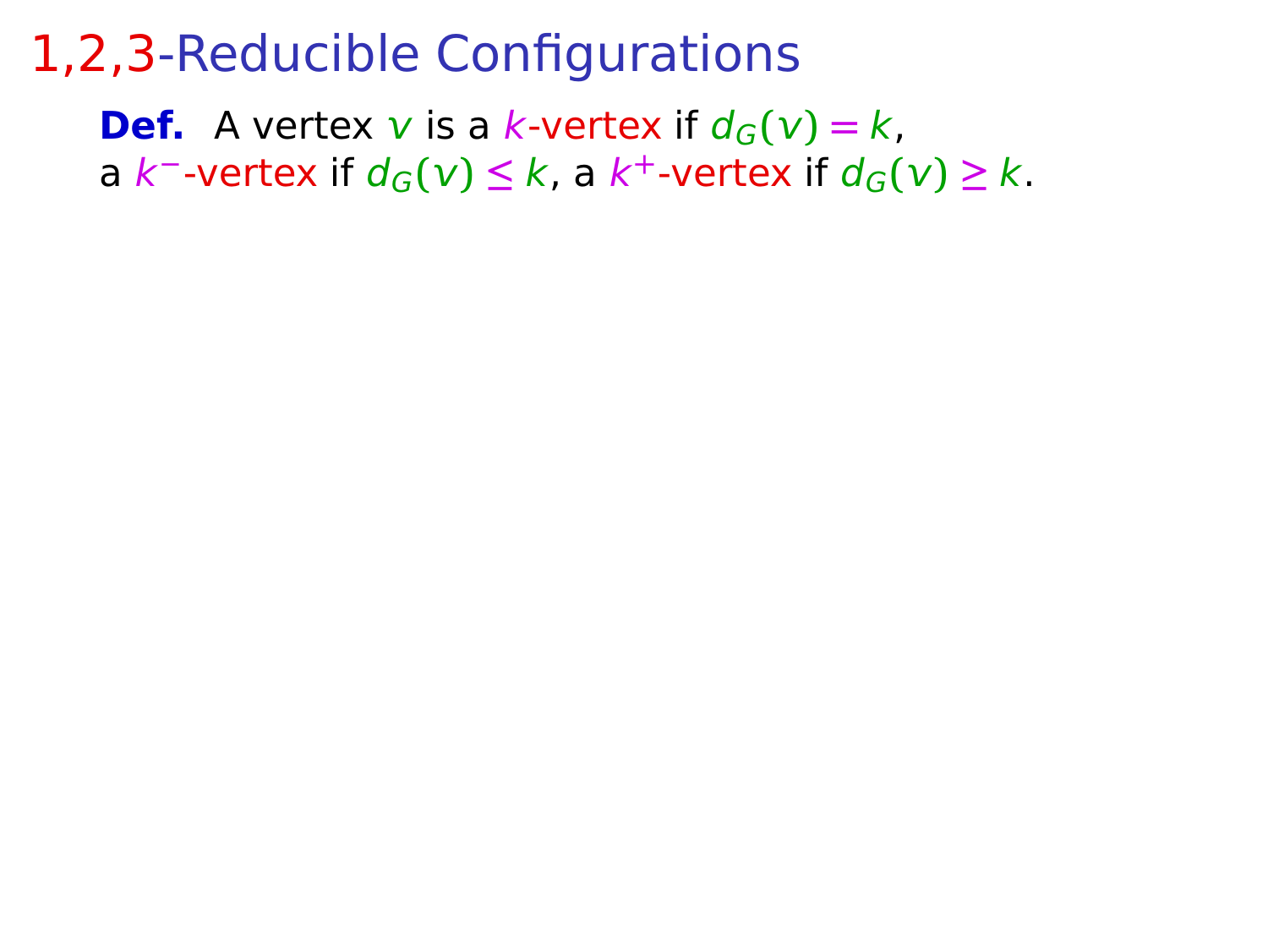**Def.** A vertex **v** is a k-vertex if  $d_G(v) = k$ , **a**  $k^-$ -vertex if  $d_G(v)$  ≤  $k$ , a  $k^+$ -vertex if  $d_G(v)$  ≥  $k$ .

A *j*-neighbor of  $v$  is a *j*-vertex in  $N_G(v)$ .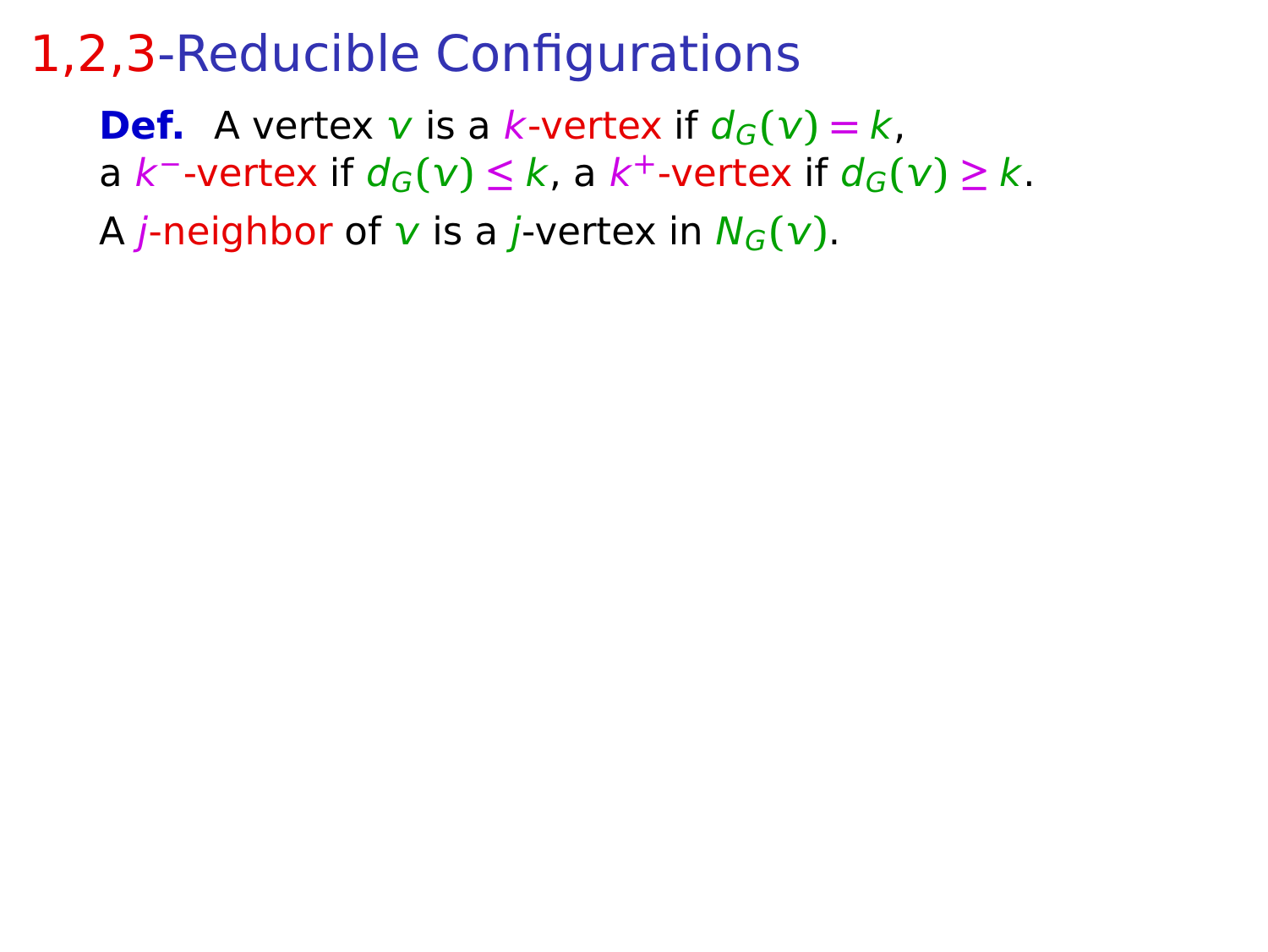**Def.** A vertex **v** is a k-vertex if  $d_G(v) = k$ , **a**  $k^-$ -vertex if  $d_G(v)$  ≤  $k$ , a  $k^+$ -vertex if  $d_G(v)$  ≥  $k$ .

A *j*-neighbor of  $v$  is a *j*-vertex in  $N_G(v)$ .

Edge  $uv$  is satisfied if  $a \neq b$  below:

$$
\bigcirc a
$$
<sub>u</sub>  $\frac{w(uv)}{v(b)}$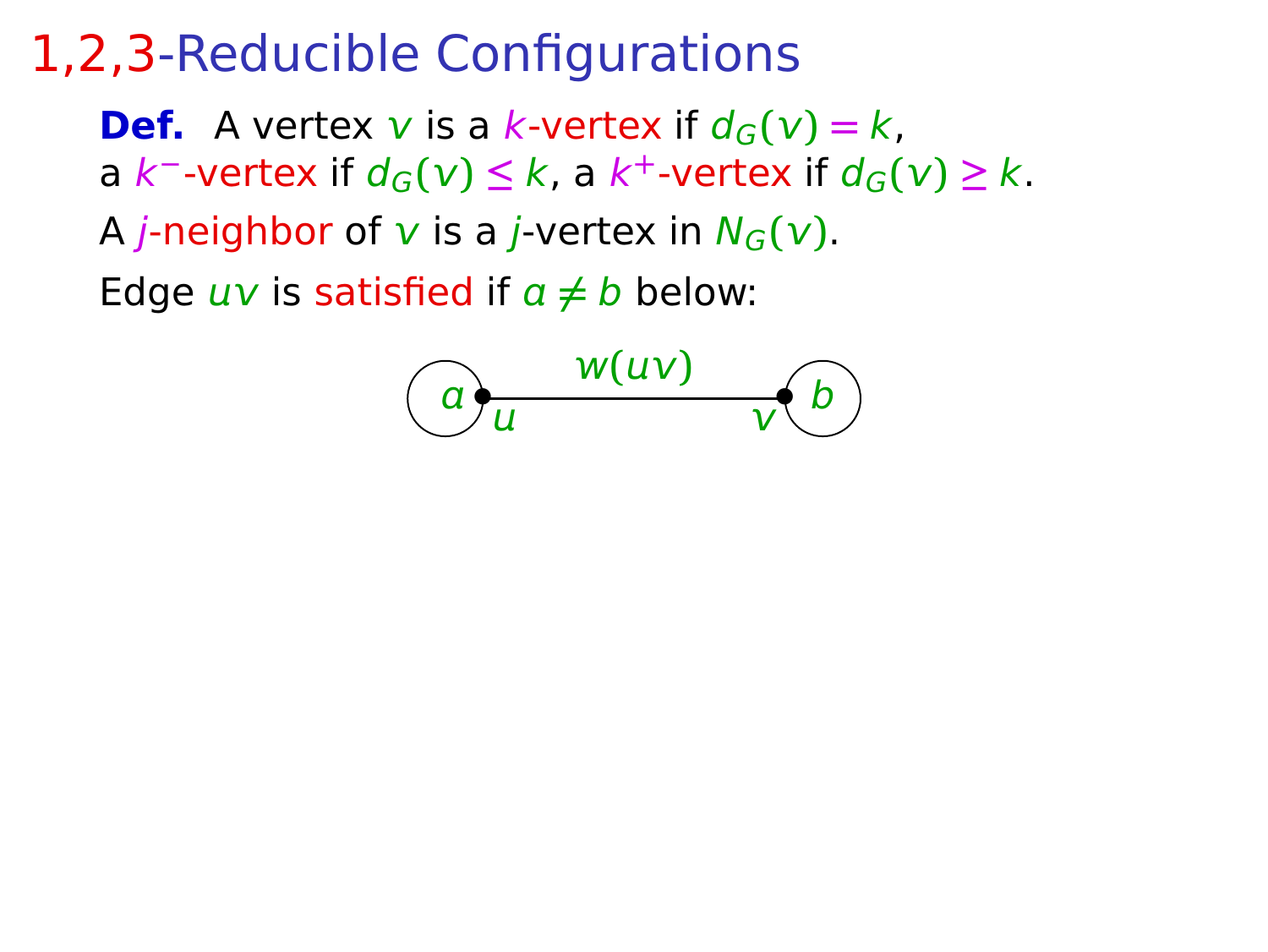**Def.** A vertex **v** is a k-vertex if  $d_G(v) = k$ , **a**  $k^-$ -vertex if  $d_G(v)$  ≤  $k$ , a  $k^+$ -vertex if  $d_G(v)$  ≥  $k$ .

A *j*-neighbor of  $v$  is a *j*-vertex in  $N_G(v)$ .

Edge  $uv$  is satisfied if  $a \neq b$  below:

$$
\bigodot_{u}\frac{w(uv)}{v(b)}
$$

**Lem.** A 3-vertex or 2-vertex with a 1-nbr is reducible.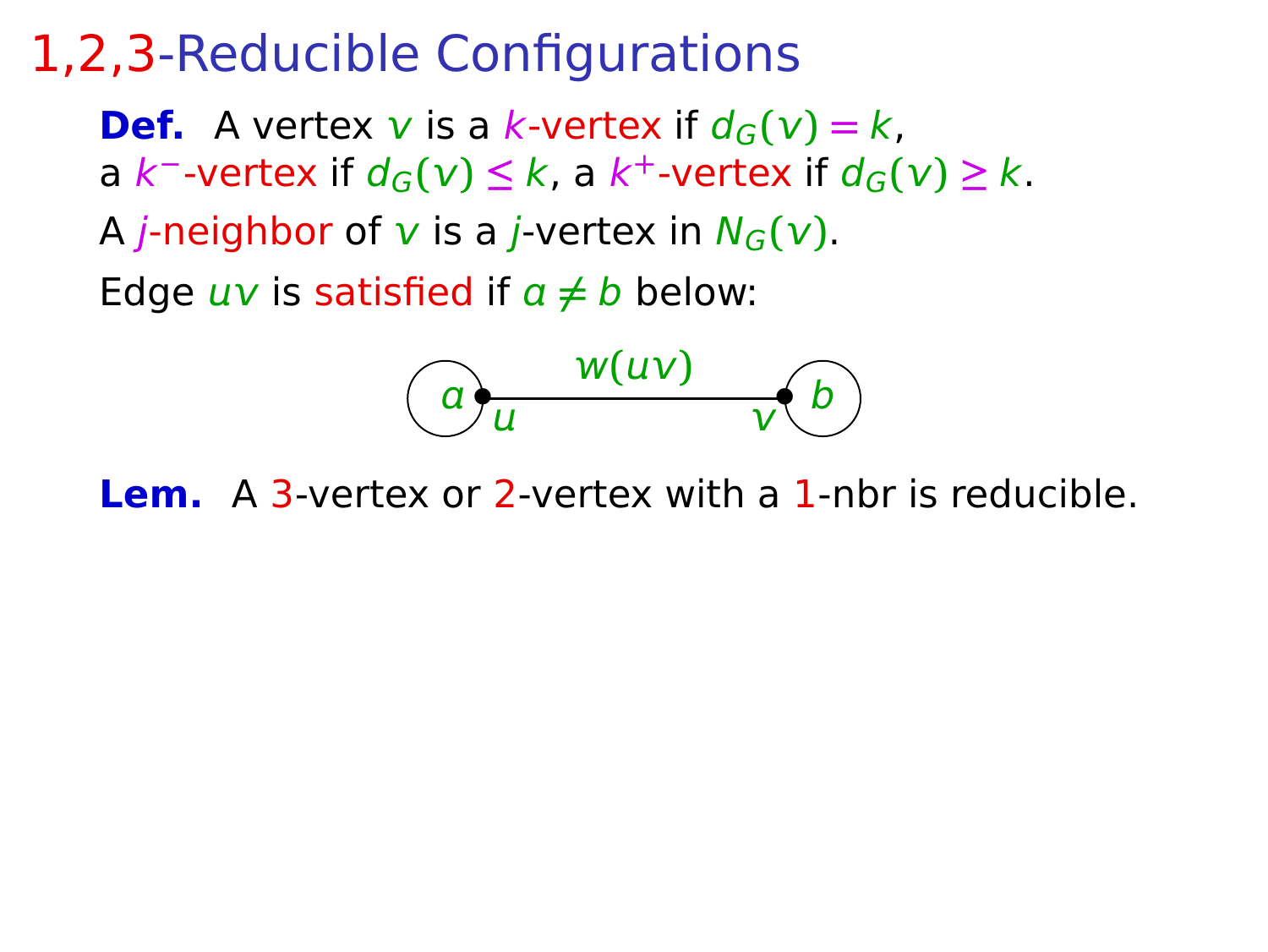**Def.** A vertex **v** is a k-vertex if  $d_G(v) = k$ , **a**  $k^-$ -vertex if  $d_G(v)$  ≤  $k$ , a  $k^+$ -vertex if  $d_G(v)$  ≥  $k$ . A *j*-neighbor of  $v$  is a *j*-vertex in  $N_G(v)$ .

Edge  $uv$  is satisfied if  $a \neq b$  below:



**Lem.** A 3-vertex or 2-vertex with a 1-nbr is reducible. **Pf.** Let  $u$  be a 1-neighbor of such  $v$ , and let  $G' = G - u$ .

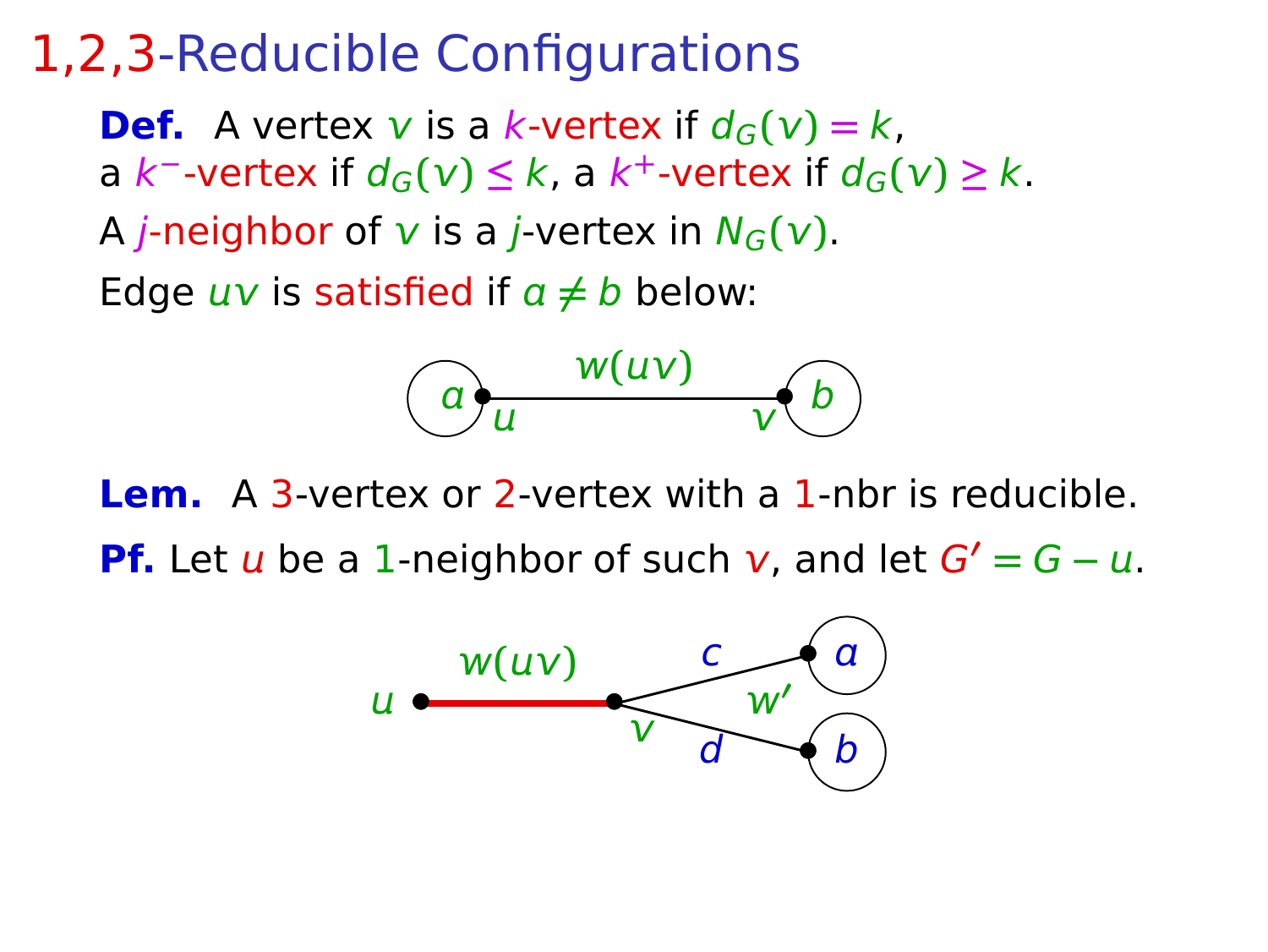**Def.** A vertex **v** is a k-vertex if  $d_G(v) = k$ , **a**  $k^-$ -vertex if  $d_G(v)$  ≤  $k$ , a  $k^+$ -vertex if  $d_G(v)$  ≥  $k$ . A *j*-neighbor of  $v$  is a *j*-vertex in  $N_G(v)$ .

Edge  $uv$  is satisfied if  $a \neq b$  below:



**Lem.** A 3-vertex or 2-vertex with a 1-nbr is reducible. **Pf.** Let  $u$  be a 1-neighbor of such  $v$ , and let  $G' = G - u$ .



Extend  $w'$ : pick  $w(uv)$  to satisfy other edge(s) at  $v$ .  $w(uv) \in [3] - {a-d, b-c}$ ; always  $uv$  is satisfied.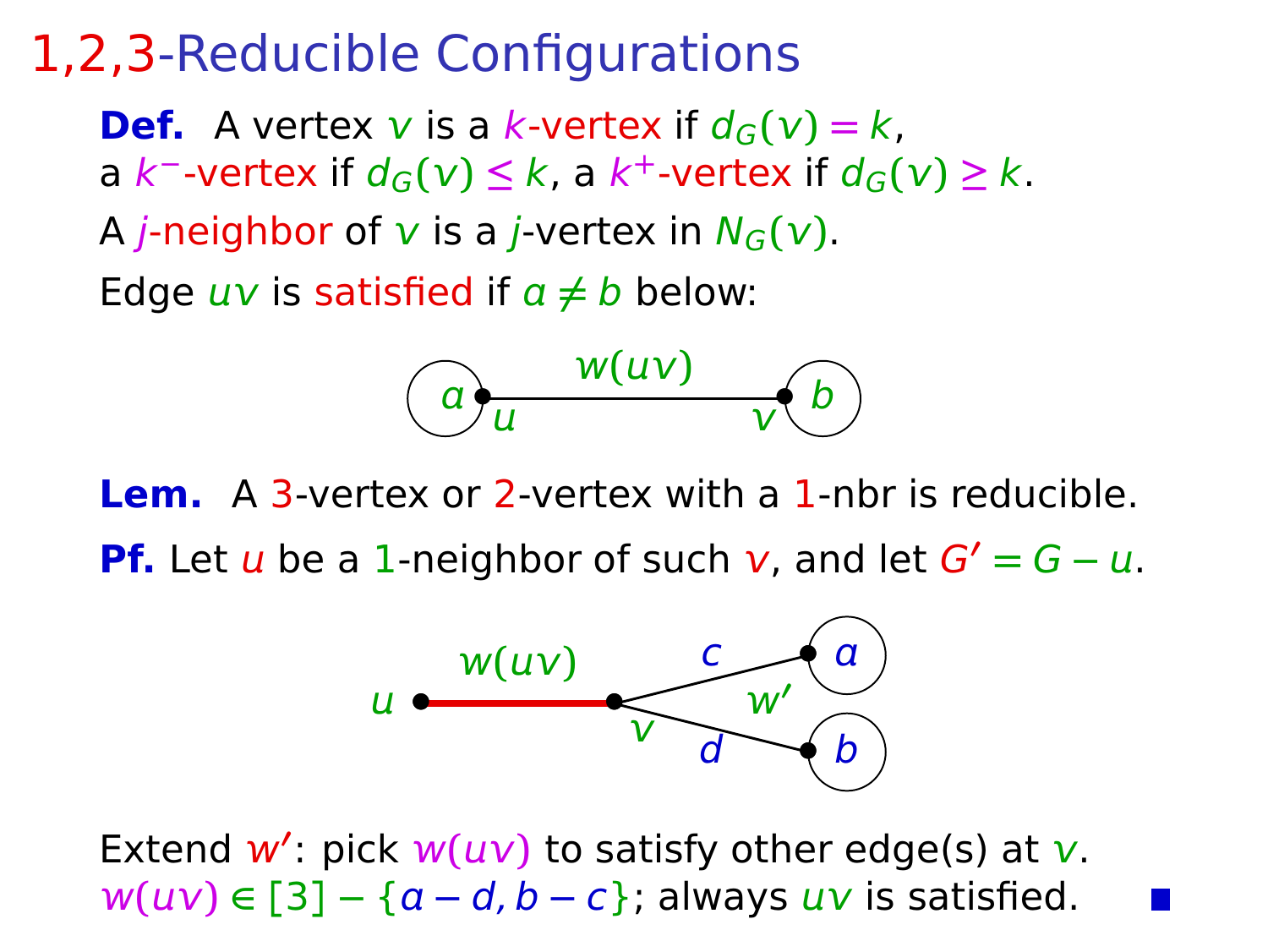**Lem.** A 2-vertex  $v$  with two 2-nbrs is  $1, 2, 3$ -reducible.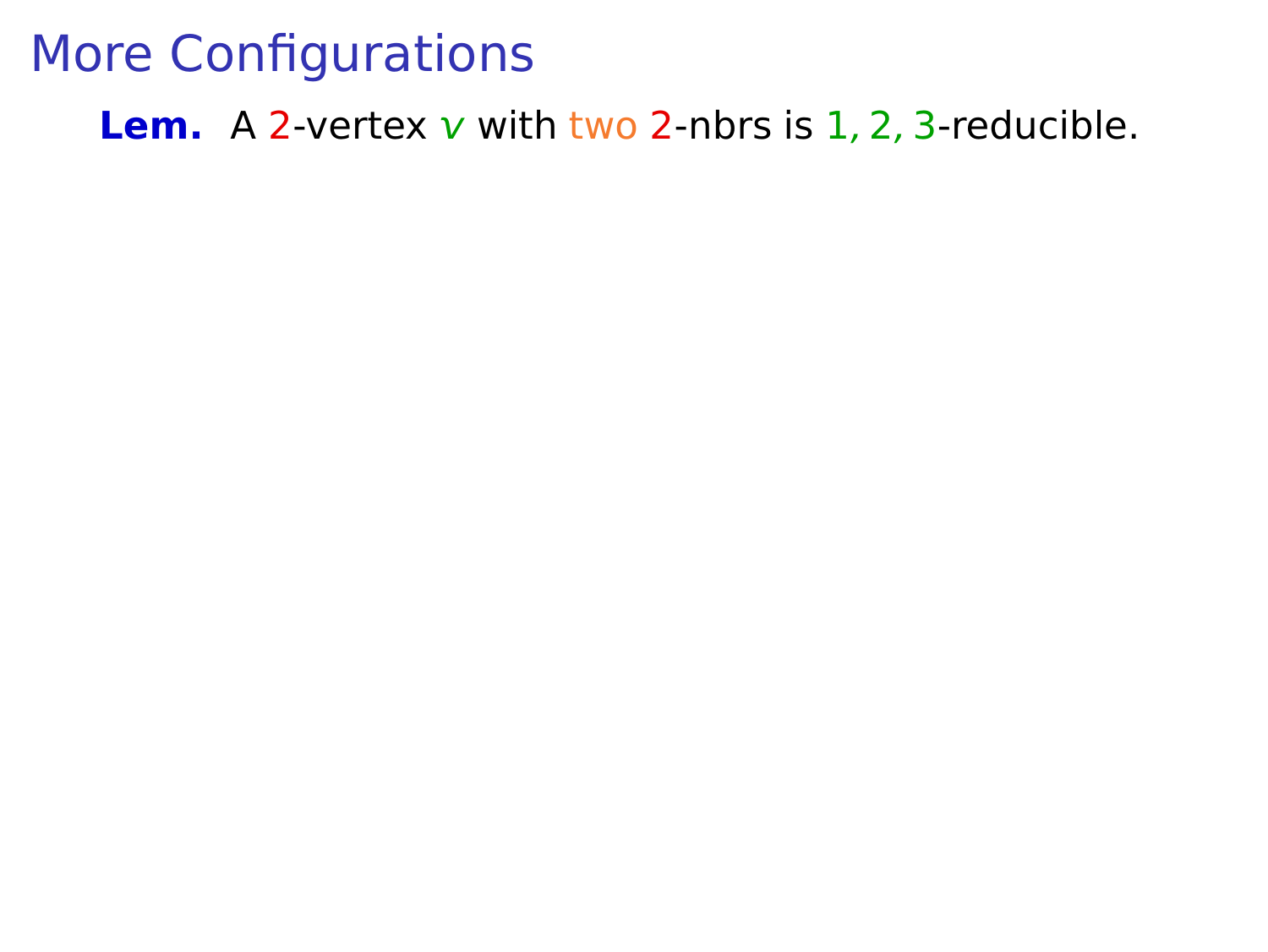**Lem.** A 2-vertex  $v$  with two 2-nbrs is  $1, 2, 3$ -reducible. **Pf.** Let  $G' = G - v$ . Extend  $w'$  by picking  $w(vz_i) \in [3] - {c_{3-i}, a_i}$  (to satisfy  $vz_{3-i}$  and  $z_iy_i$ ).

$$
(a_1)_{y_1} \t\t\t z_1 \t\t v \t\t\t z_2 \t\t\t y_2(a_2)
$$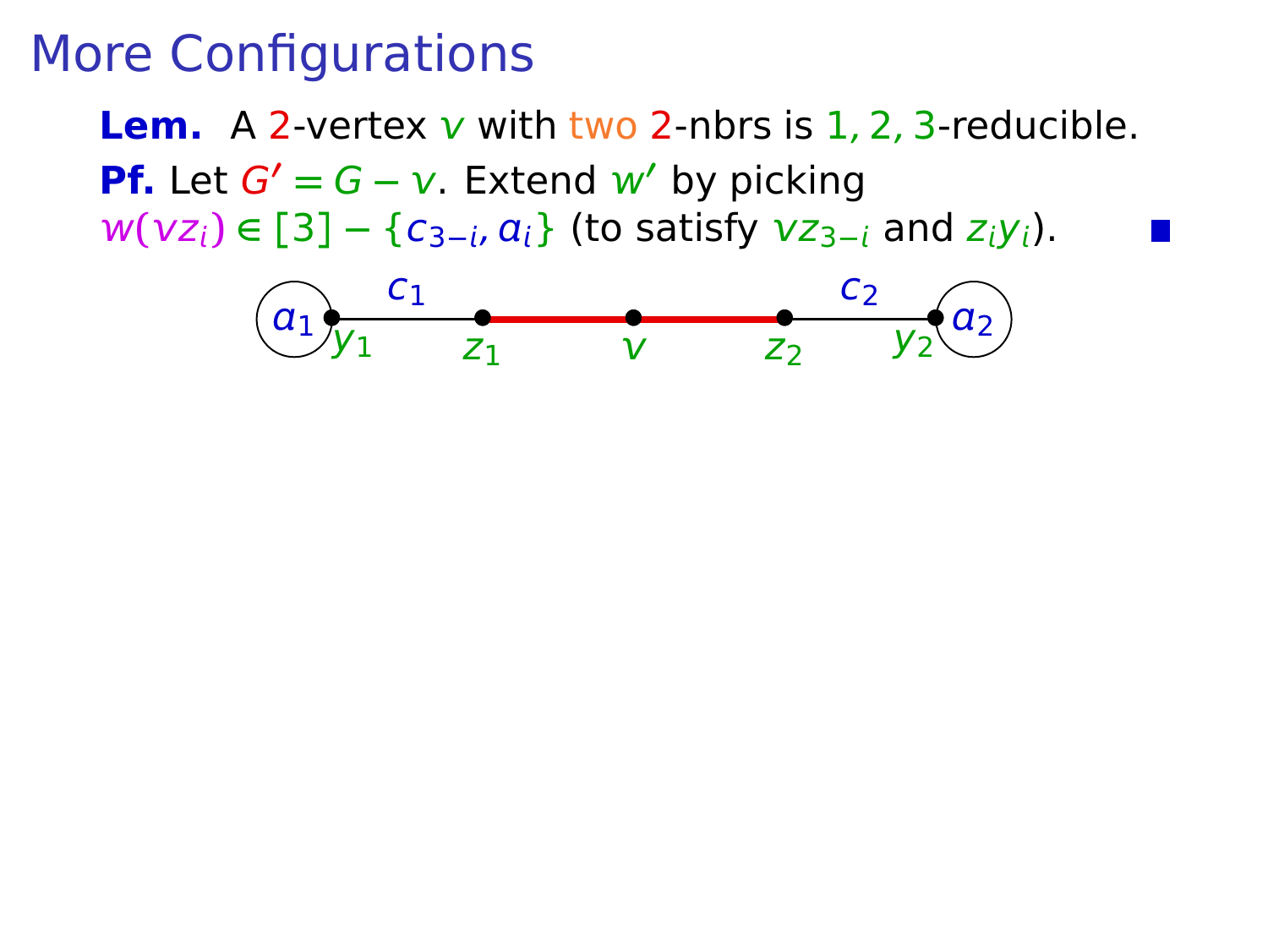**Lem.** A 2-vertex  $v$  with two 2-nbrs is 1, 2, 3-reducible. **Pf.** Let  $G' = G - v$ . Extend  $w'$  by picking  $w(vz_i) ∈ [3] − {c_{3-i}, a_i}$  (to satisfy  $vz_{3-i}$  and  $z_iy_i$ ).



**Lem.** A 3-vertex with two 2-nbrs is 1, 2, 3-reducible if one of its 2-neighbors has a 2-neighbor.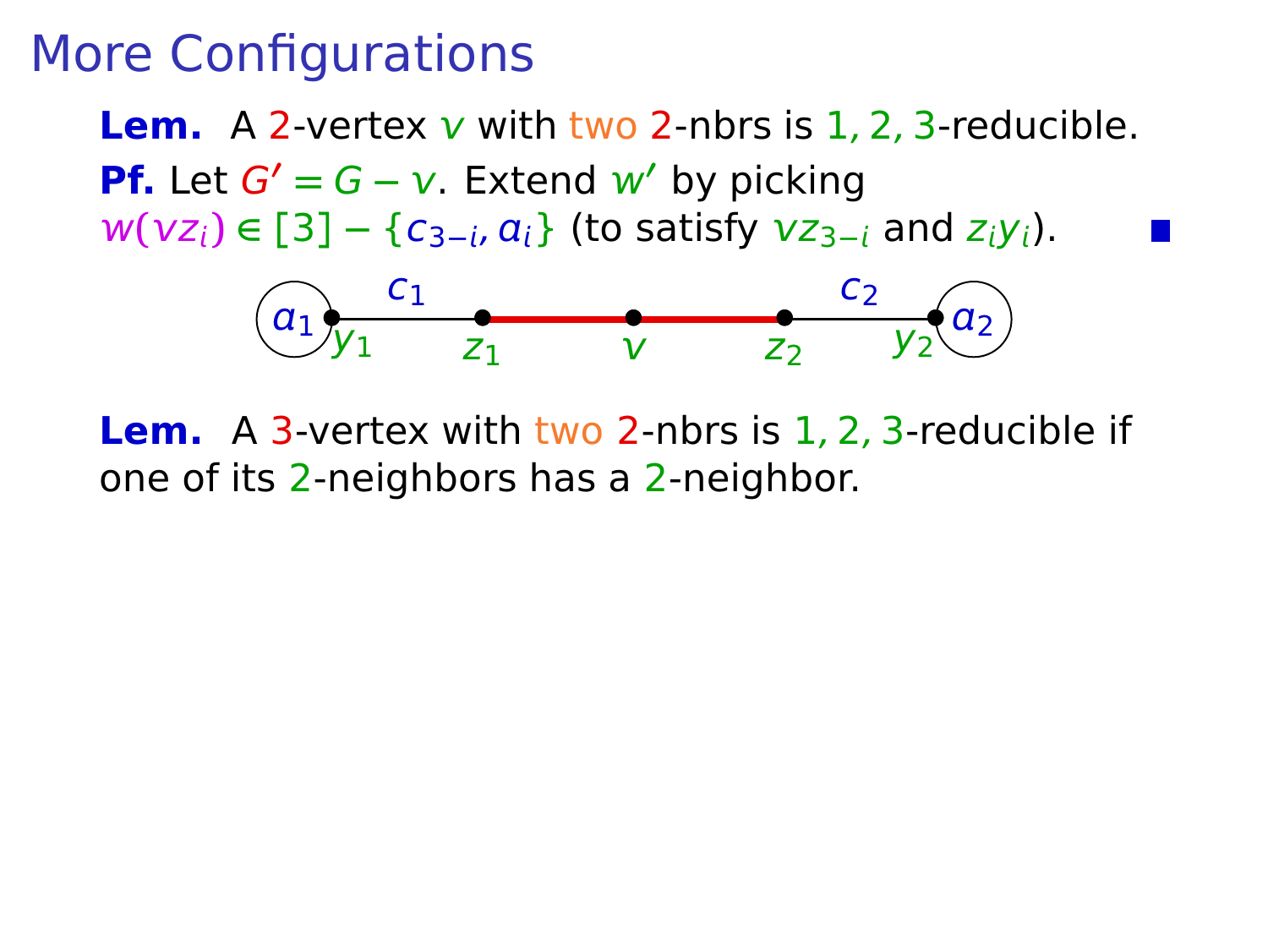**Lem.** A 2-vertex  $v$  with two 2-nbrs is 1, 2, 3-reducible. **Pf.** Let  $G' = G - v$ . Extend  $w'$  by picking  $W(vz_i) ∈ [3] − {c_{3-i}, a_i}$  (to satisfy  $vz_{3-i}$  and  $z_iy_i$ ).



**Lem.** A 3-vertex with two 2-nbrs is 1, 2, 3-reducible if one of its 2-neighbors has a 2-neighbor. **Pf.** Let  $G' = G - z - \nu u$ . Extend  $w'$  from  $G'$  to  $G$ .

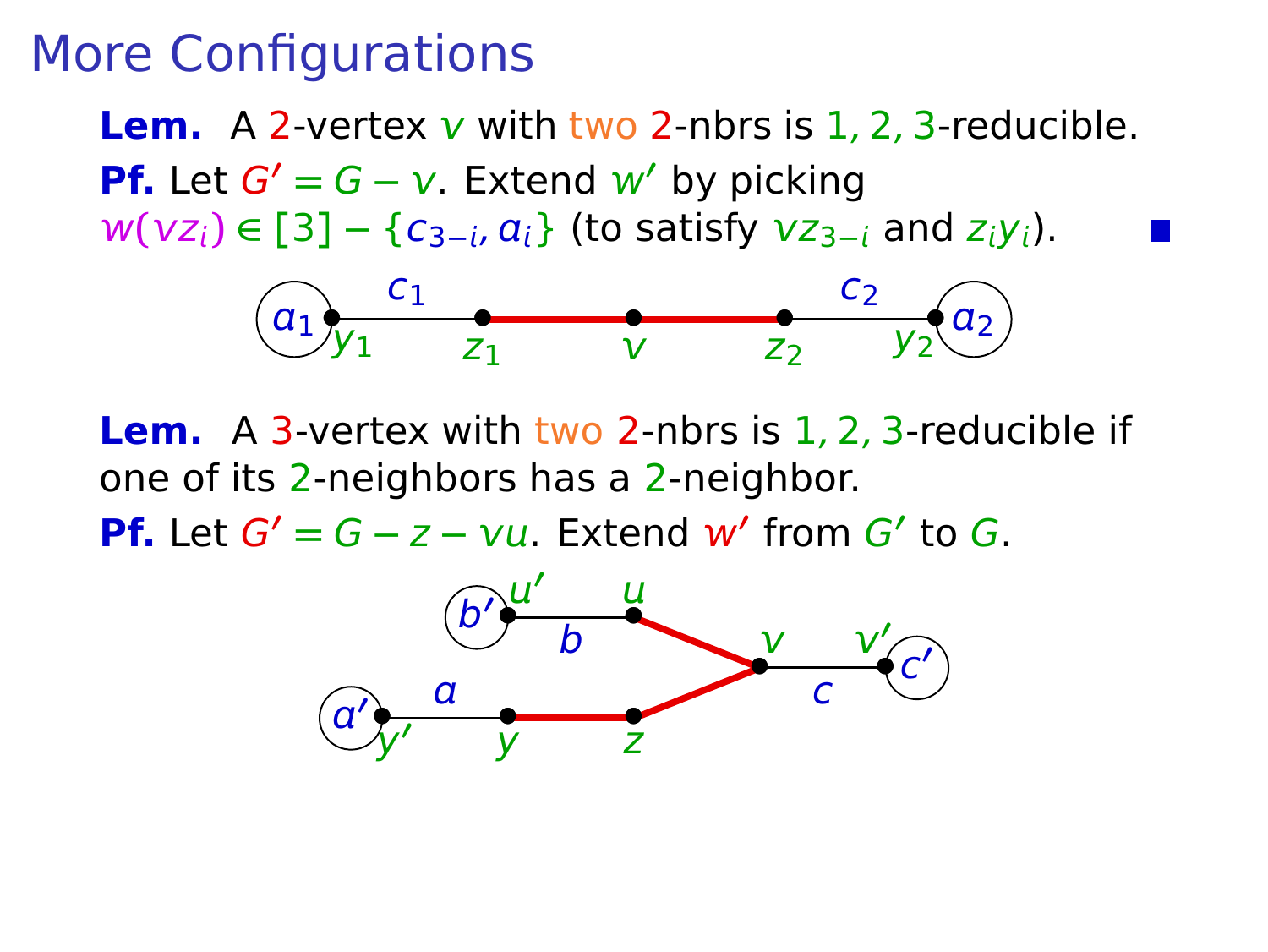**Lem.** A 2-vertex  $v$  with two 2-nbrs is 1, 2, 3-reducible. **Pf.** Let  $G' = G - v$ . Extend  $w'$  by picking  $W(vz_i) ∈ [3] − {c_{3-i}, a_i}$  (to satisfy  $vz_{3-i}$  and  $z_iy_i$ ).



**Lem.** A 3-vertex with two 2-nbrs is 1, 2, 3-reducible if one of its 2-neighbors has a 2-neighbor.

**Pf.** Let  $G' = G - z - \nu u$ . Extend  $w'$  from  $G'$  to  $G$ .



(1) pick  $w(vz) ∈ [3] – {a, b – c}$  (to satisfy zy and  $vu$ ).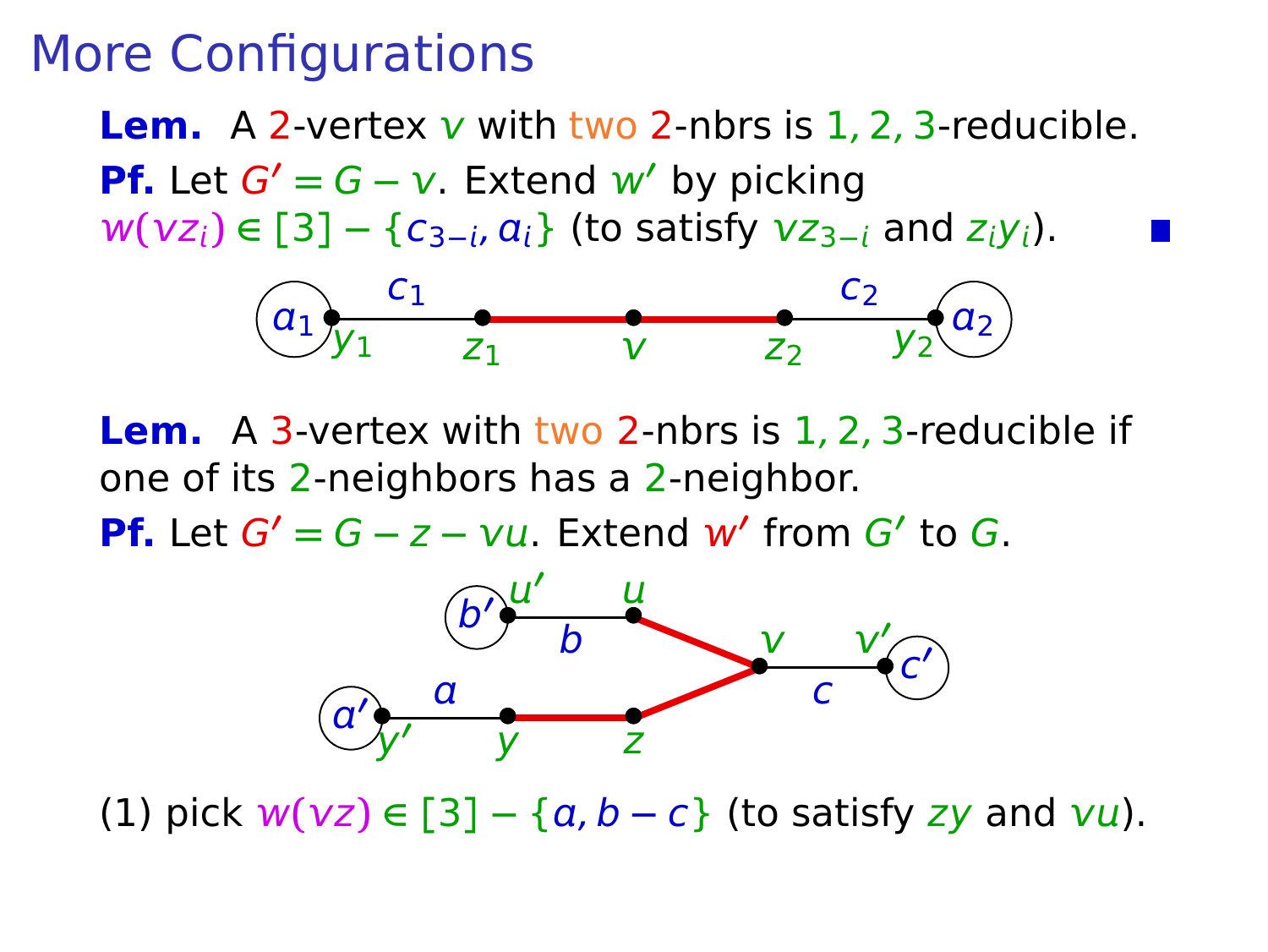**Lem.** A 2-vertex  $v$  with two 2-nbrs is 1, 2, 3-reducible. **Pf.** Let  $G' = G - v$ . Extend  $w'$  by picking  $W(vz_i) ∈ [3] − {c_{3-i}, a_i}$  (to satisfy  $vz_{3-i}$  and  $z_iy_i$ ).



**Lem.** A 3-vertex with two 2-nbrs is 1, 2, 3-reducible if one of its 2-neighbors has a 2-neighbor.

**Pf.** Let  $G' = G - z - \nu u$ . Extend  $w'$  from  $G'$  to  $G$ .



 $(1)$  pick  $w(vz) ∈ [3] – {a, b – c}$  (to satisfy zy and  $vu$ ). (2) pick  $w(vu) \in [3] - {b', c' - w(vz)}$  (satisfy  $uu', vv'$ ).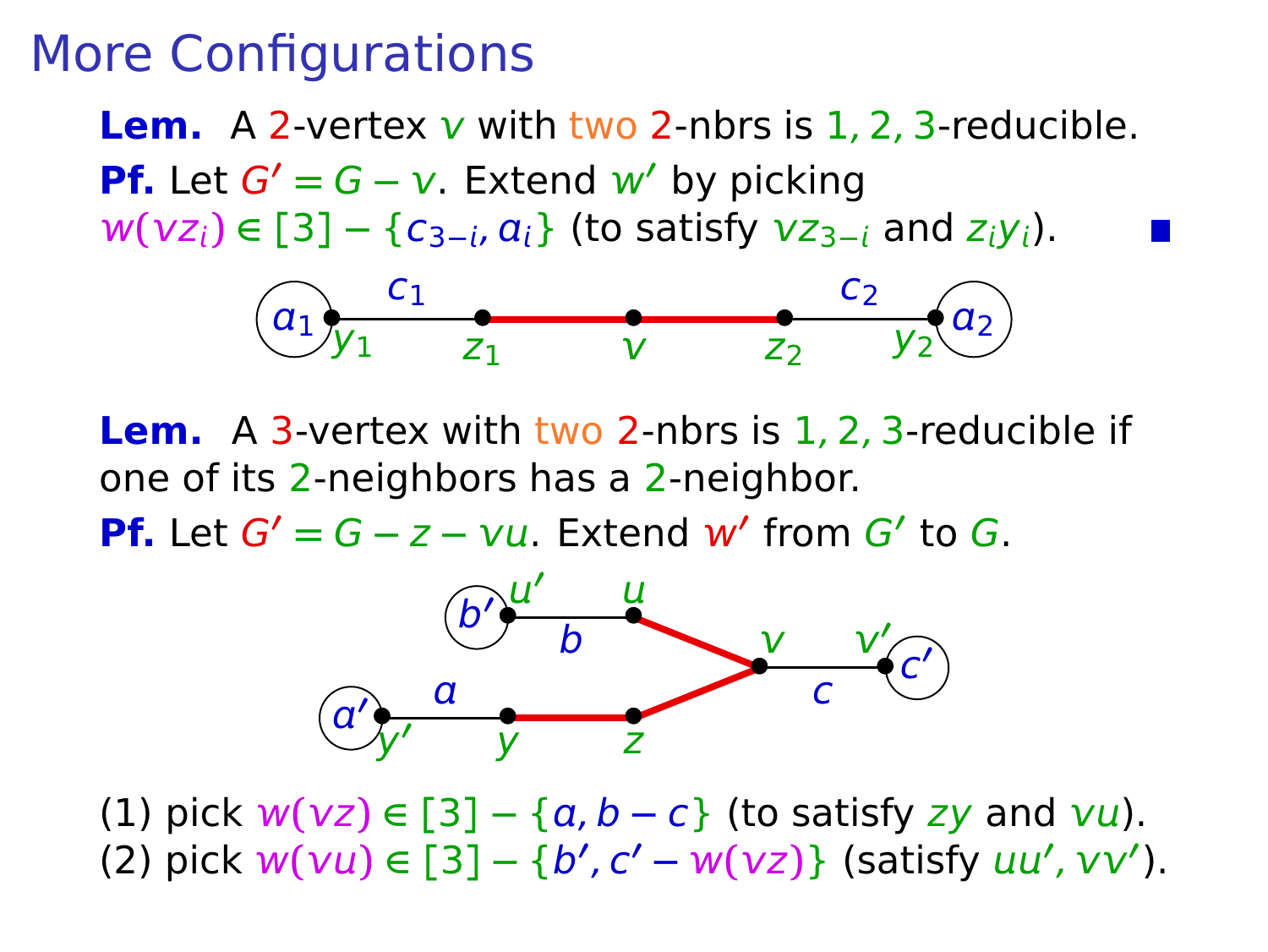**Lem.** A 2-vertex  $v$  with two 2-nbrs is 1, 2, 3-reducible. **Pf.** Let  $G' = G - v$ . Extend  $w'$  by picking  $W(vz_i) ∈ [3] − {c_{3-i}, a_i}$  (to satisfy  $vz_{3-i}$  and  $z_iy_i$ ).



**Lem.** A 3-vertex with two 2-nbrs is 1, 2, 3-reducible if one of its 2-neighbors has a 2-neighbor.

**Pf.** Let  $G' = G - z - \nu u$ . Extend  $w'$  from  $G'$  to  $G$ .



 $(1)$  pick  $w(vz) \in [3] - \{a, b - c\}$  (to satisfy zy and  $vu$ ). (2) pick  $w(vu) \in [3] - {b', c' - w(vz)}$  (satisfy  $uu', vv'$ ).  $(3)$  pick  $w(zy) \in [3] - {a', c + w(vu)}$  (satisfy yy', vz).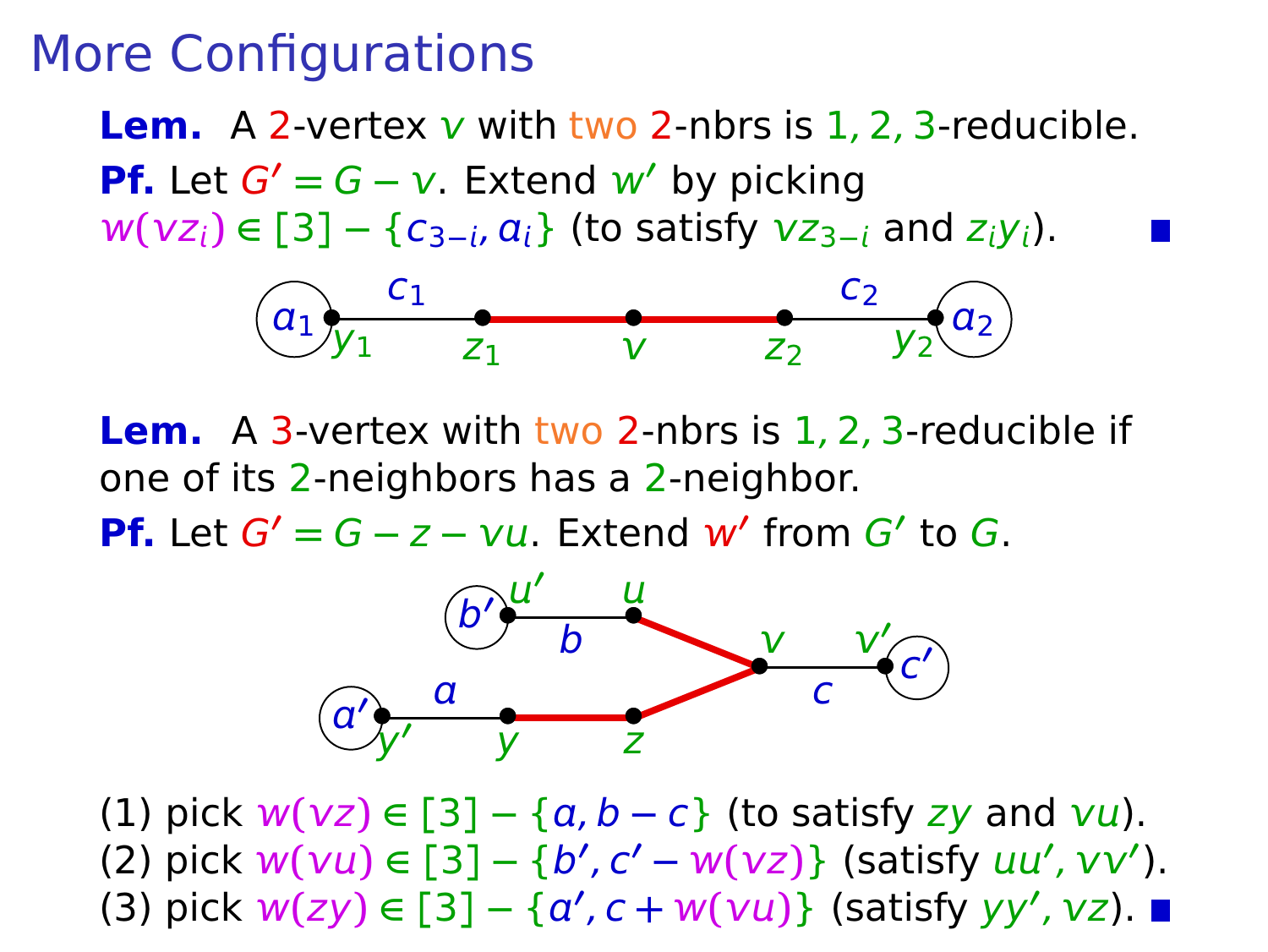**Lem.** A vertex  $v$  such that  $3p_1 + 2p_2 \ge \max\{d_G(v), 5\}$ is reducible, where  $p_i = \#i$ -neighbors of v.

**Pf.** Let  $U_i = \{i\text{-}n\}$  of  $v_i$  and  $G' = G - U_1 - [v, U_2]$ .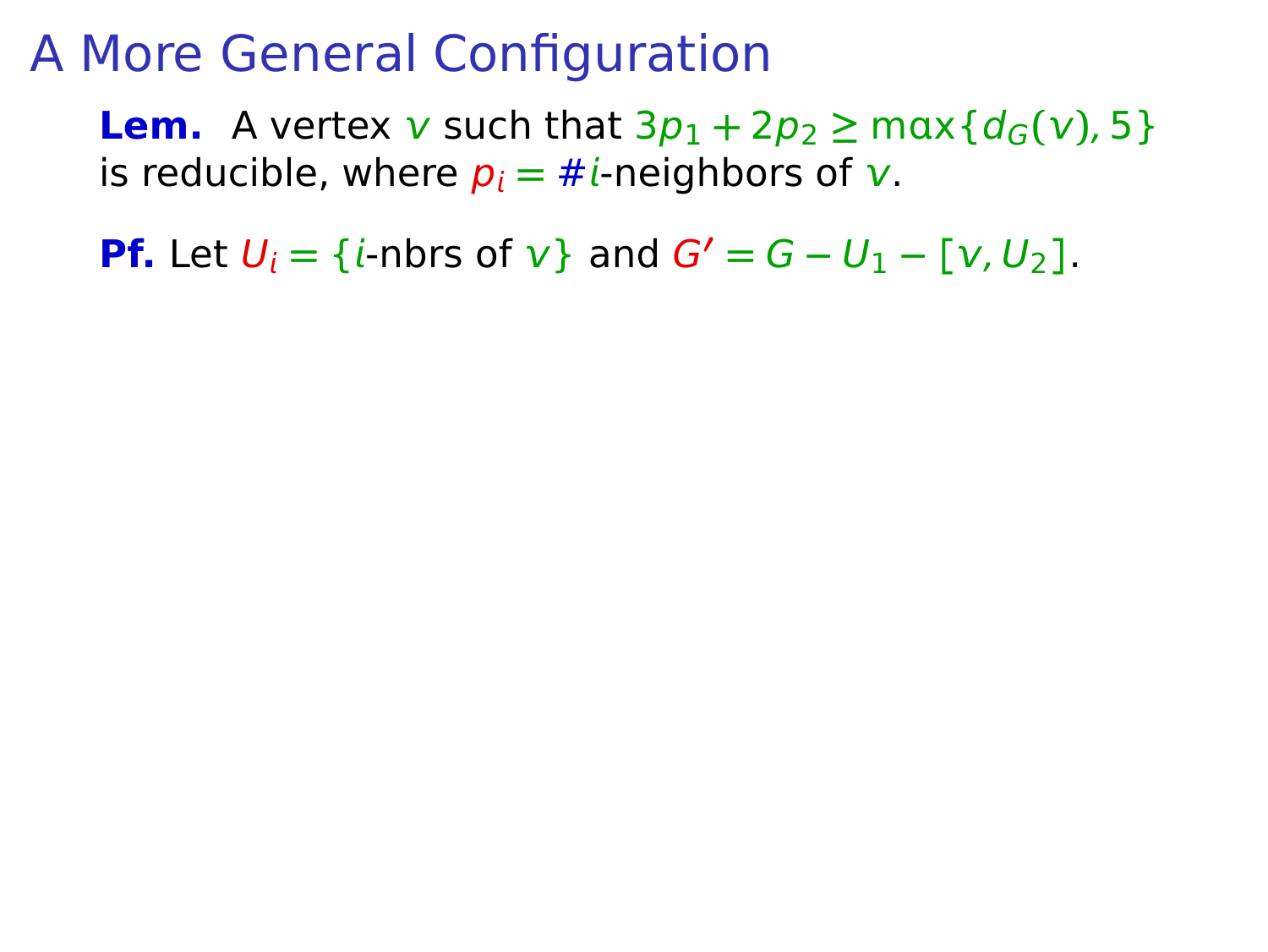**Lem.** A vertex  $v$  such that  $3p_1 + 2p_2 \ge \max\{d_G(v), 5\}$ is reducible, where  $p_i = #i$ -neighbors of  $v$ .

**Pf.** Let  $U_i = \{i\text{-}n\}$  of  $v_i$  and  $G' = G - U_1 - [v, U_2]$ .

**Main Case:**  $d_G(v) ≥ 5$ . (So zv satisfied, since  $b ≤ 3$ ). Similarly,  $uv$  satisfied since  $d_G(v) \geq 2$ .

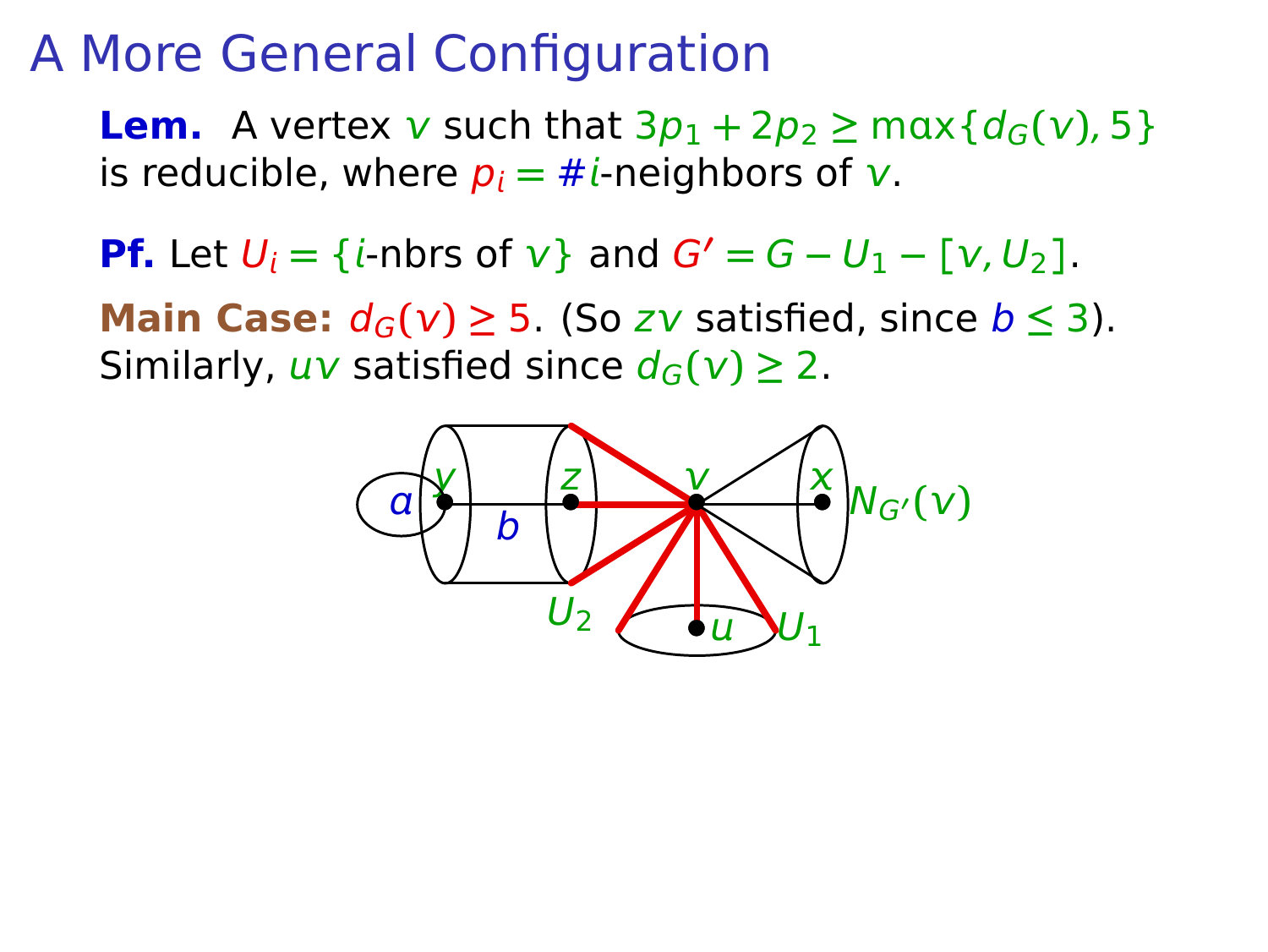**Lem.** A vertex  $v$  such that  $3p_1 + 2p_2 \ge \max\{d_G(v), 5\}$ is reducible, where  $p_i = #i$ -neighbors of  $v$ .

**Pf.** Let  $U_i = \{i\text{-}n\}$  of  $v_i$  and  $G' = G - U_1 - [v, U_2]$ .

**Main Case:**  $d_G(v) ≥ 5$ . (So zv satisfied, since  $b ≤ 3$ ). Similarly,  $uv$  satisfied since  $d_G(v) \geq 2$ .



To satisfy  $yz$ , pick  $w(yz) \neq a$  (at least two choices).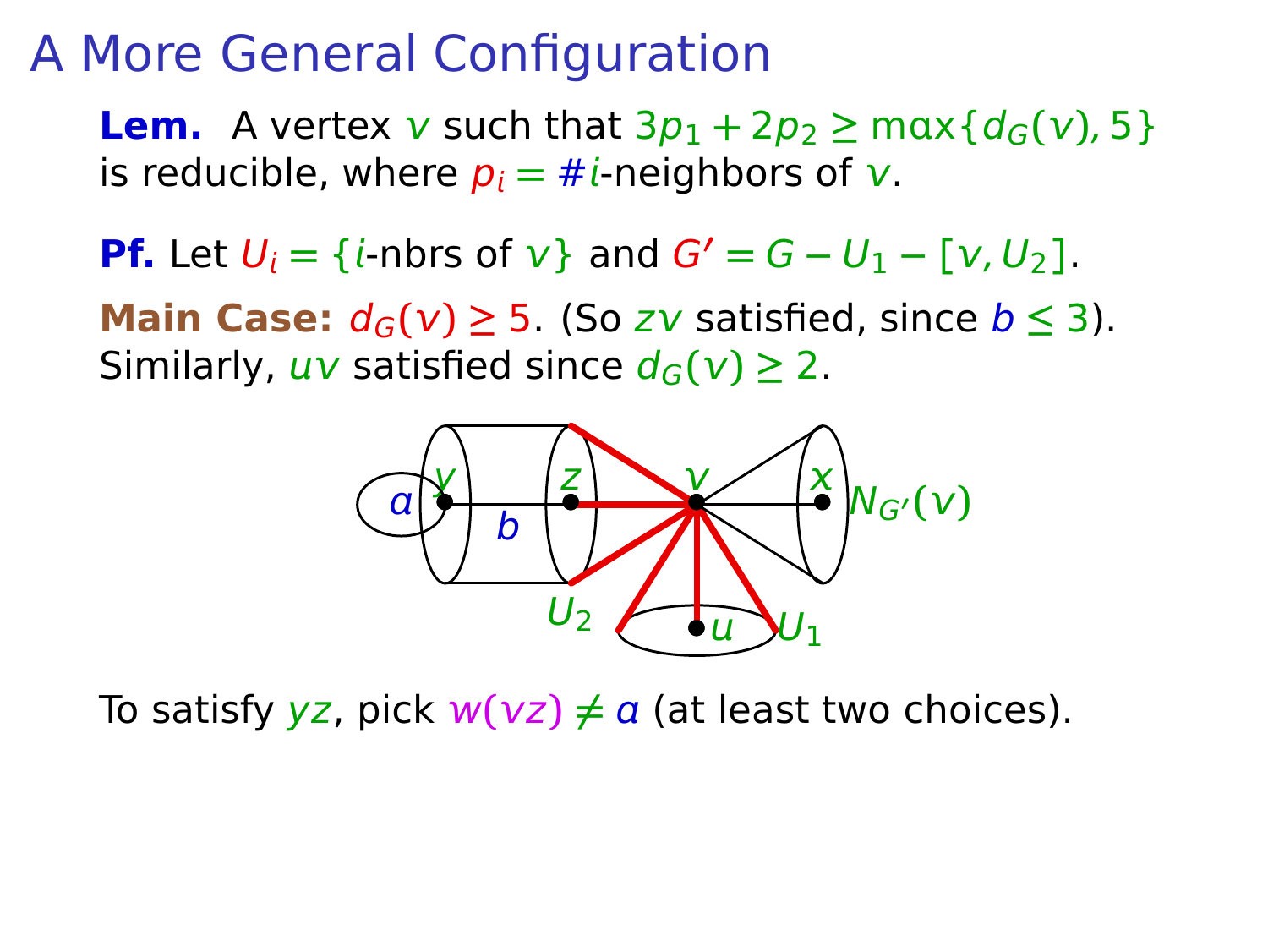**Lem.** A vertex  $v$  such that  $3p_1 + 2p_2 \ge \max\{d_G(v), 5\}$ is reducible, where  $p_i = \#i$ -neighbors of v.

**Pf.** Let  $U_i = \{i\text{-}n\}$  of  $v\}$  and  $G' = G - U_1 - [v, U_2]$ .

**Main Case:**  $d_G(v) ≥ 5$ . (So zv satisfied, since  $b ≤ 3$ ). Similarly,  $uv$  satisfied since  $d_G(v) \geq 2$ .



To satisfy  $yz$ , pick  $w(vz) \neq a$  (at least two choices). Now let  $\sigma$  be the sum for new (red) edges. We need  $\sigma \neq \phi_{w'}(x) - \phi_{w'}(y)$  for  $x \in N_{G'}(y)$ . Three choices in  $[V, U_1]$  plus two in  $[V, U_2]$  give  $1 + 2p_1 + p_2$  choices for  $\sigma$ . Hence  $2p_1 + p_2 \geq d_G(v) - p_1 - p_2$  suffices.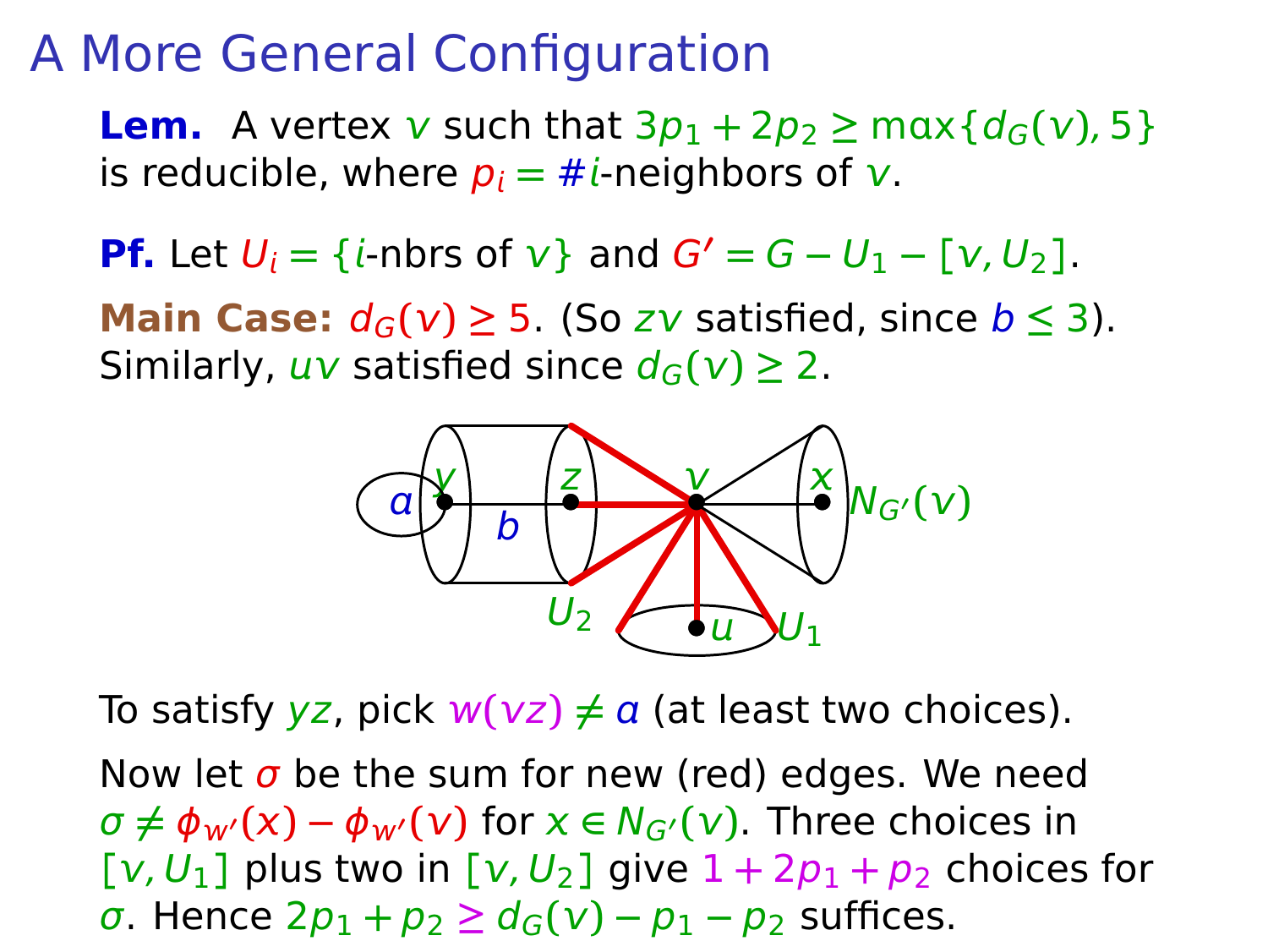**Lem.**  $3p_1 + 2p_2 \ge \max\{d_G(v), 5\}$  is 1, 2, 3-reducible.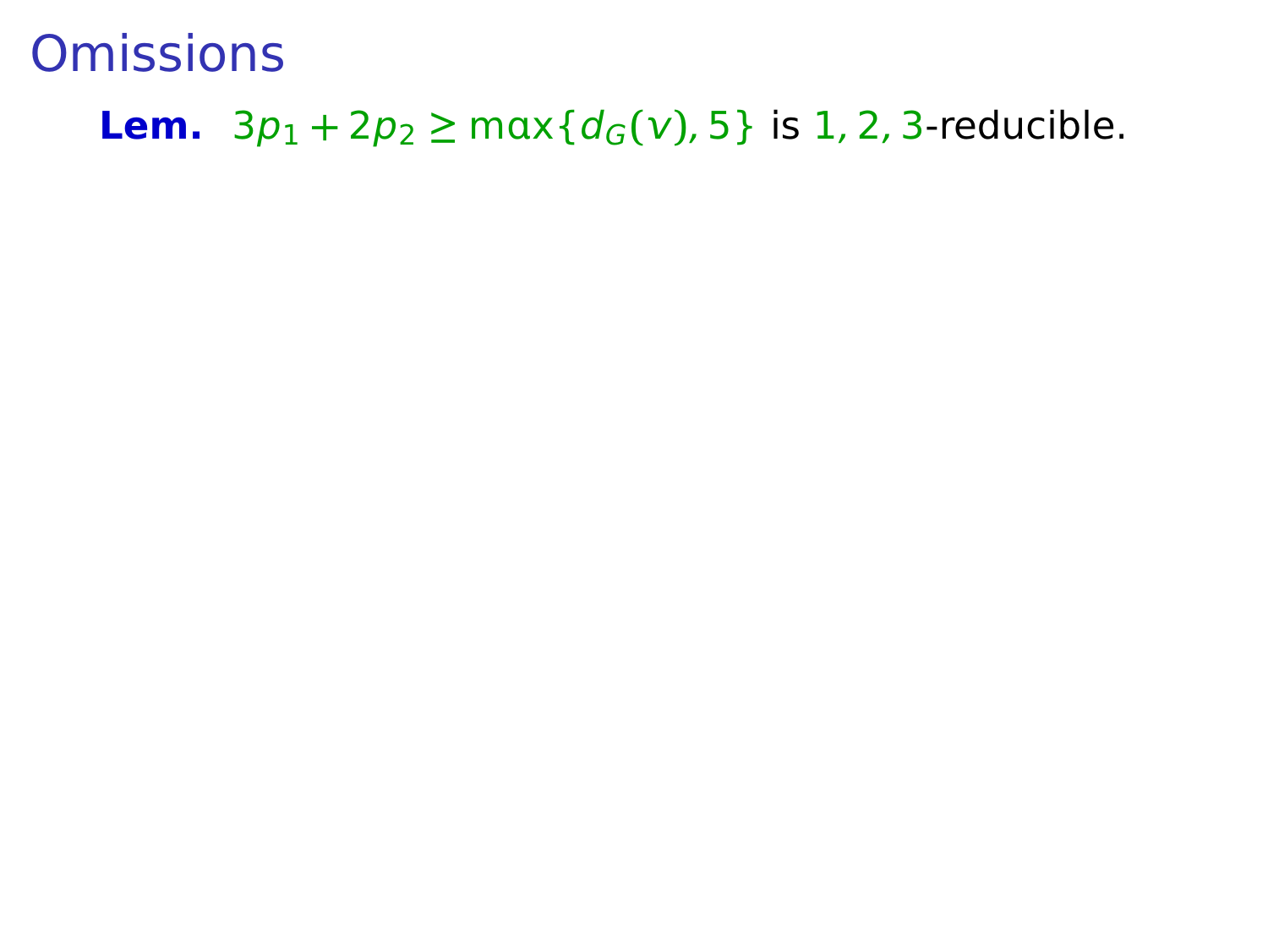**Lem.**  $3p_1 + 2p_2 \ge \max\{d_G(v), 5\}$  is 1, 2, 3-reducible.

**Remaining Case:**  $d_G(v) = 4$ . 4-vertex has three 2-neighbors or a 1-neighbor and 2-neighbor.

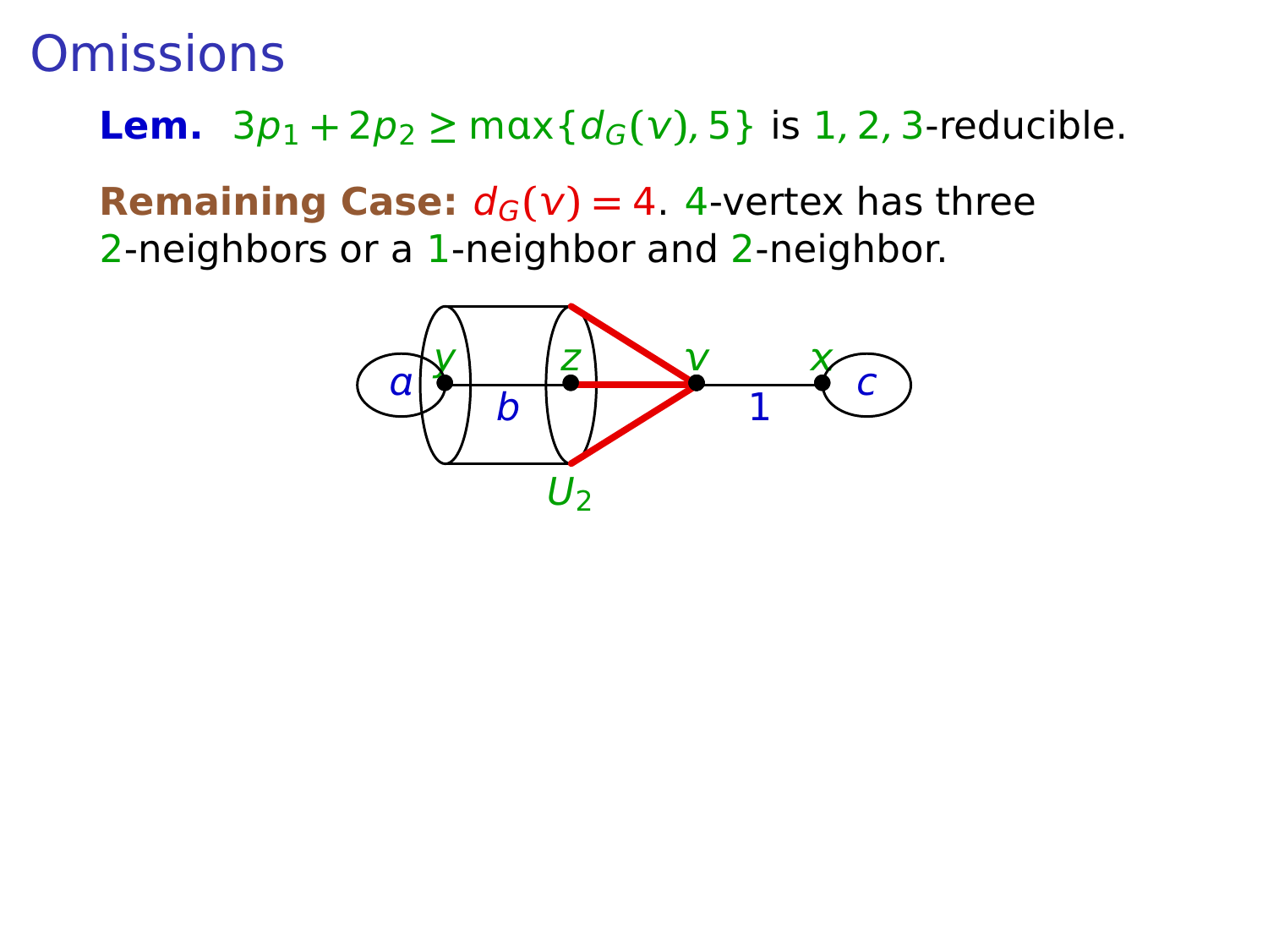**Lem.**  $3p_1 + 2p_2 \ge \max\{d_G(v), 5\}$  is 1, 2, 3-reducible.

**Remaining Case:**  $d_G(v) = 4$ . 4-vertex has three 2-neighbors or a 1-neighbor and 2-neighbor.



 $d_G(v) = 4$  means zv may not be satisfied (when  $b = 3$ ). Other arguments needed.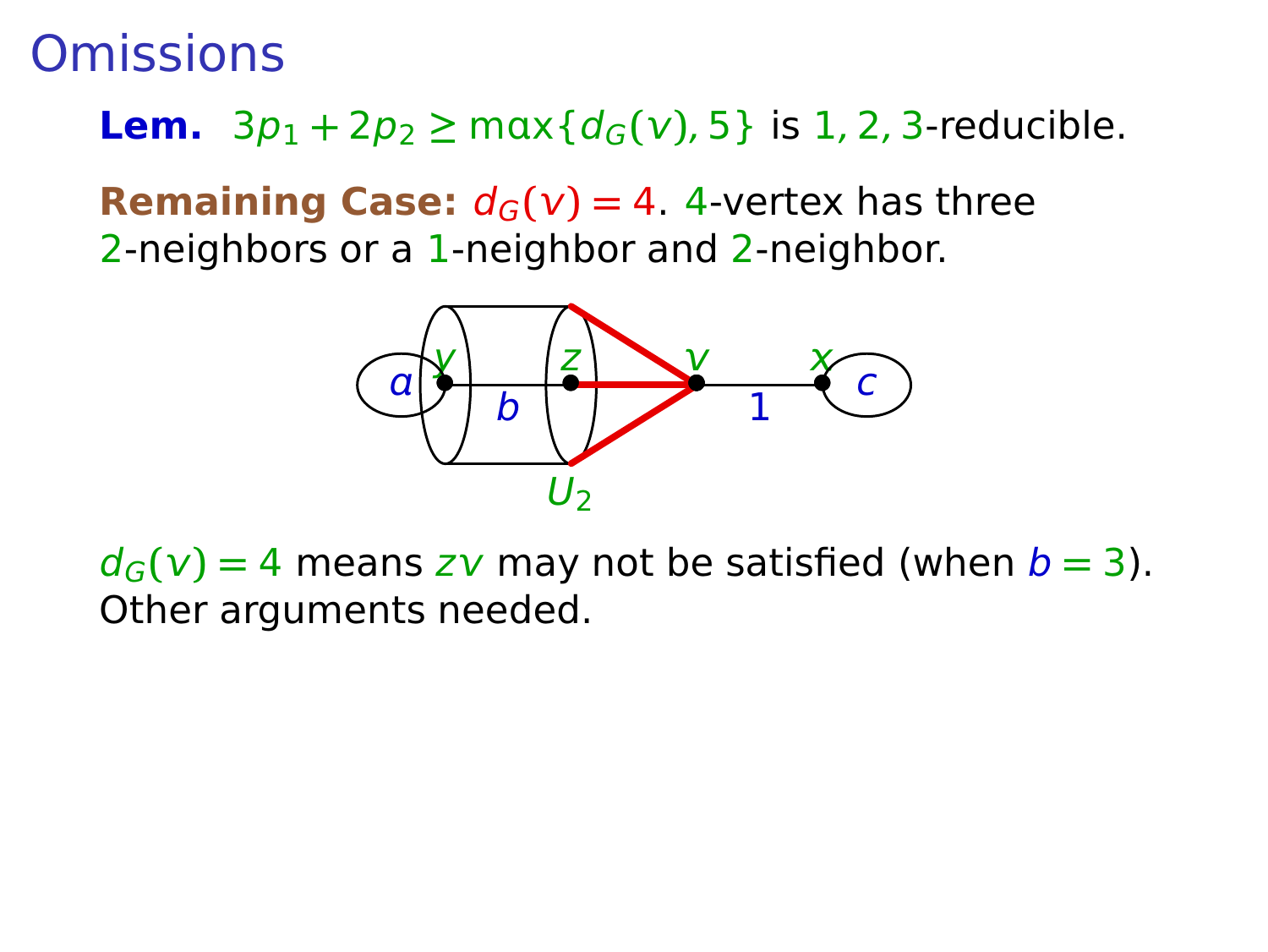**Lem.**  $3p_1 + 2p_2 \ge \max\{d_G(v), 5\}$  is 1, 2, 3-reducible.

**Remaining Case:**  $d_G(v) = 4$ . 4-vertex has three 2-neighbors or a 1-neighbor and 2-neighbor.



 $d_G(v) = 4$  means zv may not be satisfied (when  $b = 3$ ). Other arguments needed. **(Case**  $d_G(v) = 3$  **easy.)**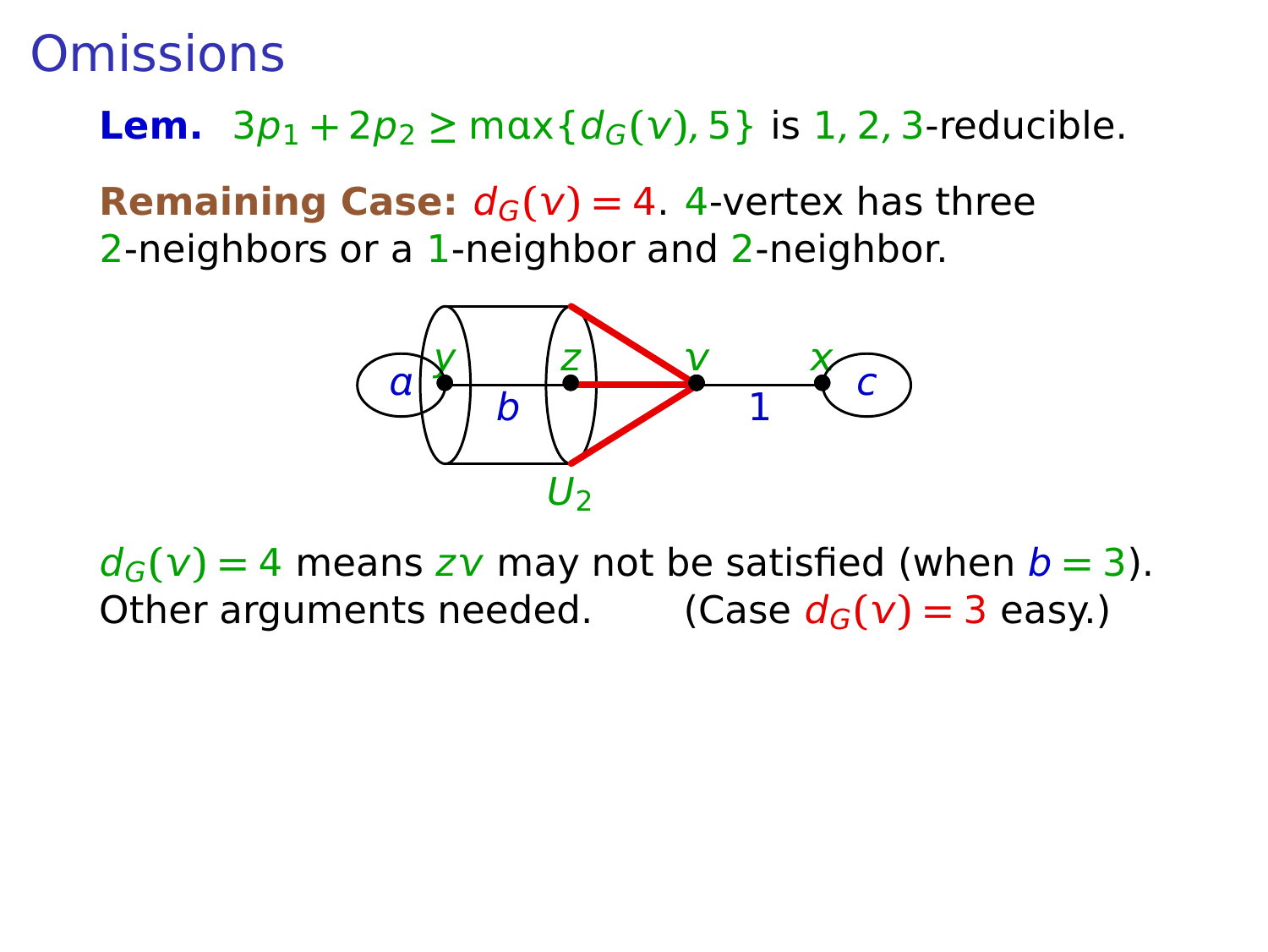**Lem.**  $3p_1 + 2p_2 \ge \max\{d_G(v), 5\}$  is 1, 2, 3-reducible.

**Remaining Case:**  $d_G(v) = 4$ . 4-vertex has three 2-neighbors or a 1-neighbor and 2-neighbor.



 $d_G(v) = 4$  means zv may not be satisfied (when  $b = 3$ ). Other arguments needed. **(Case**  $d_G(v) = 3$  **easy.)** 

**Isolated edges:** To apply induction hypothesis, we must say what to do when G**′** has isolated edges.

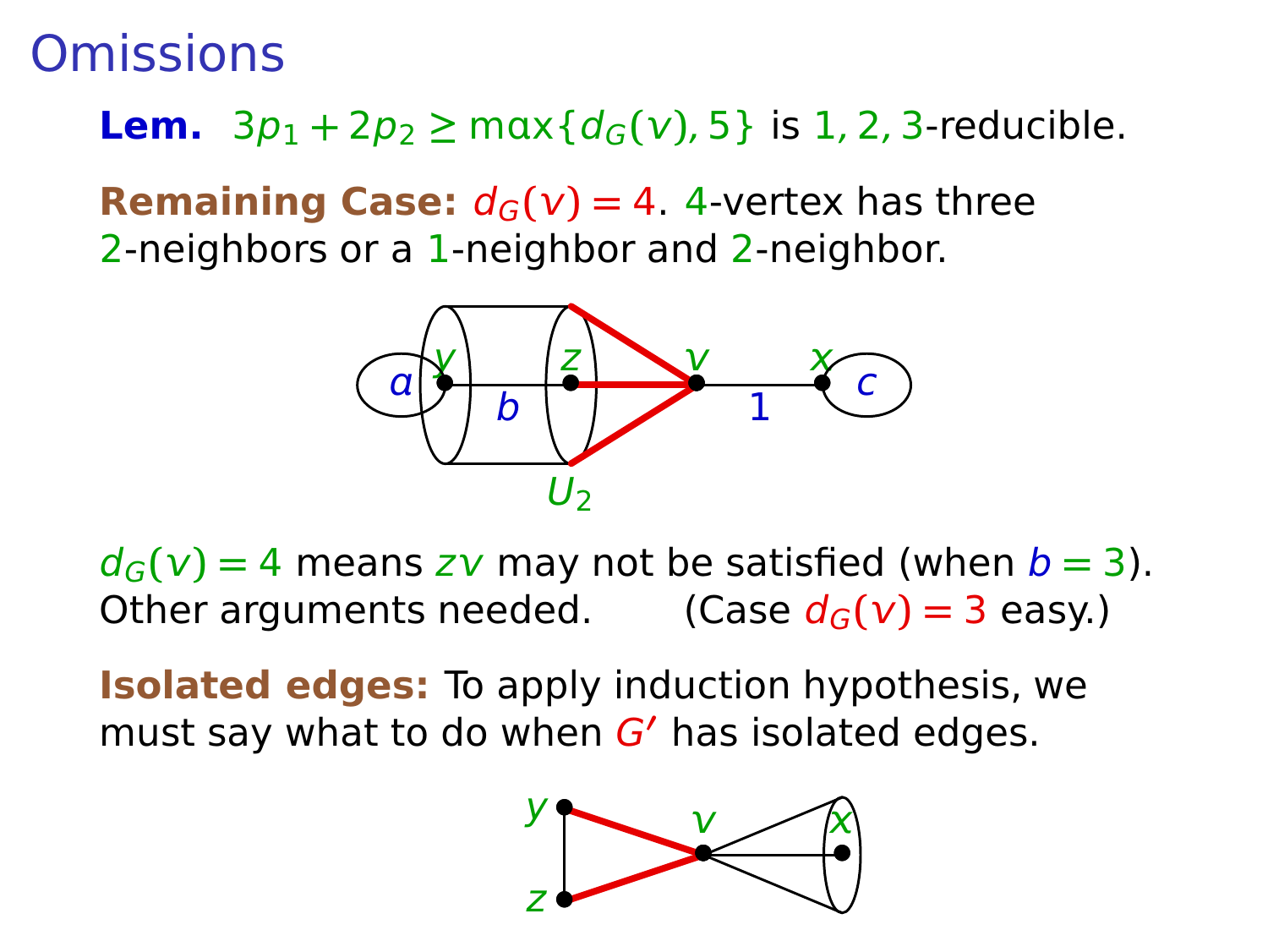**Lem.** If  $Mad(G) < 5/2$  and G has no isolated edge, then G has one of these structures:

- **A.** A 2-vertex or 3-vertex having a 1-neighbor.
- **B.** A 2-vertex having two 2-neighbors.
- **C.** A 3-vertex having two 2-nbrs, one having a 2-nbr.
- **D.** A vertex **v** with  $3p_1 + 2p_2 \ge \max\{d_G(v), 5\}$ .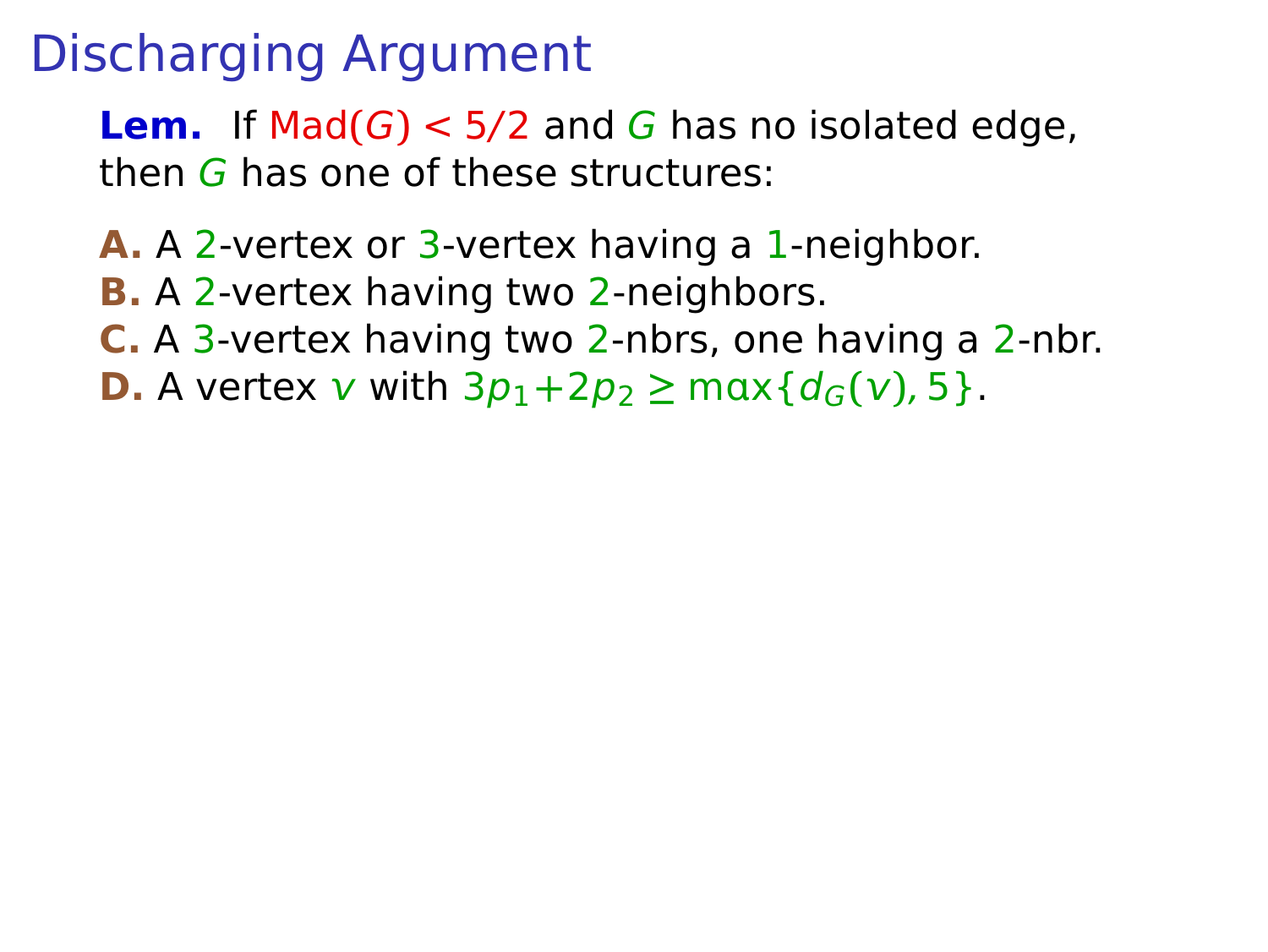**Lem.** If  $Mad(G) < 5/2$  and G has no isolated edge, then  $G$  has one of these structures:

- **A.** A 2-vertex or 3-vertex having a 1-neighbor.
- **B.** A 2-vertex having two 2-neighbors.
- **C.** A 3-vertex having two 2-nbrs, one having a 2-nbr.
- **D.** A vertex **v** with  $3p_1 + 2p_2 \ge \max\{d_G(v), 5\}$ .

**Pf.** Give every vertex v initial charge  $d_G(v)$ . Move charge via: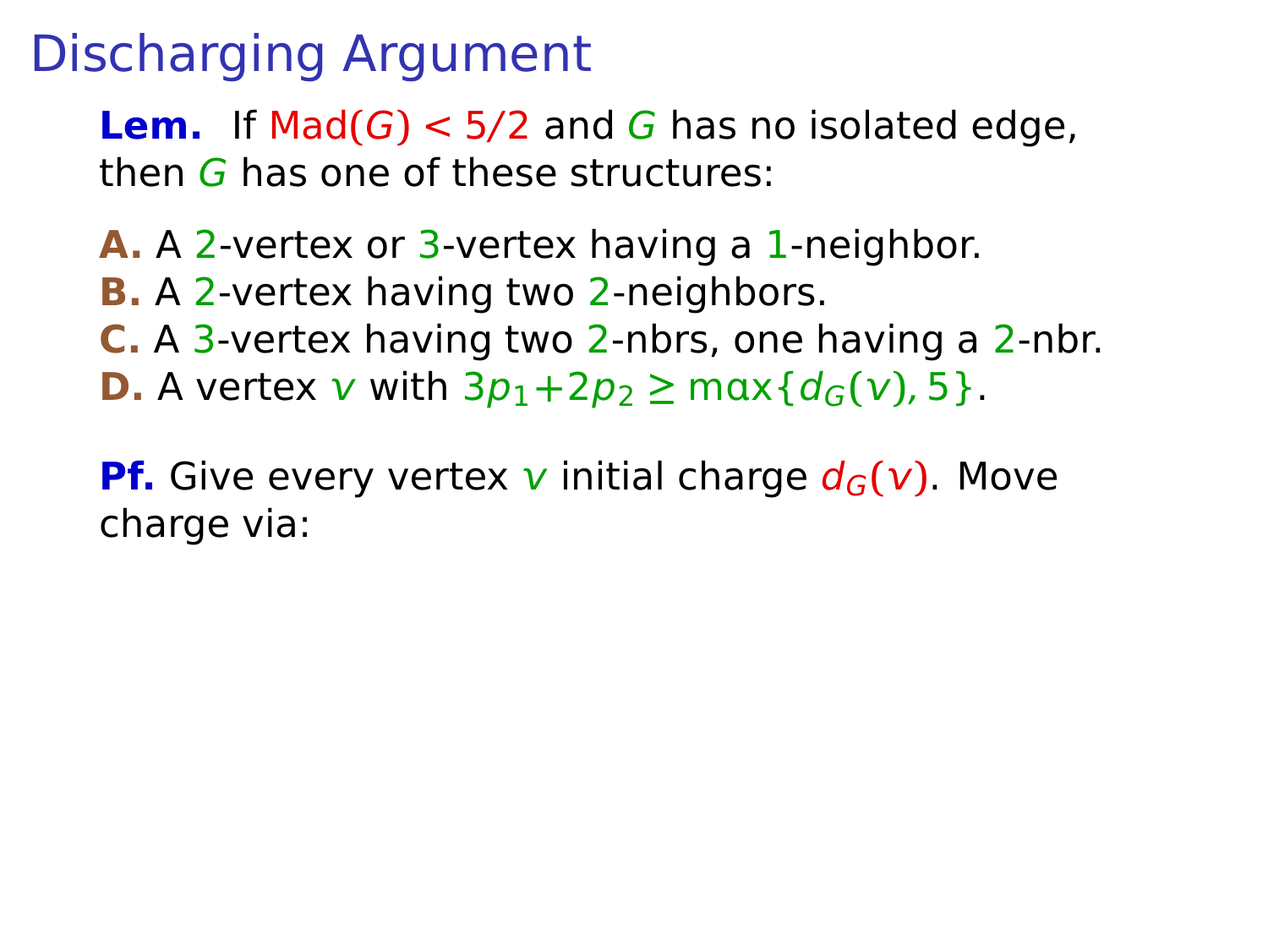**Lem.** If  $Mad(G) < 5/2$  and G has no isolated edge, then G has one of these structures:

- **A.** A 2-vertex or 3-vertex having a 1-neighbor.
- **B.** A 2-vertex having two 2-neighbors.
- **C.** A 3-vertex having two 2-nbrs, one having a 2-nbr.
- **D.** A vertex **v** with  $3p_1 + 2p_2 \ge \max\{d_G(v), 5\}$ .

**Pf.** Give every vertex v initial charge  $d_G(v)$ . Move charge via:

(1) Each 4<sup>+</sup>-vertex gives  $\frac{3}{2}$  to 1-nbrs and  $\frac{1}{2}$  to 2-nbrs.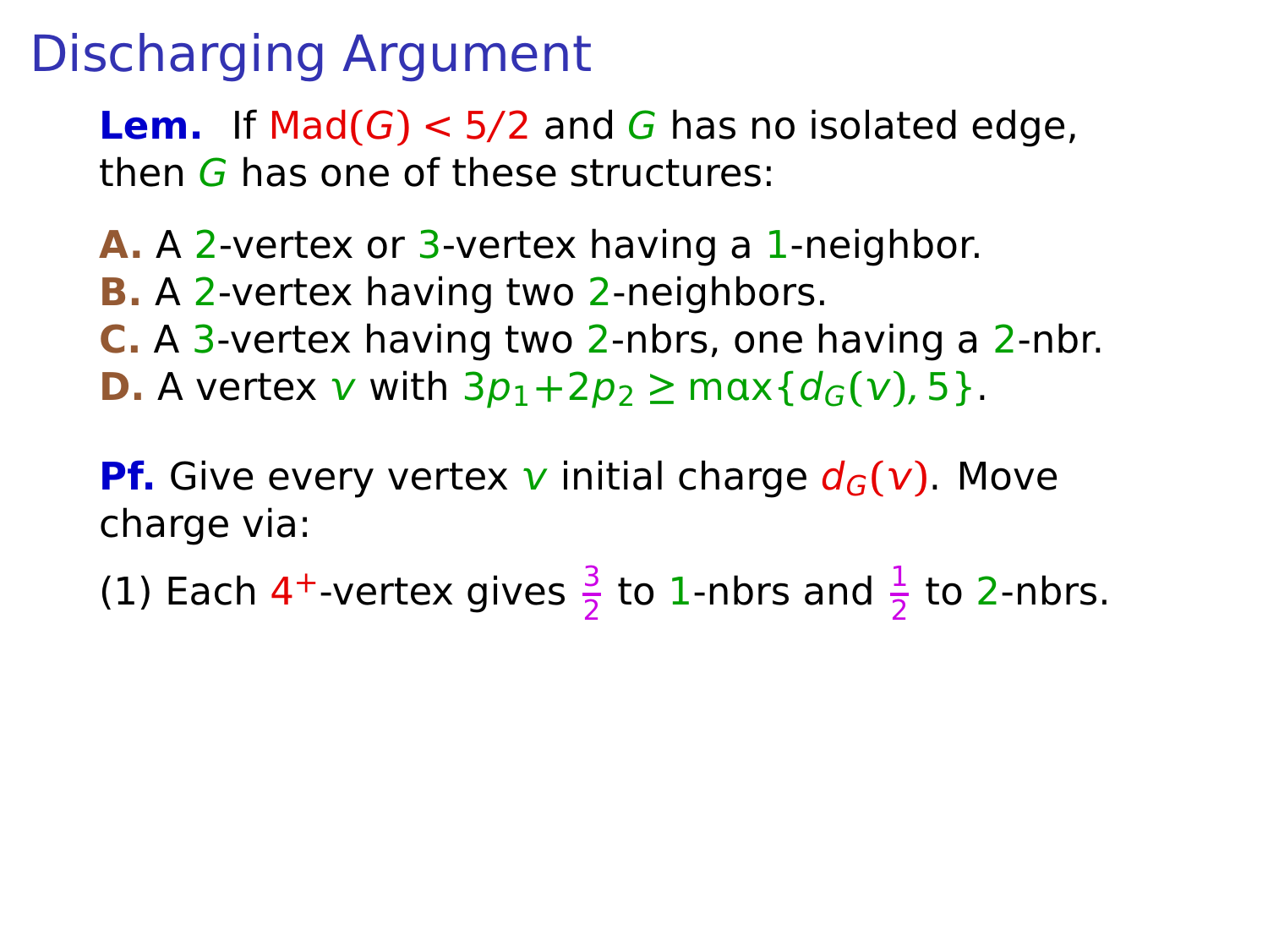**Lem.** If  $Mad(G) < 5/2$  and G has no isolated edge, then G has one of these structures:

- **A.** A 2-vertex or 3-vertex having a 1-neighbor.
- **B.** A 2-vertex having two 2-neighbors.
- **C.** A 3-vertex having two 2-nbrs, one having a 2-nbr.
- **D.** A vertex **v** with  $3p_1 + 2p_2 \ge \max\{d_G(v), 5\}$ .

**Pf.** Give every vertex v initial charge  $d_G(v)$ . Move charge via:

(1) Each 4<sup>+</sup>-vertex gives  $\frac{3}{2}$  to 1-nbrs and  $\frac{1}{2}$  to 2-nbrs.

(2) Each 3-vertex with a 2-neighbor gives  $\frac{1}{2}$  to its 2-neighbors, split equally if it has two 2-neighbors.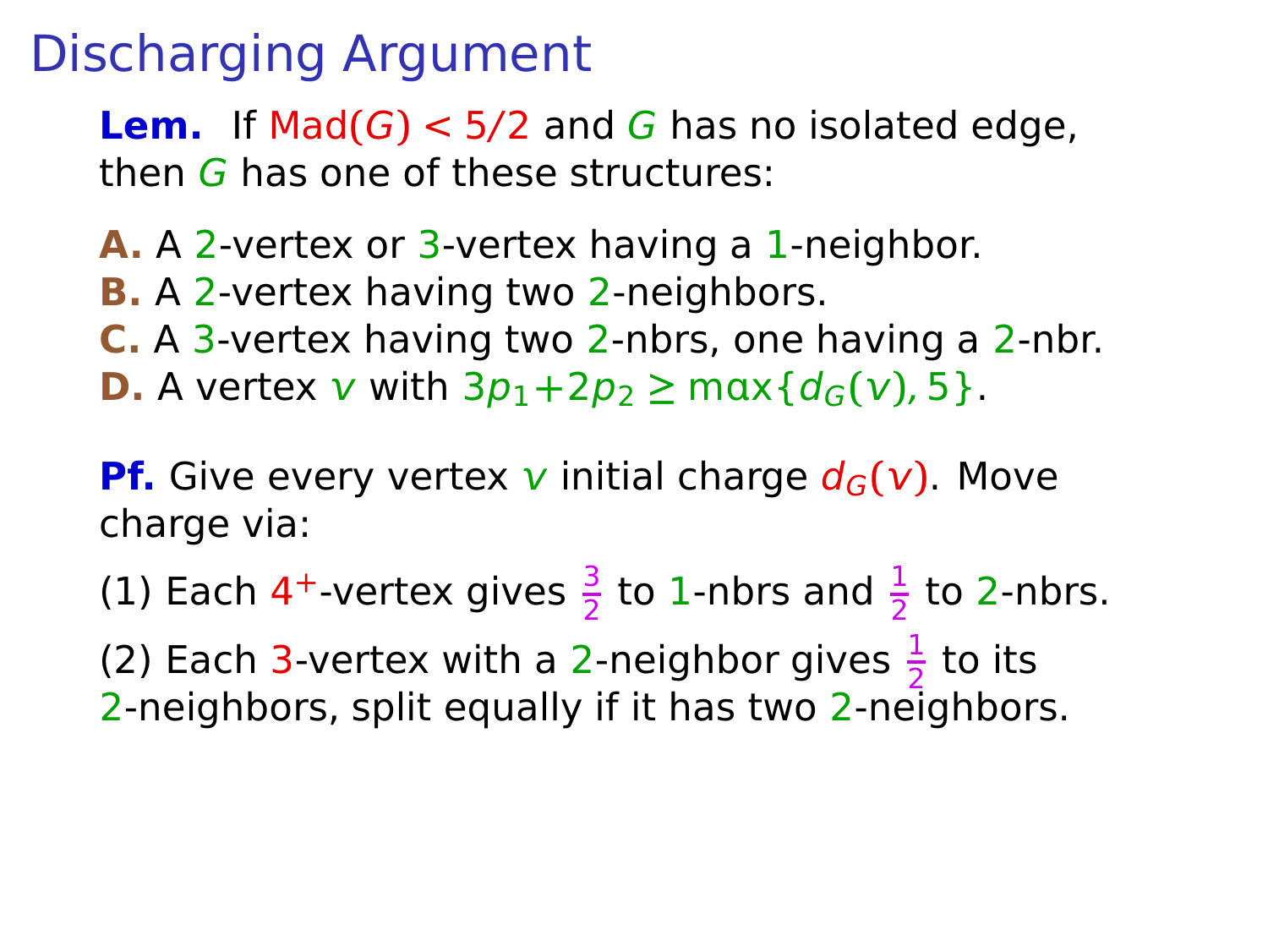**Lem.** If  $Mad(G) < 5/2$  and G has no isolated edge, then G has one of these structures:

- **A.** A 2-vertex or 3-vertex having a 1-neighbor.
- **B.** A 2-vertex having two 2-neighbors.
- **C.** A 3-vertex having two 2-nbrs, one having a 2-nbr.
- **D.** A vertex **v** with  $3p_1 + 2p_2 \ge \max\{d_G(v), 5\}$ .

**Pf.** Give every vertex v initial charge  $d_G(v)$ . Move charge via:

(1) Each 4<sup>+</sup>-vertex gives  $\frac{3}{2}$  to 1-nbrs and  $\frac{1}{2}$  to 2-nbrs.

(2) Each 3-vertex with a 2-neighbor gives  $\frac{1}{2}$  to its 2 2-neighbors, split equally if it has two 2-neighbors.

Let  $\mu(\nu)$  denote the resulting charge at  $\nu$ . **Claim:** If G has no **A,B,C,D**, then  $\mu(\nu) \geq \frac{5}{2}$  $\frac{3}{2}$  for all  $\sqrt{2}$ .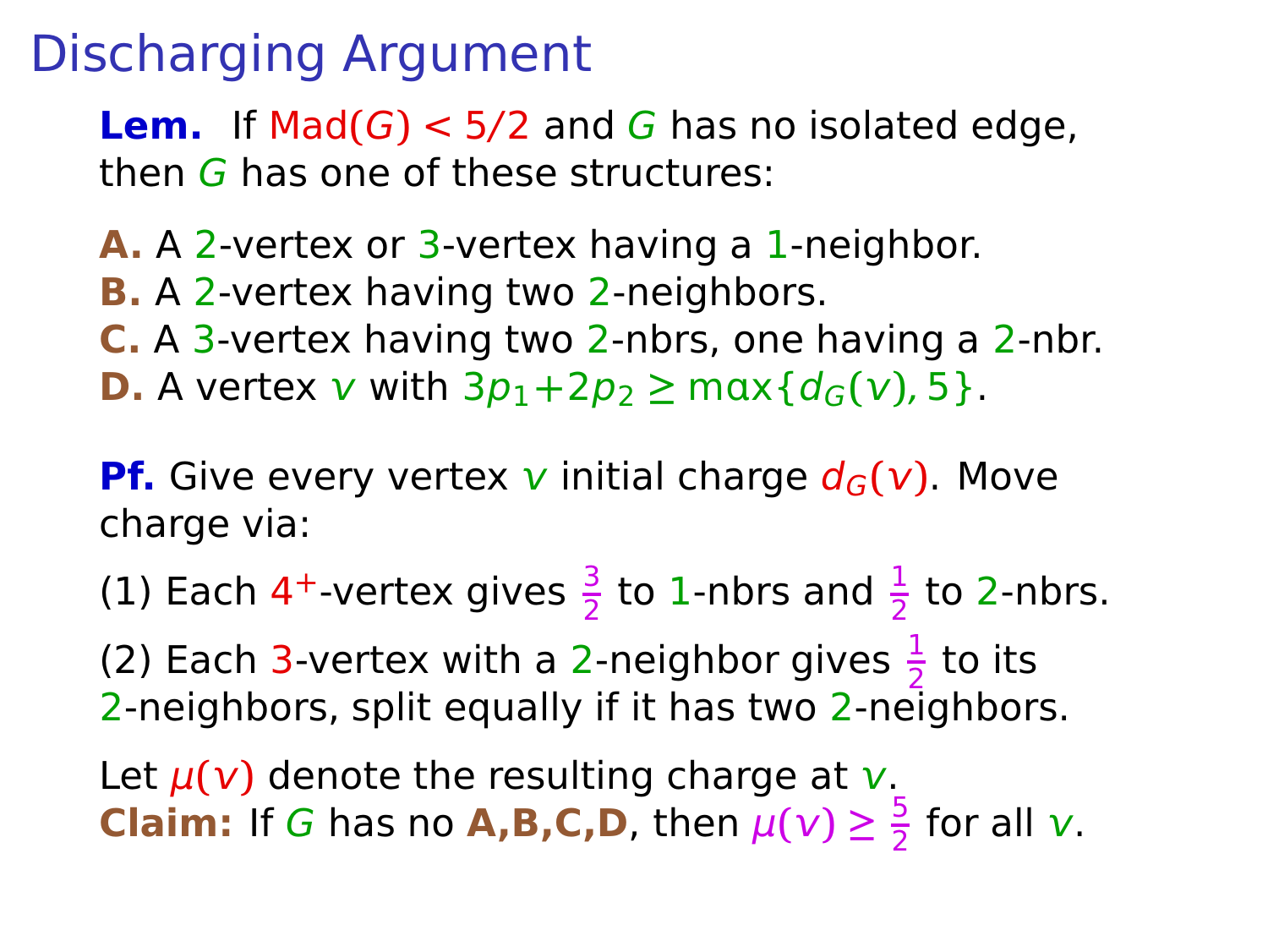- Excluded configurations:
- **A.** A 2-vertex or 3-vertex having a 1-neighbor.
- **B.** A 2-vertex having two 2-neighbors.
- **C.** A 3-vertex having two 2-nbrs, one having a 2-nbr.
- **D.** A vertex **v** with  $3p_1 + 2p_2 \ge \max\{d_G(v), 5\}$ .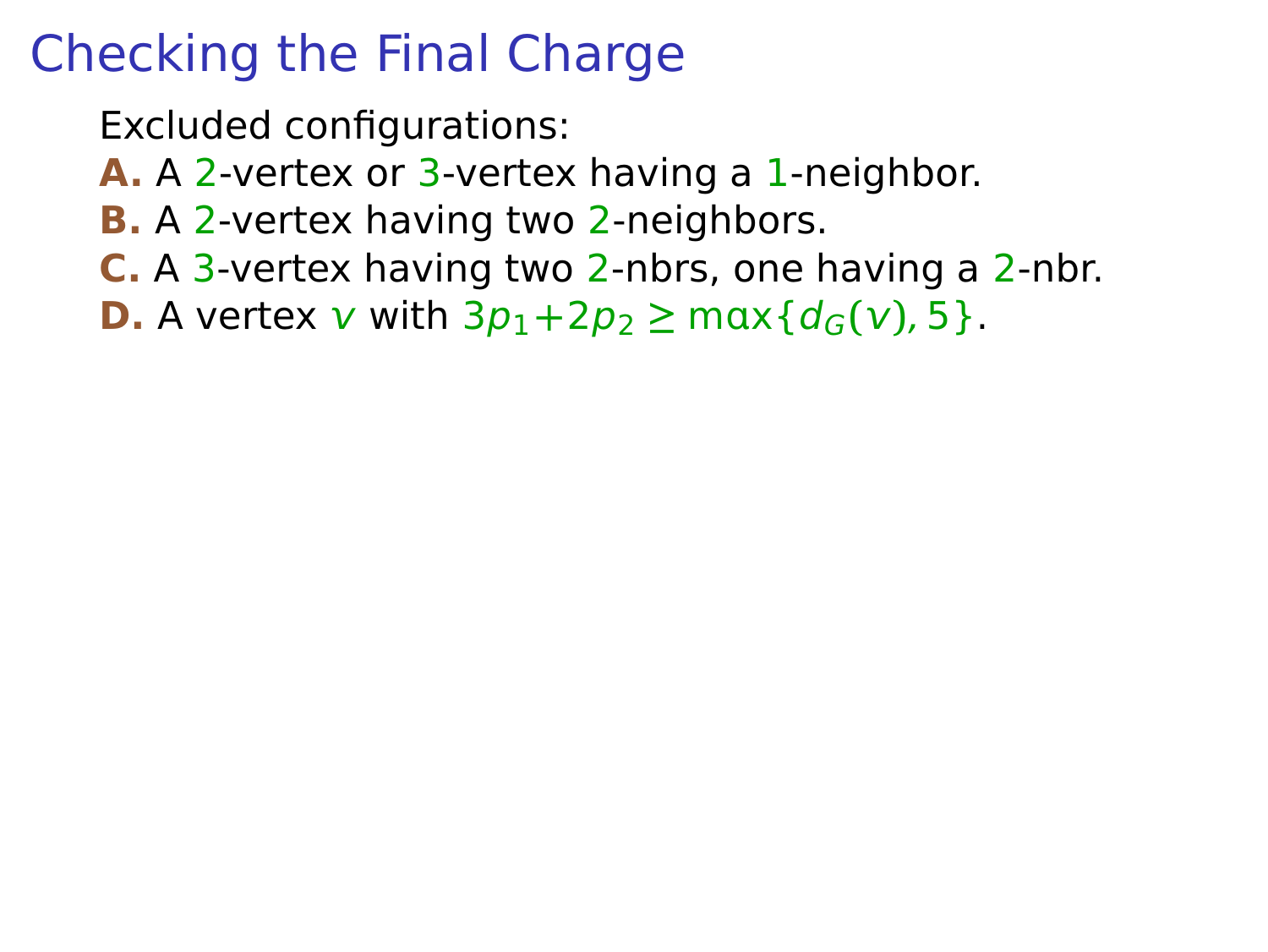Excluded configurations:

**A.** A 2-vertex or 3-vertex having a 1-neighbor.

- **B.** A 2-vertex having two 2-neighbors.
- **C.** A 3-vertex having two 2-nbrs, one having a 2-nbr.
- **D.** A vertex **v** with  $3p_1 + 2p_2 \ge \max\{d_G(v), 5\}$ .

 $d(v) = 1$ : no **A**  $\Rightarrow$  nbr of *v* is 4<sup>+</sup>-vertex, gives  $\frac{3}{2}$  to *v*.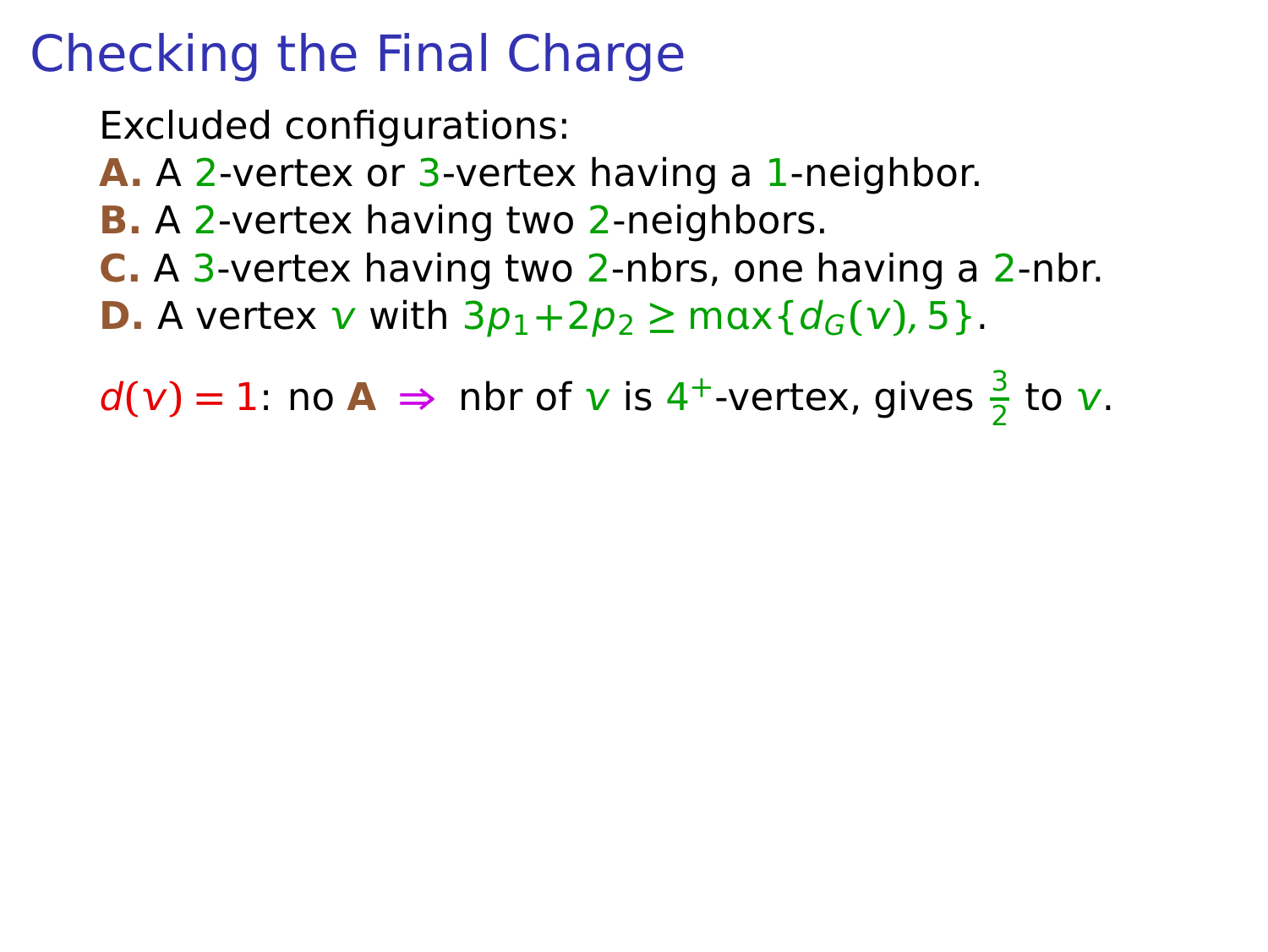Excluded configurations: **A.** A 2-vertex or 3-vertex having a 1-neighbor. **B.** A 2-vertex having two 2-neighbors. **C.** A 3-vertex having two 2-nbrs, one having a 2-nbr. **D.** A vertex **v** with  $3p_1 + 2p_2 \ge \max\{d_G(v), 5\}$ .  $d(v) = 1$ : no **A**  $\Rightarrow$  nbr of *v* is 4<sup>+</sup>-vertex, gives  $\frac{3}{2}$  to *v*.  $d(v) = 2$ : no **A,B**  $\Rightarrow$  *v* has 3<sup>+</sup>-nbr, gets  $\frac{1}{4}$  or  $\frac{1}{2}$ . If only  $\frac{1}{4}$ , then (no **C**)  $\Rightarrow$  (*v* also gets  $\geq \frac{1}{4}$  $\frac{1}{4}$  from its other nbr).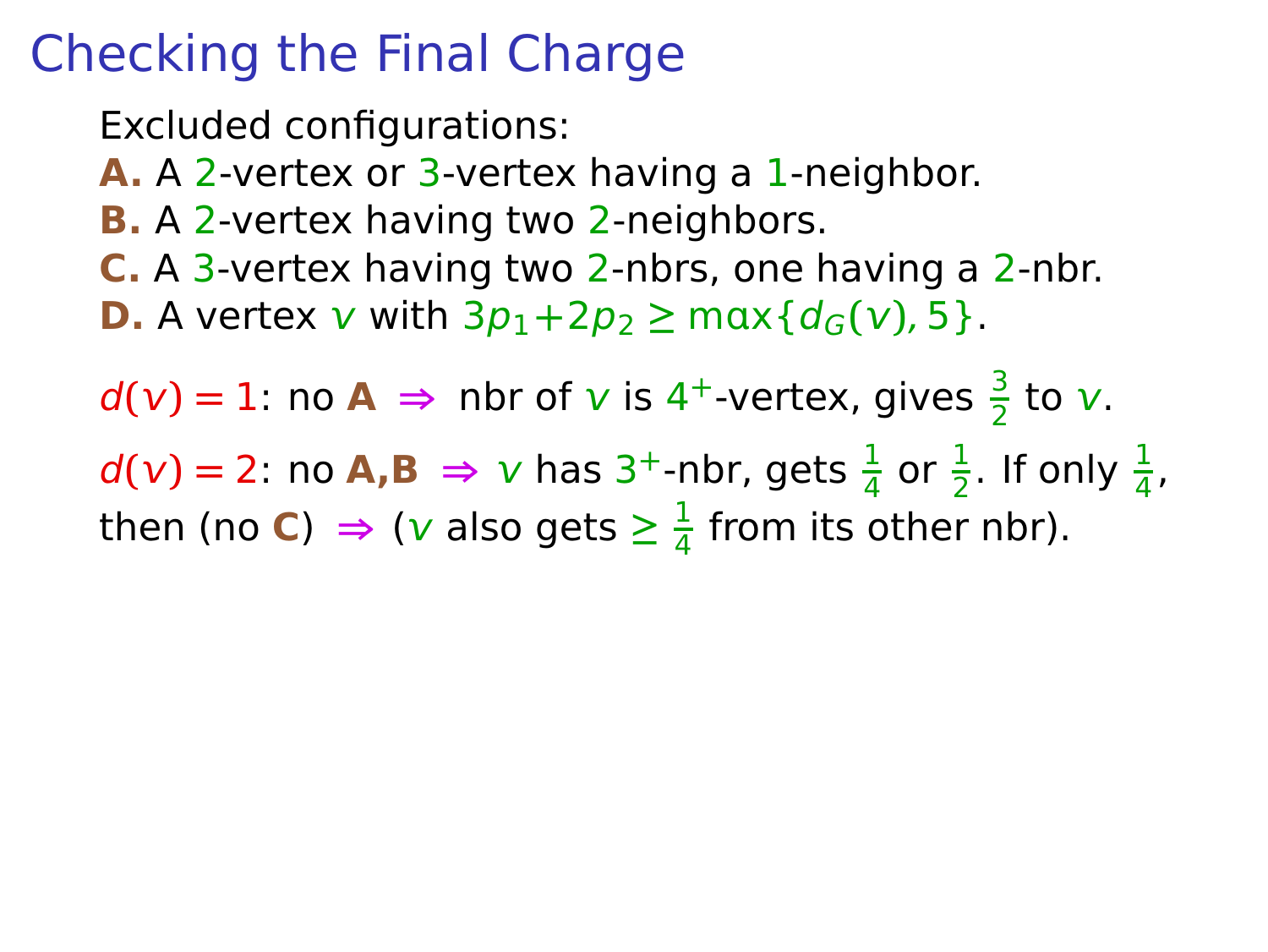Excluded configurations: **A.** A 2-vertex or 3-vertex having a 1-neighbor. **B.** A 2-vertex having two 2-neighbors. **C.** A 3-vertex having two 2-nbrs, one having a 2-nbr. **D.** A vertex **v** with  $3p_1 + 2p_2 \ge \max\{d_G(v), 5\}$ .  $d(v) = 1$ : no **A**  $\Rightarrow$  nbr of *v* is 4<sup>+</sup>-vertex, gives  $\frac{3}{2}$  to *v*.  $d(v) = 2$ : no **A,B**  $\Rightarrow$  *v* has 3<sup>+</sup>-nbr, gets  $\frac{1}{4}$  or  $\frac{1}{2}$ . If only  $\frac{1}{4}$ , then (no **C**)  $\Rightarrow$  (*v* also gets  $\geq \frac{1}{4}$  $\frac{1}{4}$  from its other nbr).  $d(v) = 3$ : no **A,D**  $\Rightarrow$  **v** has no 1-neighbor and at most two 2-neighbors, gives away 0 or  $\frac{1}{2}$ , and  $\mu(\nu) \geq \frac{5}{2}$  $\frac{3}{2}$ .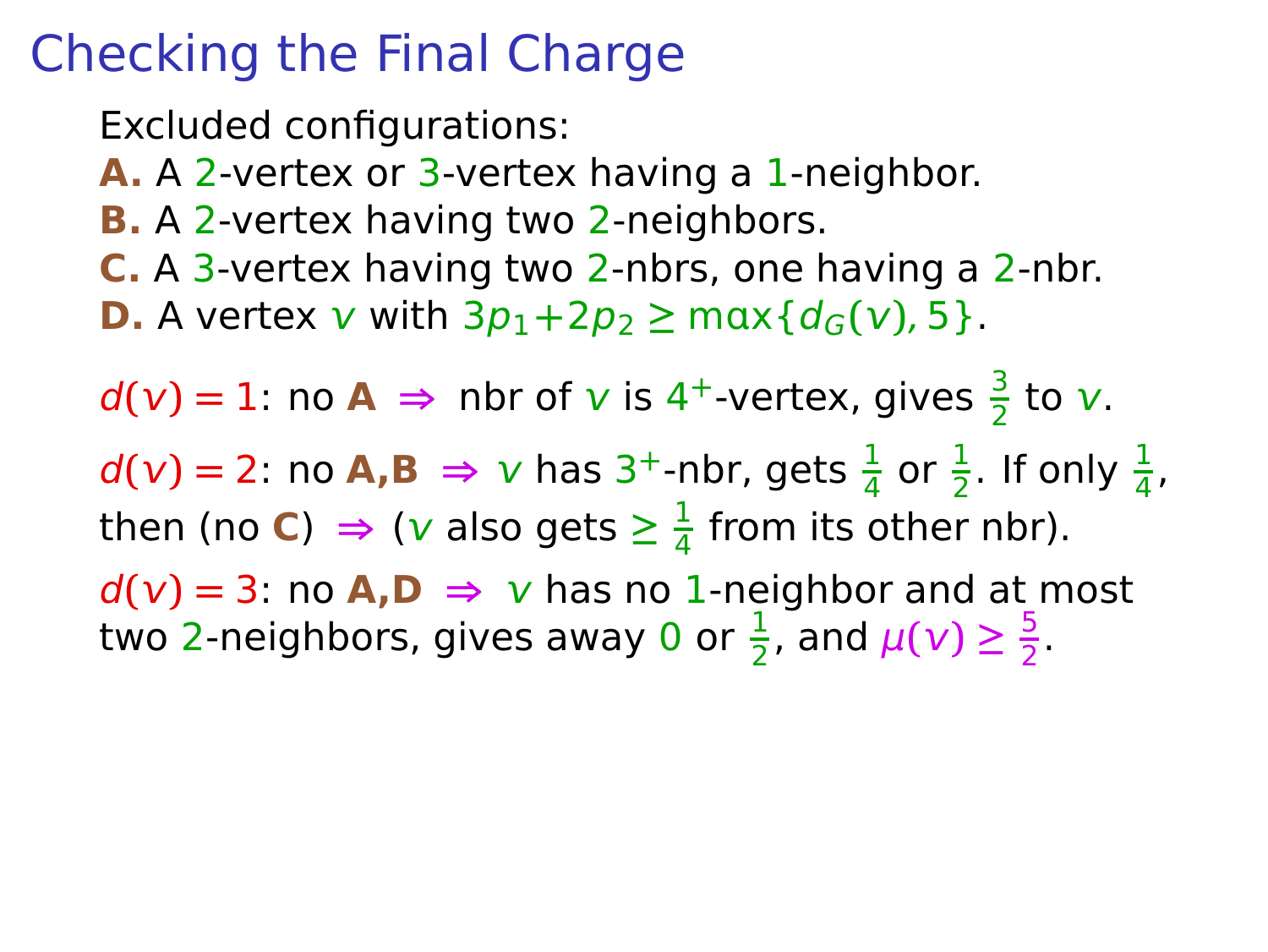# Checking the Final Charge

Excluded configurations: **A.** A 2-vertex or 3-vertex having a 1-neighbor. **B.** A 2-vertex having two 2-neighbors. **C.** A 3-vertex having two 2-nbrs, one having a 2-nbr. **D.** A vertex **v** with  $3p_1 + 2p_2 \ge \max\{d_G(v), 5\}$ .  $d(v) = 1$ : no **A**  $\Rightarrow$  nbr of *v* is 4<sup>+</sup>-vertex, gives  $\frac{3}{2}$  to *v*.  $d(v) = 2$ : no **A,B**  $\Rightarrow$  *v* has 3<sup>+</sup>-nbr, gets  $\frac{1}{4}$  or  $\frac{1}{2}$ . If only  $\frac{1}{4}$ , then (no **C**)  $\Rightarrow$  (*v* also gets  $\geq \frac{1}{4}$  $\frac{1}{4}$  from its other nbr).  $d(v) = 3$ : no **A,D**  $\Rightarrow$  **v** has no 1-neighbor and at most two 2-neighbors, gives away 0 or  $\frac{1}{2}$ , and  $\mu(\nu) \geq \frac{5}{2}$  $\frac{3}{2}$ .  $d(v) = 4$ : no  $D \Rightarrow v$  has at most one 1-neighbor, has a 2-neighbor only if it has no 1-neighbor, and has at most two 2-neighbors. It loses at most  $\frac{3}{2}$ , so  $\mu(\nu) \geq \frac{5}{2}$  $\frac{5}{2}$ .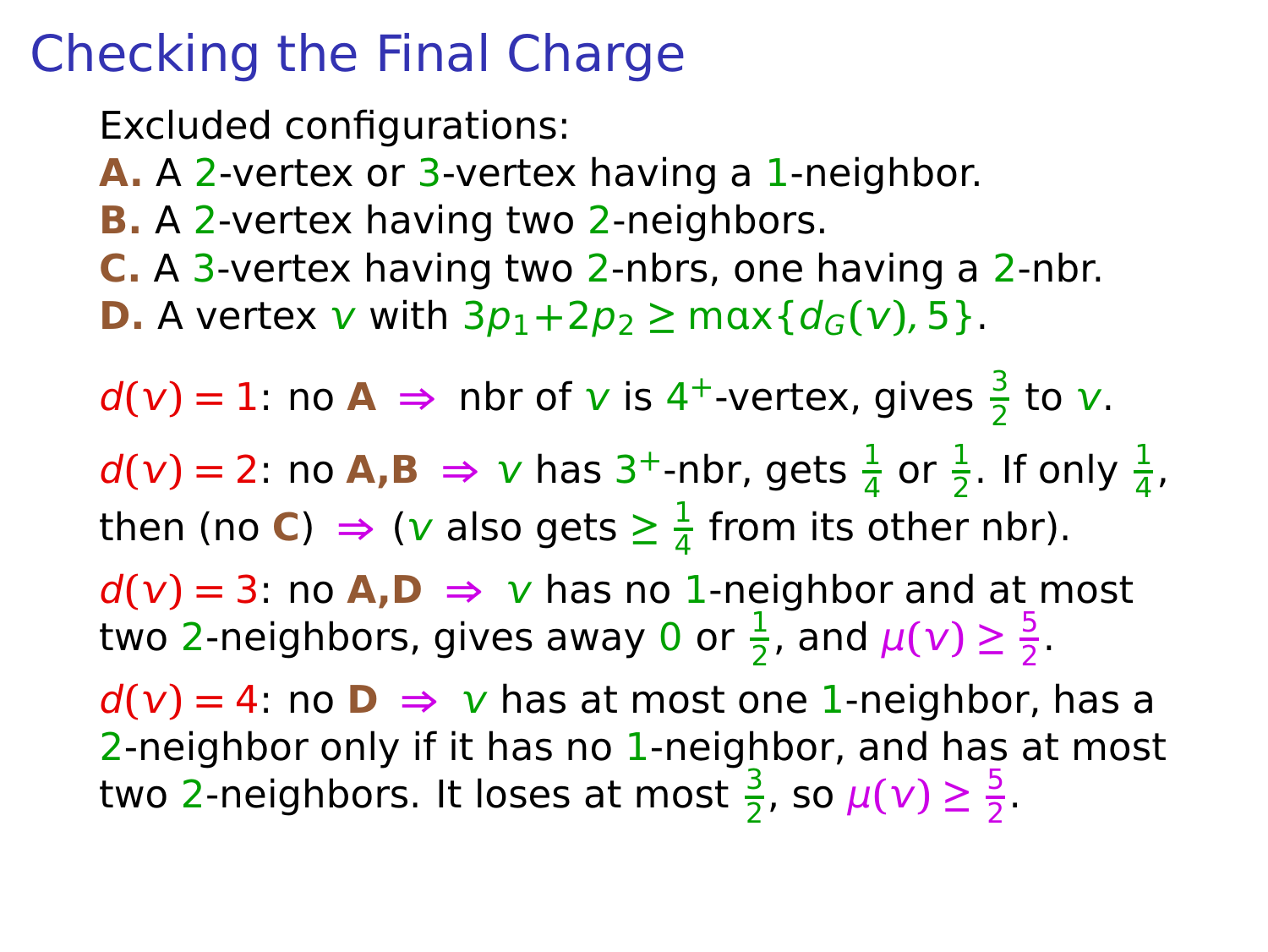## Checking the Final Charge

Excluded configurations: **A.** A 2-vertex or 3-vertex having a 1-neighbor. **B.** A 2-vertex having two 2-neighbors. **C.** A 3-vertex having two 2-nbrs, one having a 2-nbr. **D.** A vertex **v** with  $3p_1 + 2p_2 \ge \max\{d_G(v), 5\}$ .  $d(v) = 1$ : no **A**  $\Rightarrow$  nbr of *v* is 4<sup>+</sup>-vertex, gives  $\frac{3}{2}$  to *v*.  $d(v) = 2$ : no **A,B**  $\Rightarrow$  *v* has 3<sup>+</sup>-nbr, gets  $\frac{1}{4}$  or  $\frac{1}{2}$ . If only  $\frac{1}{4}$ , then (no **C**)  $\Rightarrow$  (*v* also gets  $\geq \frac{1}{4}$  $\frac{1}{4}$  from its other nbr).  $d(v) = 3$ : no **A,D**  $\Rightarrow$  **v** has no 1-neighbor and at most two 2-neighbors, gives away 0 or  $\frac{1}{2}$ , and  $\mu(\nu) \geq \frac{5}{2}$  $\frac{3}{2}$ .  $d(v) = 4$ : no  $D \Rightarrow v$  has at most one 1-neighbor, has a 2-neighbor only if it has no 1-neighbor, and has at most two 2-neighbors. It loses at most  $\frac{3}{2}$ , so  $\mu(\nu) \geq \frac{5}{2}$  $\frac{5}{2}$ .  $d(v) \ge 5$ : no **D** ⇒  $\mu(\nu) = d(\nu) - \frac{1}{2}$  $\frac{1}{2}(3p_1+p_2) \ge d(v)-\frac{1}{2}$  $\frac{1}{2}$ (3p<sub>1</sub>+2p<sub>2</sub>) >  $\frac{d(v)}{2}$  $\frac{v}{2} \geq \frac{5}{2}$  $\frac{5}{2}$ .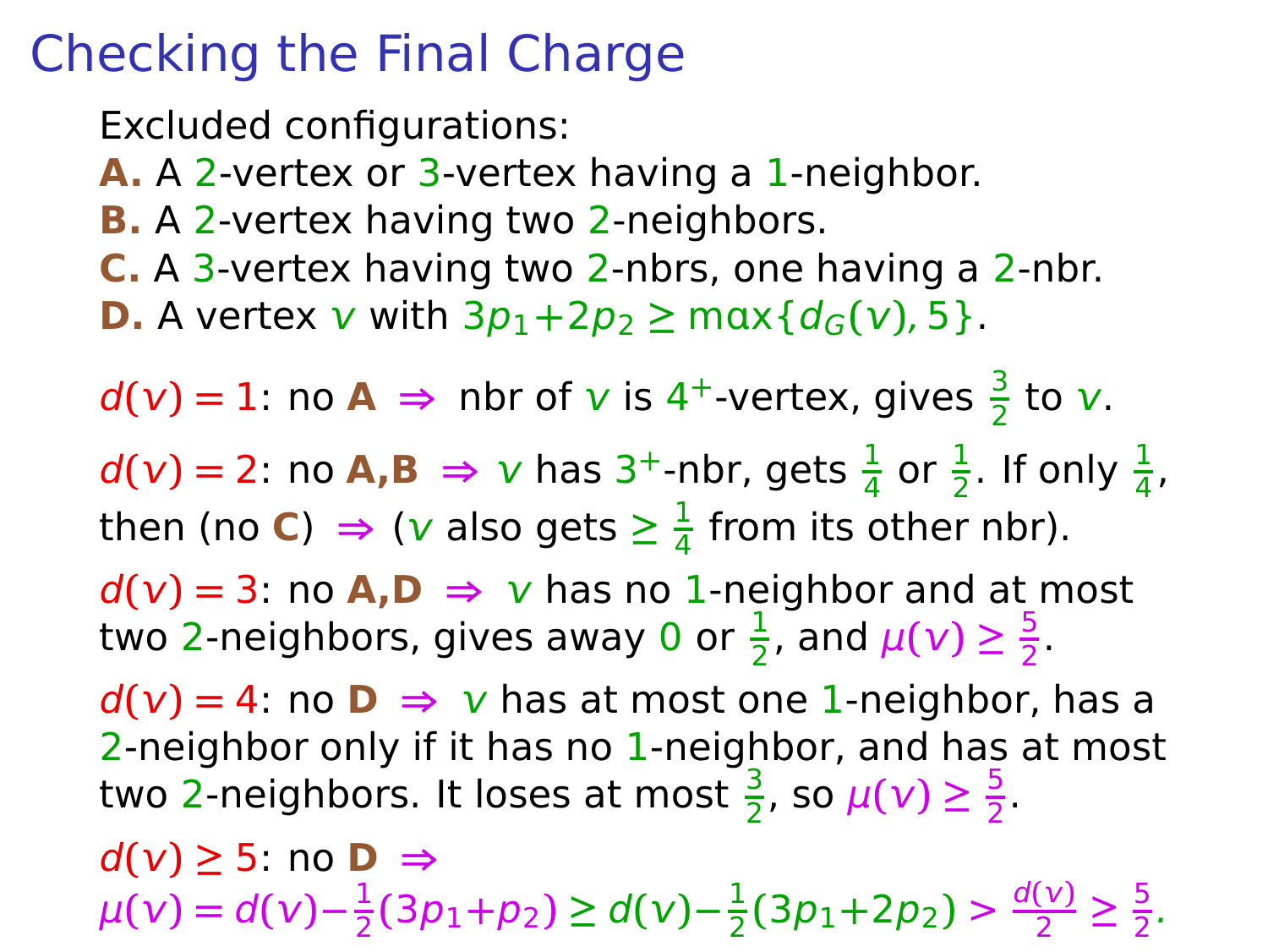## 1,2-Conjecture for Mad**(**G**)** < 5/2

- **Lem.** The following configurations are 1, 2-reducible:
- **A.** A 2-vertex or 3-vertex with a 1-neighbor or with all neighbors having degree 2.
- **B.** A 3-vertex  $v$  with two 2-neighbors, at least one of which has a 2-neighbor.
- **C.** A 4<sup>+</sup>-vertex v having at least max  $\frac{d(v)-1}{2}$  $\frac{2^{n+1}}{2}$ neighbors with degree at most 2.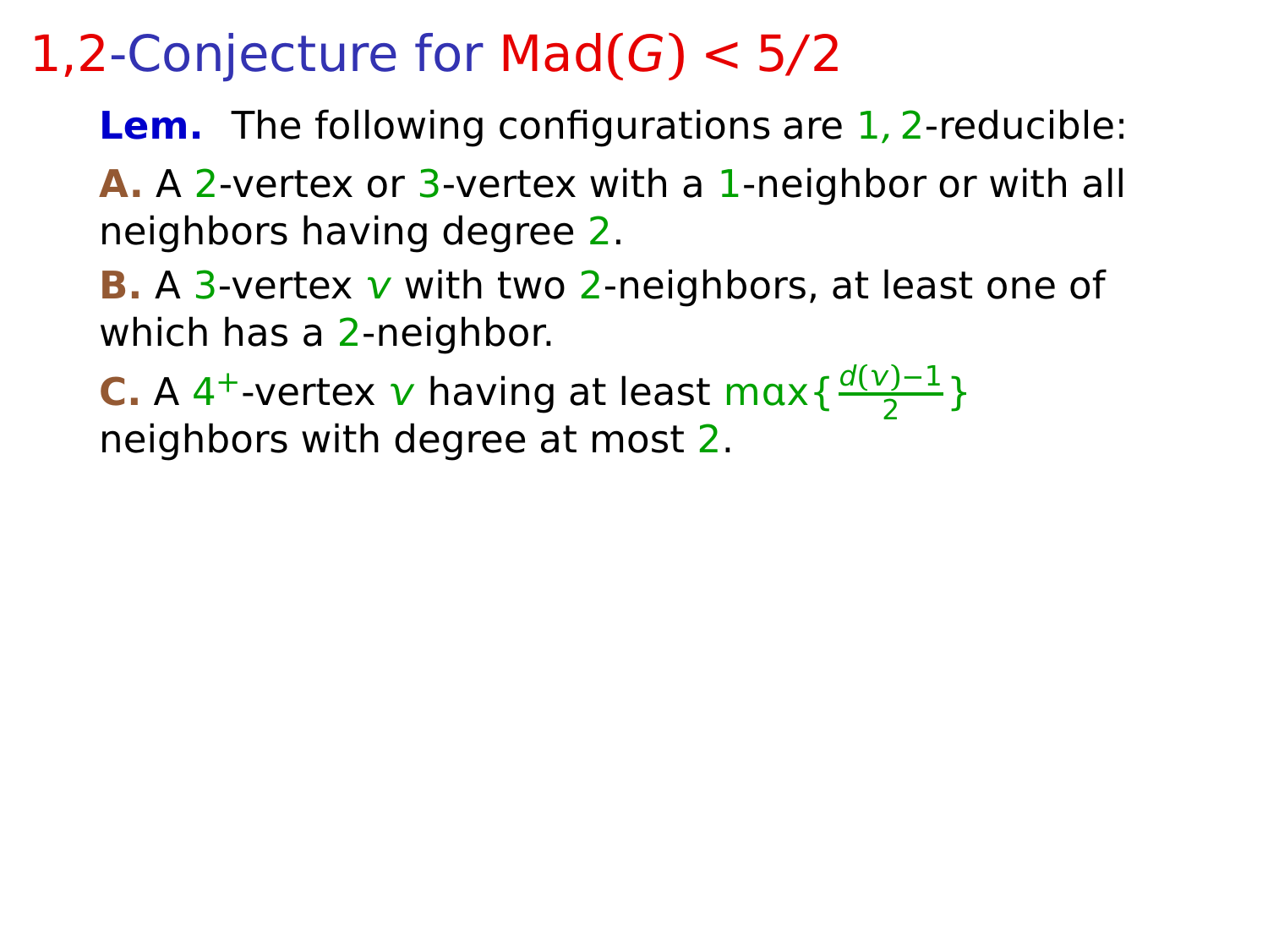## 1,2-Conjecture for Mad**(**G**)** < 5/2

- **Lem.** The following configurations are 1, 2-reducible:
- **A.** A 2-vertex or 3-vertex with a 1-neighbor or with all neighbors having degree 2.
- **B.** A 3-vertex  $v$  with two 2-neighbors, at least one of which has a 2-neighbor.
- **C.** A 4<sup>+</sup>-vertex v having at least max  $\frac{d(v)-1}{2}$  $\frac{2^{n+1}}{2}$ neighbors with degree at most 2.
- **Lem.** Mad $(G)$  < 5/2  $\Rightarrow$  G has one of **A,B,C** above.
- **Pf.** Slightly easier, since 4-vertex with two 2-neighbors is 1, 2-reducible.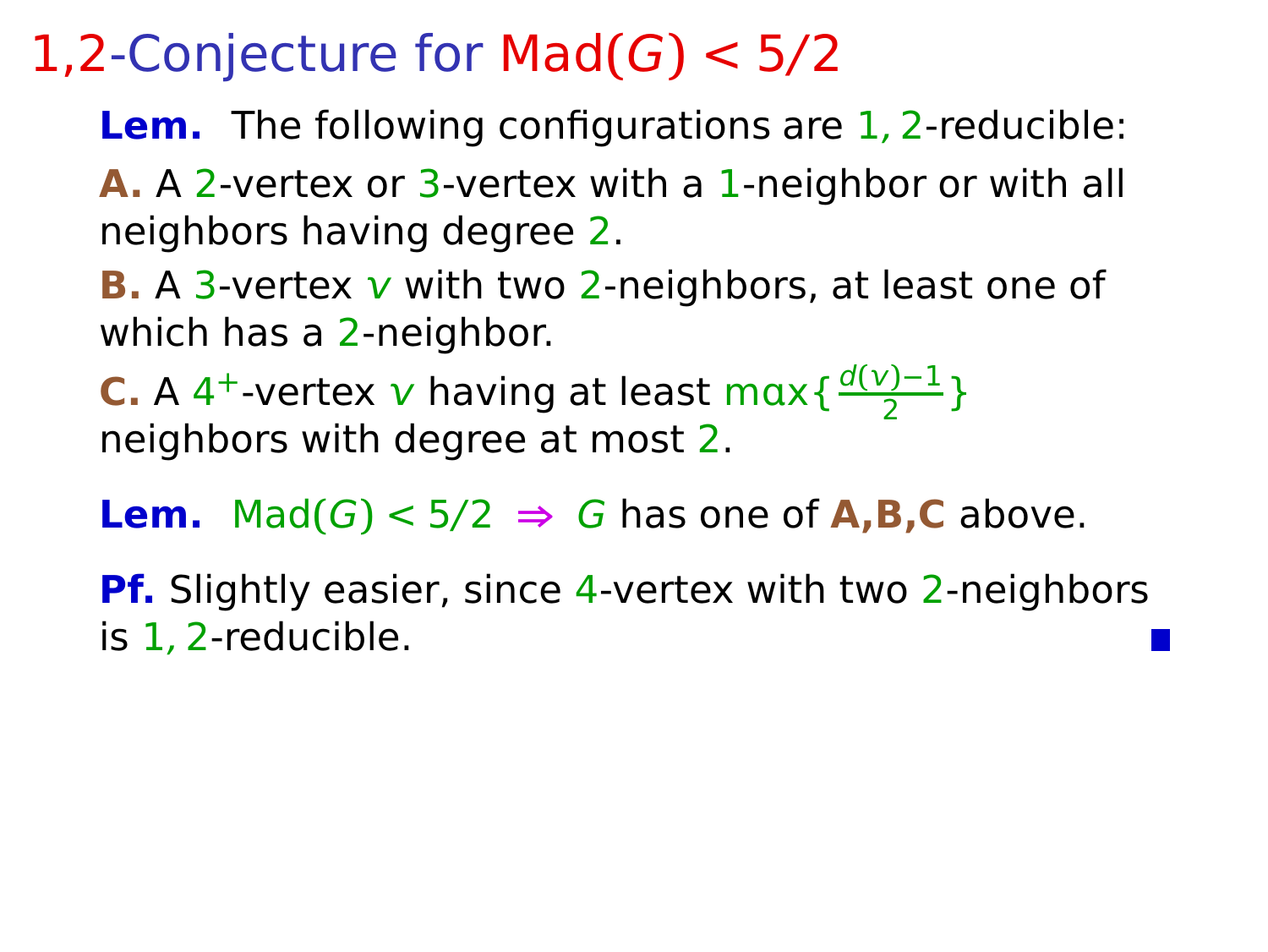## 1,2-Conjecture for Mad**(**G**)** < 5/2

**Lem.** The following configurations are 1, 2-reducible:

**A.** A 2-vertex or 3-vertex with a 1-neighbor or with all neighbors having degree 2.

**B.** A 3-vertex  $v$  with two 2-neighbors, at least one of which has a 2-neighbor.

**C.** A 4<sup>+</sup>-vertex v having at least max  $\frac{d(v)-1}{2}$  $\frac{2^{n+1}}{2}$ neighbors with degree at most 2.

**Lem.** Mad $(G)$  < 5/2  $\Rightarrow$  G has one of **A,B,C** above.

**Pf.** Slightly easier, since 4-vertex with two 2-neighbors is 1, 2-reducible.

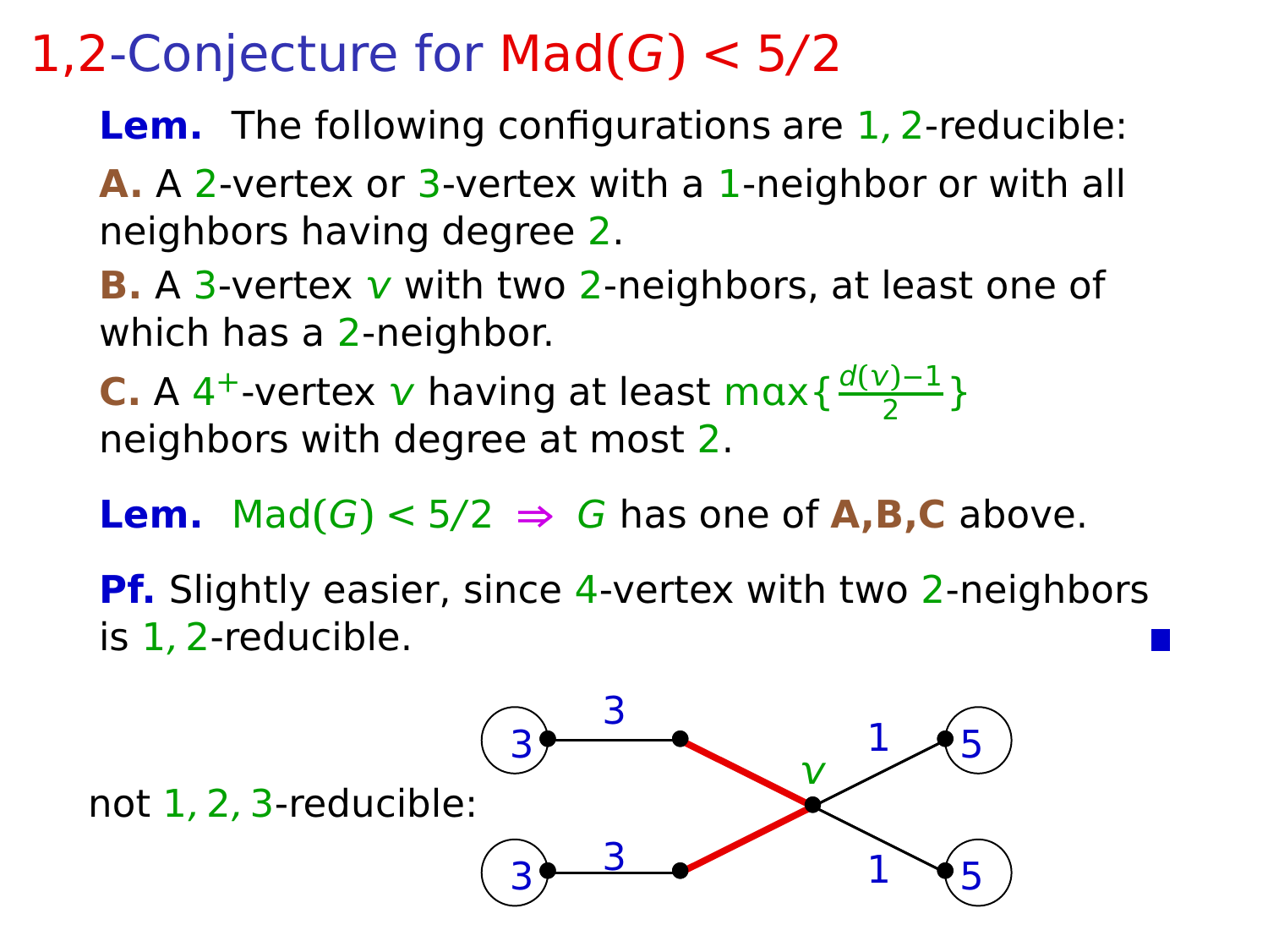#### Toward Mad $(G) < 8/3$

A 3-vertex with two 2-neighbors is not reducible, but all  $3^+$ -vertices may be like this when Mad $(G) = 5/2$ (subdivide each edge of a 2-factor in a 3-regular graph).

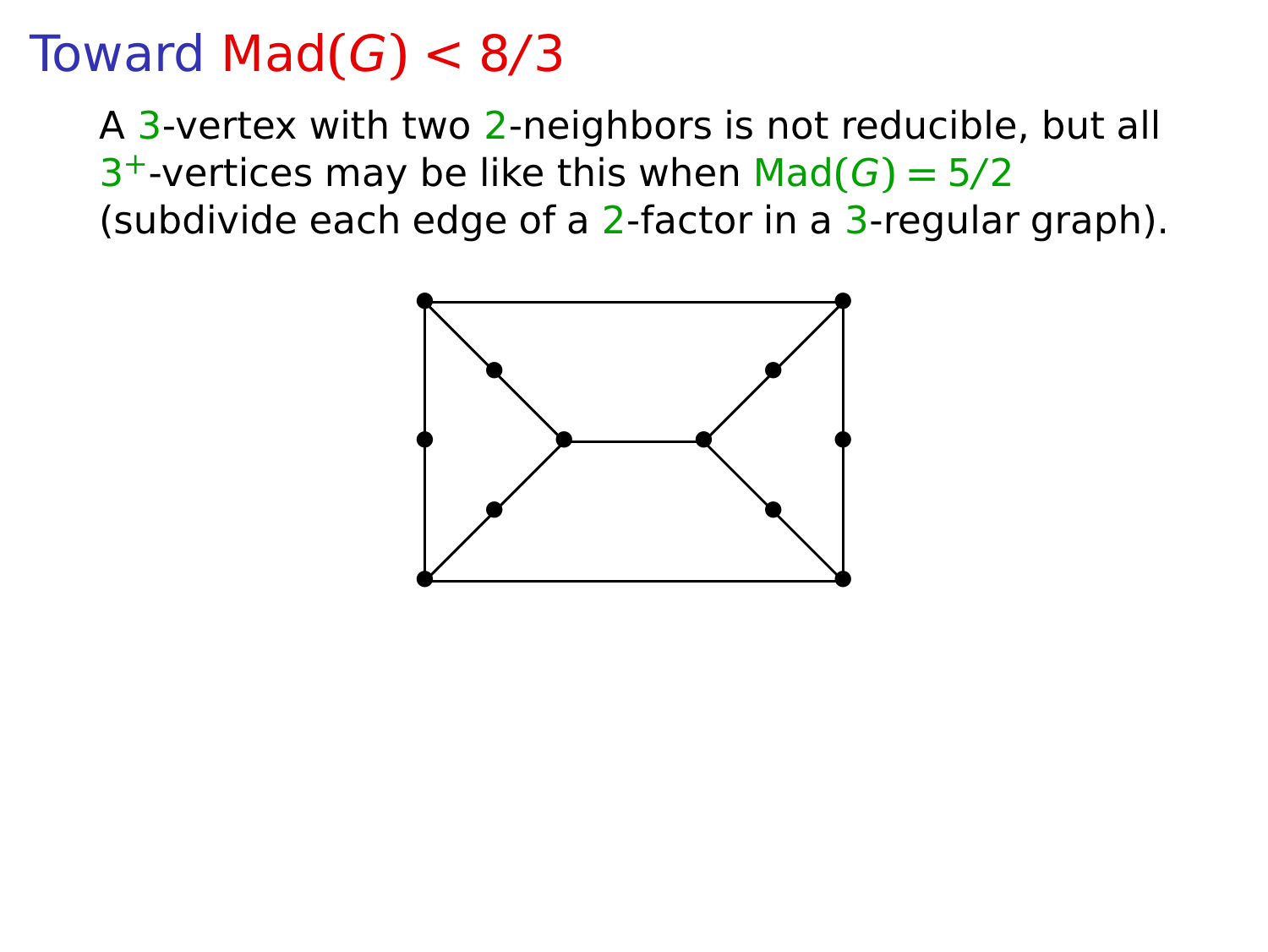### Toward Mad**(**G**)** < 8/3

A 3-vertex with two 2-neighbors is not reducible, but all  $3^+$ -vertices may be like this when Mad $(G) = 5/2$ (subdivide each edge of a 2-factor in a  $3$ -regular graph).



Almost reducible:

- A 4-vertex having a 1-neighbor.
- A 3-vertex having two 2-neighbors.
- A 3-vertex having a 2-neighbor that has a 2-neighbor.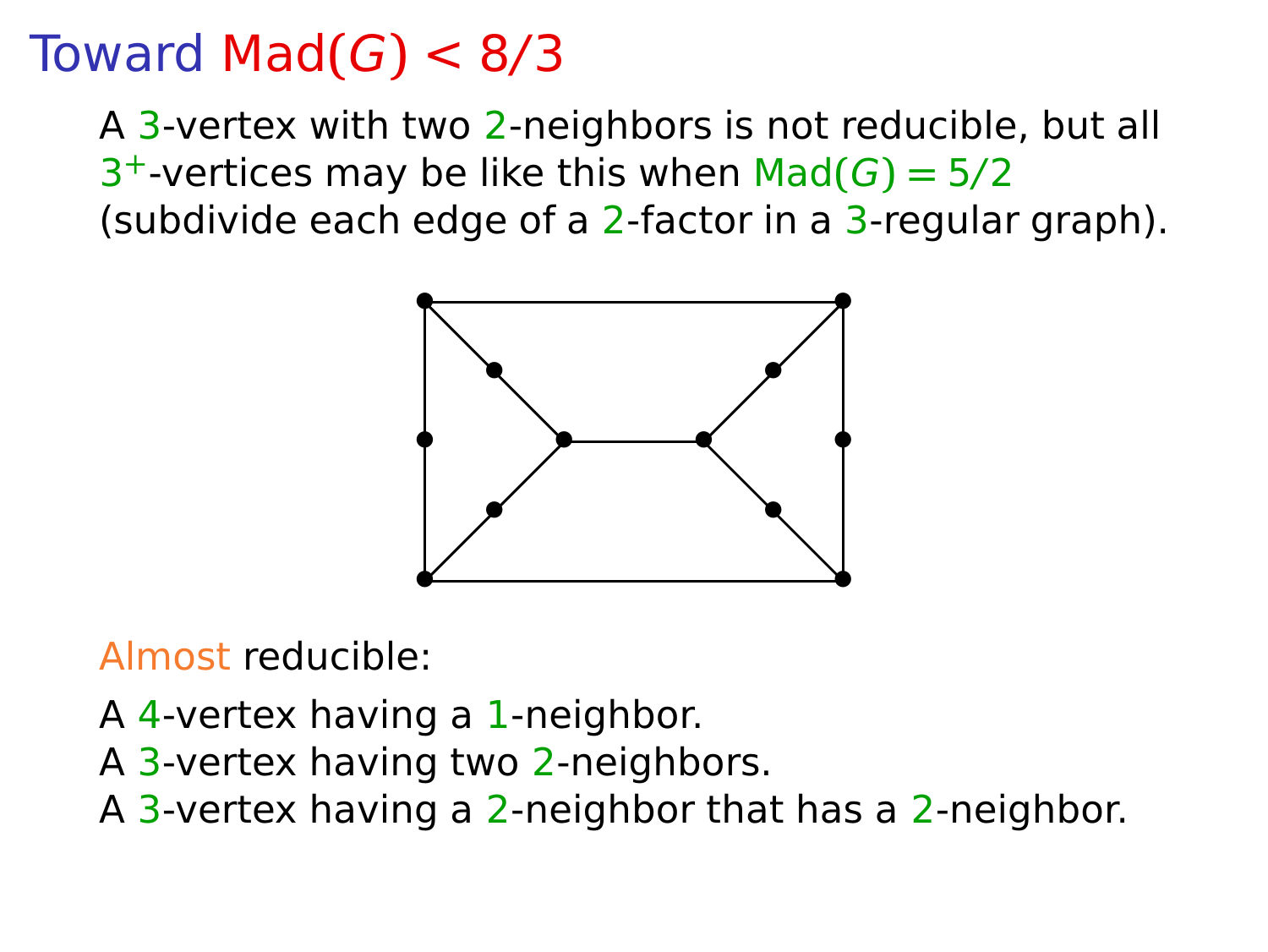### Toward Mad**(**G**)** < 8/3

A 3-vertex with two 2-neighbors is not reducible, but all  $3^+$ -vertices may be like this when Mad $(G) = 5/2$ (subdivide each edge of a 2-factor in a 3-regular graph).



Almost reducible:

- A 4-vertex having a 1-neighbor.
- A 3-vertex having two 2-neighbors.
- A 3-vertex having a 2-neighbor that has a 2-neighbor.

Call such vertices b-vertices.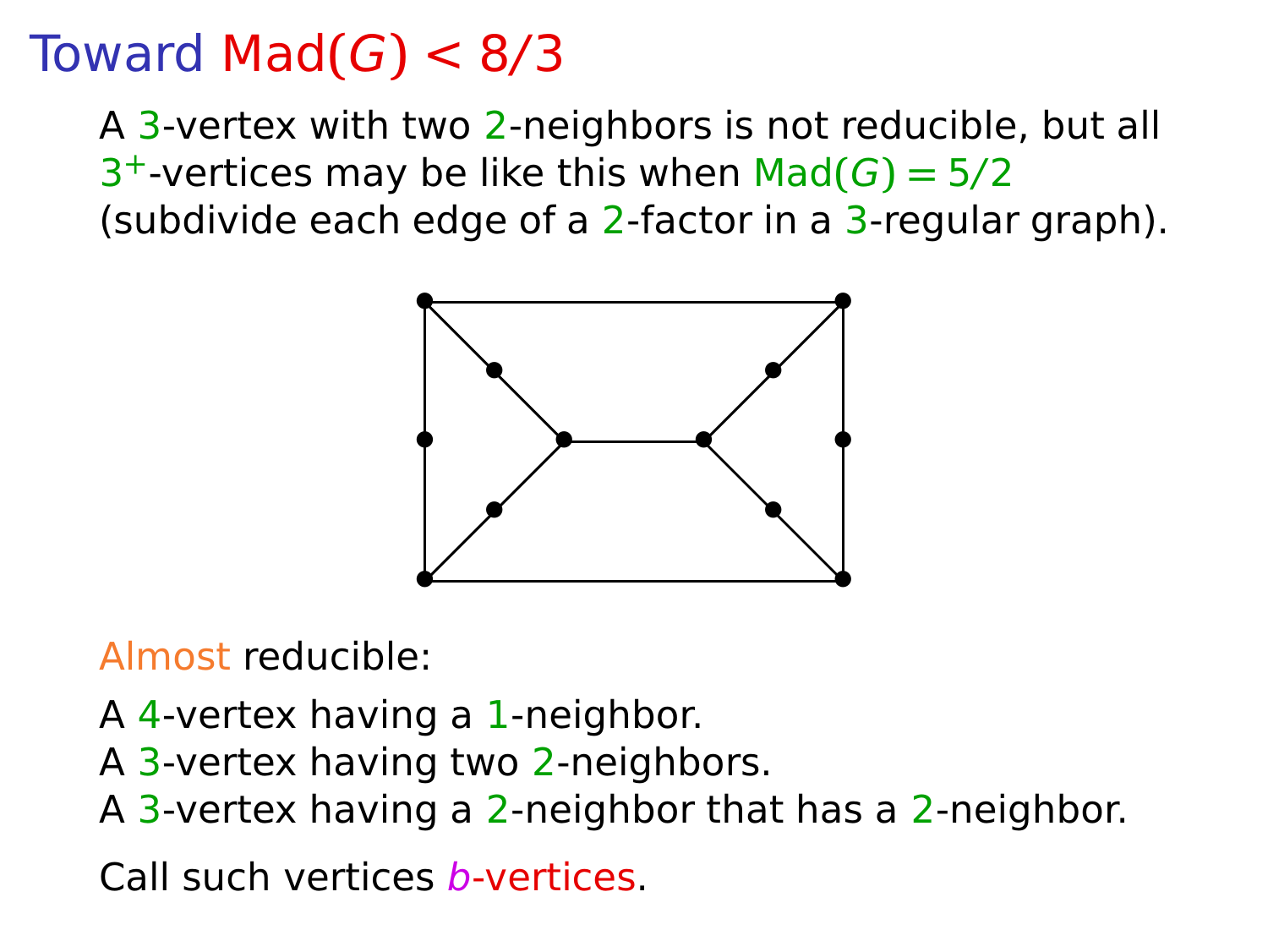$\text{Mad}(G) \geq 5/2$  does not force any configuration among the earlier 1, 2, 3-reducible **A,B,C,D**, but avoiding **A,B,C,D** when  $Mad(G) < 8/3$  requires b-vertices, which become 1, 2, 3-reducible with just a bit of nearby sparseness. For example,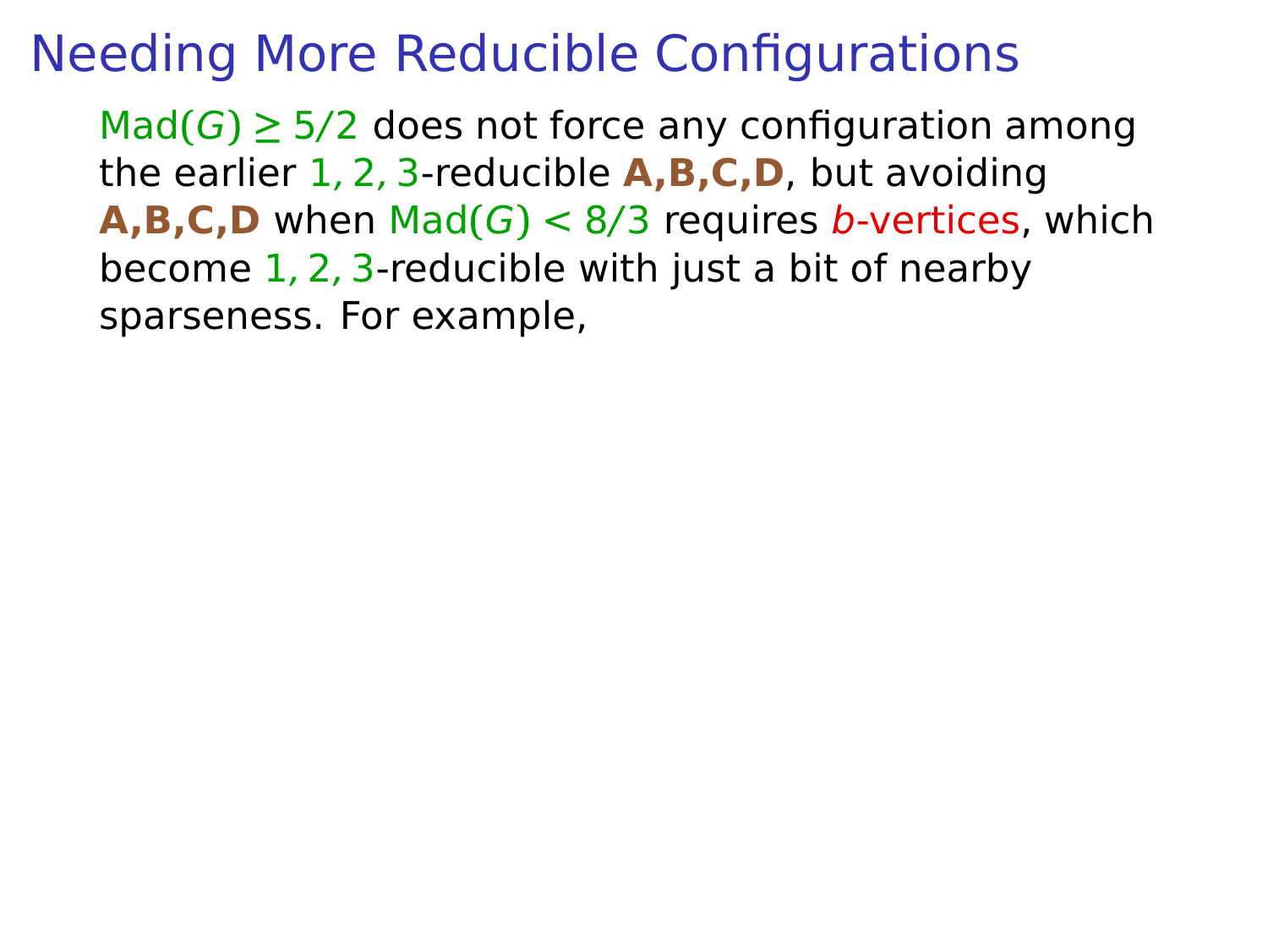$\text{Mad}(G) \geq 5/2$  does not force any configuration among the earlier 1, 2, 3-reducible **A,B,C,D**, but avoiding **A,B,C,D** when  $Mad(G) < 8/3$  requires b-vertices, which become 1, 2, 3-reducible with just a bit of nearby sparseness. For example,

- **E.** Two adjacent *b*-vertices,
- **F.** A 3-vertex having two b-neighbors,
- **G.** A 4-vertex having two 2-neighbors and a b-neighbor,
- **H.** A 5-vertex having one 1-nbr and three b-nbrs,
- **I.** A 7-vertex having two 1-nbrs and one b-nbr,

**and several others**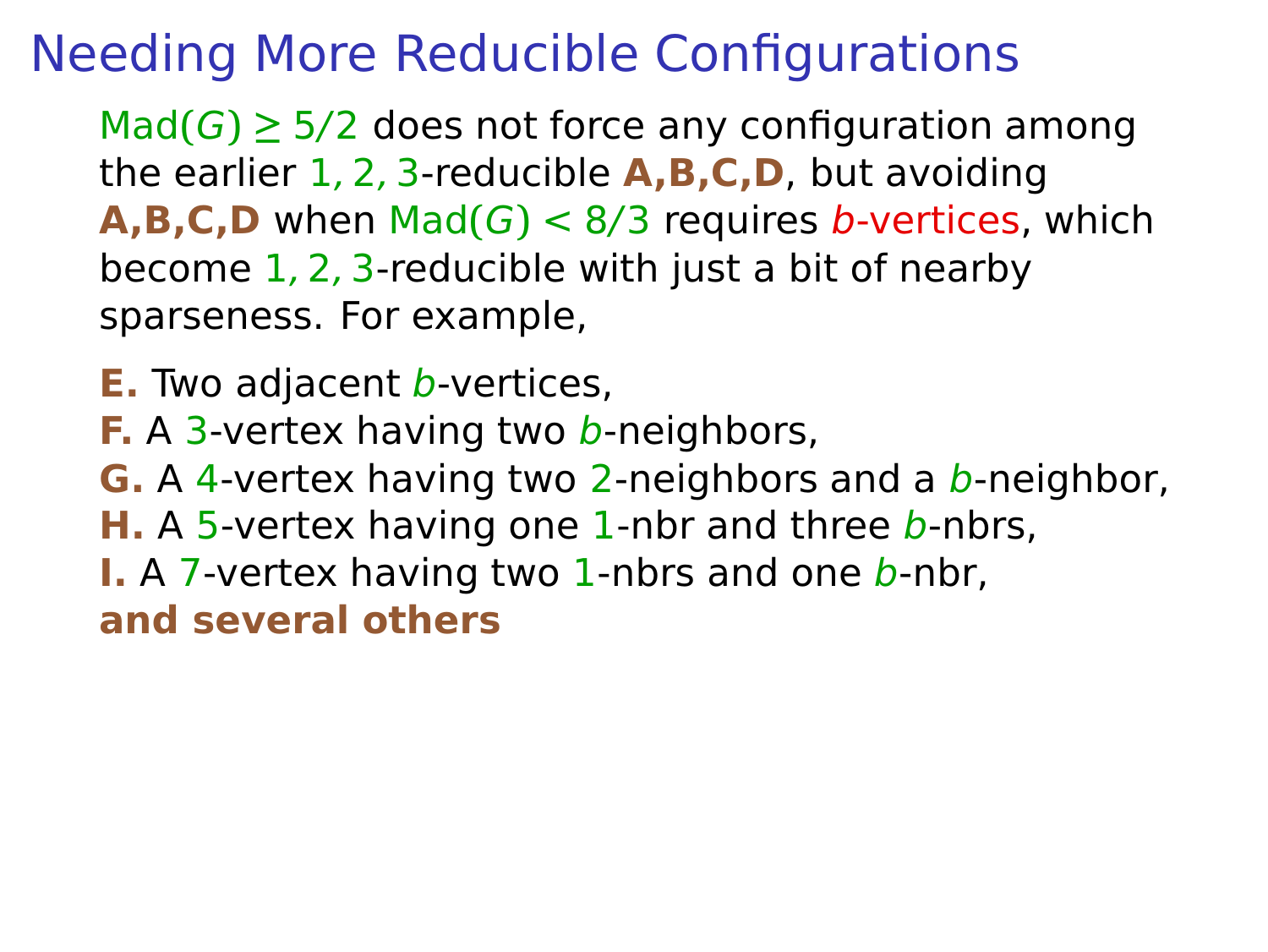$\text{Mad}(G) \geq 5/2$  does not force any configuration among the earlier 1, 2, 3-reducible **A,B,C,D**, but avoiding **A,B,C,D** when  $Mad(G) < 8/3$  requires b-vertices, which become 1, 2, 3-reducible with just a bit of nearby sparseness. For example,

- **E.** Two adjacent *b*-vertices,
- **F.** A 3-vertex having two b-neighbors,
- **G.** A 4-vertex having two 2-neighbors and a b-neighbor,
- **H.** A 5-vertex having one 1-nbr and three b-nbrs,
- **I.** A 7-vertex having two 1-nbrs and one b-nbr, **and several others**

are 1, 2, 3-reducible configurations that with **A,B,C,D** form an unavoidable set for average degree  $\lt 8/3$ .